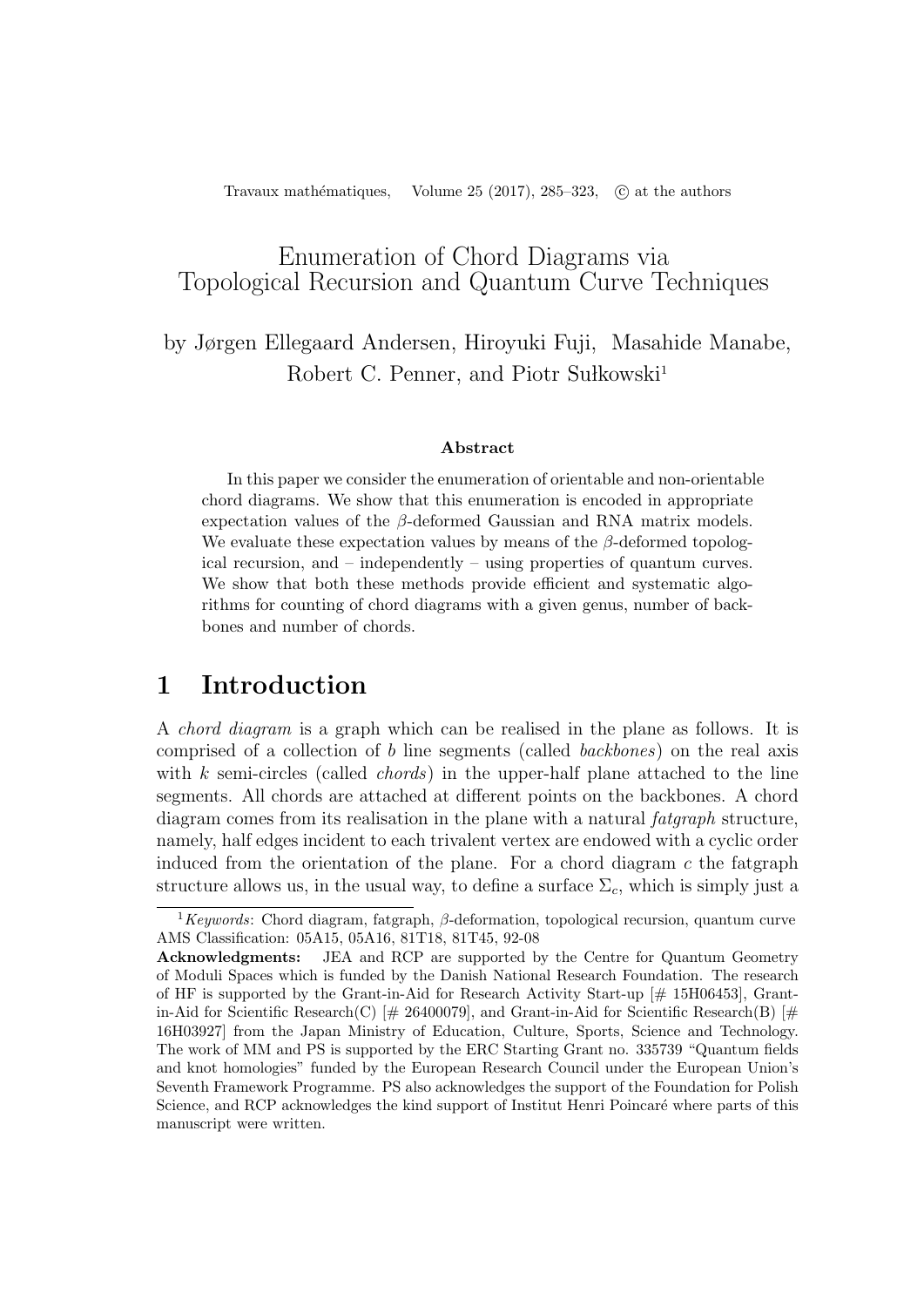small tubular neighbourhood of the realisation of the chord diagram in the plane, see left and middle diagrams in Figure 1. Let *n* be the number of boundary cycles, and *g* be the genus of the skinny surface  $\Sigma_c$ . Then the Euler characteristic  $\chi$  of  $\Sigma_c$  is given by

$$
\chi = 2 - 2g = b - k + n.
$$



Figure 1: A chord diagram *c*, its skinny surface  $\Sigma_c$ , and the associated ribbon surface *Rc*.

To present a chord diagram *c* more simply and efficiently, we collapse each fattened backbone in Σ*<sup>c</sup>* into a polyvalent fattened vertex, see the right side of Figure 1. We call the resulting surface *R<sup>c</sup>* and we refer to it as the *Ribbon surface* associated to *c*. In order for *c* to be uniquely determined by the ribbon surface *Rc*, at each vertex we attach a tail at the place corresponding to the beginning of the backbone, see Figure 2.



Figure 2: Polyvalent fatten vertex with a tail

In this paper we consider the enumeration of chord diagrams with the topological filtration induced by the genus and the number of backbones, employing matrix model techniques. Chord diagrams are widely used objects in pure and applied mathematics, see e.g.  $[19, 64, 14, 15, 8, 29]$ . Furthermore, they are now used also in the biological context for characterisation of secondary and pseudoknot structures of RNA molecules  $[77, 76, 75, 86, 85, 17, 80]$ .<sup>2</sup> In particular, motivated by the study of RNA pseudoknot structures, a matrix model for the enumeration of chord diagrams – which we refer to as the RNA-matrix model – was constructed in [9, 10]. In this paper we study the *β*-deformed version of this model and present how it encodes orientable and non-orientable chord diagrams.

<sup>2</sup>The combinatorial aspects of interacting RNA molecules with the associated genus filtration are also discussed in [23, 78, 79, 87, 16, 17, 18, 4, 11, 12], and folding algorithms are studied in [22, 13, 81]. The matrix model approach to the enumeration of possible RNA structures is also studied in [20, 21, 47, 48, 49, 50, 51, 52, 53].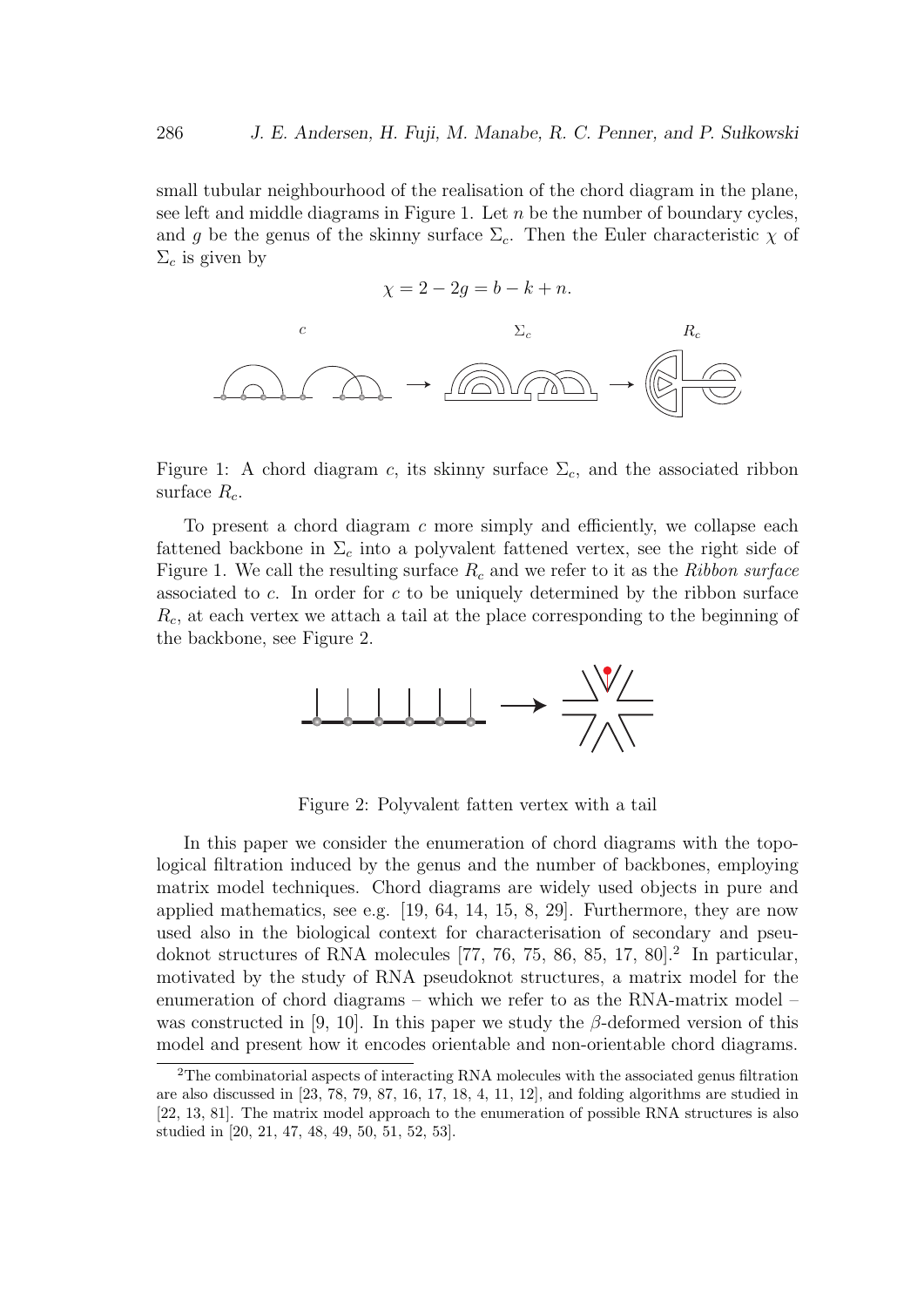#### **1.1 The RNA matrix model for orientable chord diagrams**

Let  $c_{g,b}(k)$  denote the number of connected chord diagrams with genus  $g, b$  backbones, and  $k$  chords.<sup>3</sup> We consider the following generating function

(1.1) 
$$
C_{g,b}(w) = \sum_{k=0}^{\infty} c_{g,b}(k) w^k.
$$

In [17], the number  $c_{g,1}(k)$  of chord diagrams with 1 backbone was studied. In particular for the class of planar graphs which have genus  $g = 0$ , the number  $c_{0,1}(k)$  is shown to be equal to the Catalan number

$$
C_k = \frac{(2k)!}{(k+1)!k!}.
$$

We present explicitly the tailed ribbon surfaces with 1 backbone for  $k = 1, 2, 3, 4$ in Figure 3.



Figure 3: The planar ribbon surfaces with tails for  $k = 1, 2, 3, 4$ , whose counts agree with the Catalan numbers 1, 2, 5, 14.

In [9] the following theorem was established.

**Theorem 1.1** (RNA matrix model for orientable chord diagrams [9]). Let  $\mathcal{H}_N$ *be the space of rank N Hermitian matrices. We consider the matrix integral with*

<sup>3</sup>Harer and Zagier found a remarkable formula for *cg,*1(*k*), referred to as the *Harer-Zagier formula*, in their computation of the virtual Euler characteristic of Riemann moduli space for punctured surfaces [58].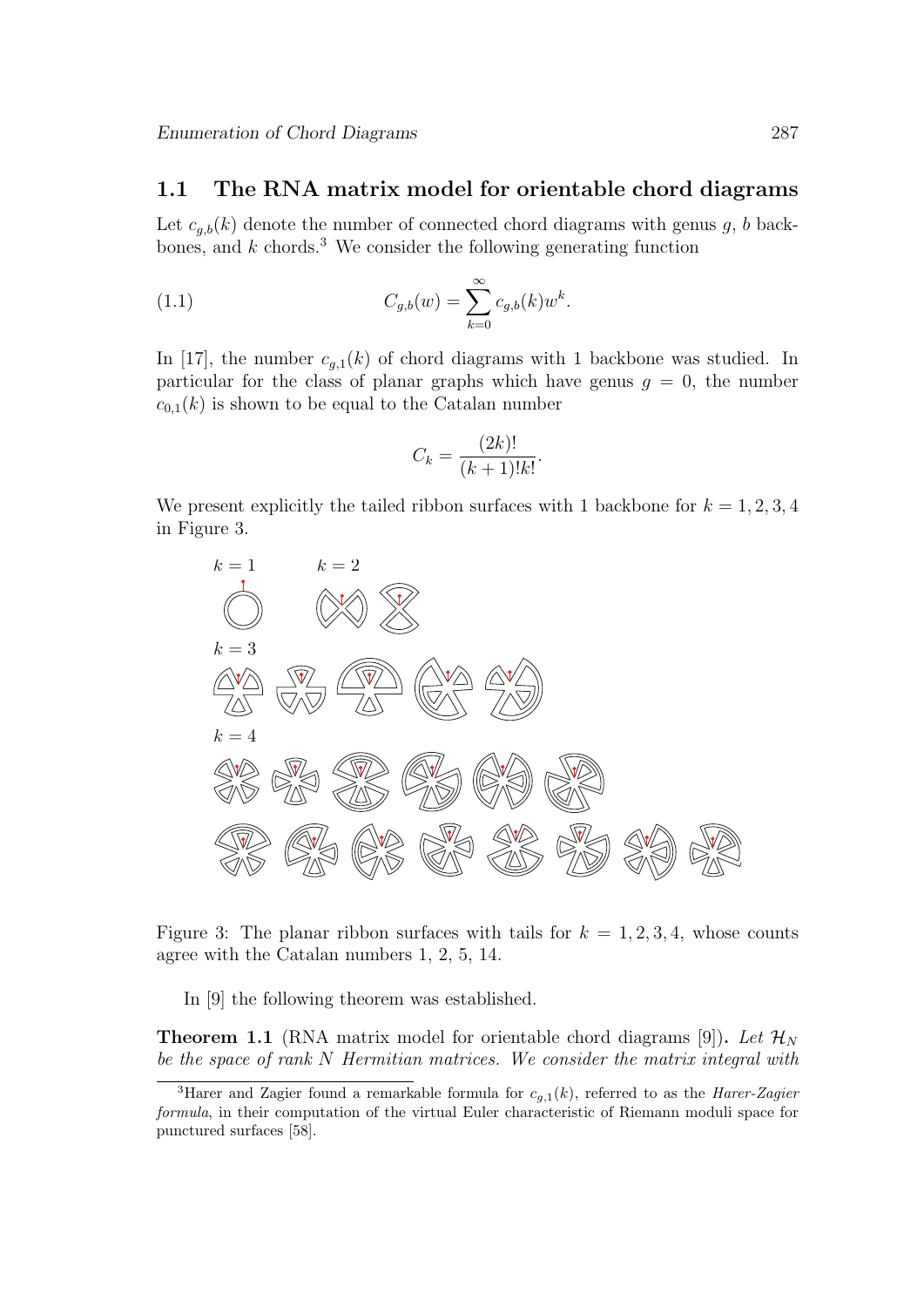*the potential*

(1.2) 
$$
V_{\text{RNA}}(x) = \frac{x^2}{2} - \frac{stx}{1 - tx},
$$

*defined by*

(1.3) 
$$
Z_N(s,t) = \frac{1}{\text{Vol}_N} \int_{\mathcal{H}_N} dM \, \mathrm{e}^{-\frac{1}{\hbar} \text{Tr} V_{\text{RNA}}(M)},
$$

*where*

(1.4) 
$$
\text{Vol}_N = \int_{\mathcal{H}_N} dM \, \, \mathrm{e}^{-N \text{Tr} \frac{M^2}{2}} = N^{N(N+1)/2} \text{Vol}(\mathcal{H}_N).
$$

*Under the 't Hooft limit*

(1.5) 
$$
\hbar \to 0, \quad N \to \infty, \quad \mu = \hbar N,
$$

*with the 't Hooft parameter µ kept finite, the logarithm of the above matrix integral (called the free energy)*  $F_N(s,t) = \log Z_N(s,t)$  *has an asymptotic expansion* 

(1.6) 
$$
F_N(s,t) = \sum_{g=0}^{\infty} \hbar^{2g-2} F_g(s,t).
$$

*Moreover, this free energy encodes generating functions (1.1) for the numbers cg,b*(*k*) *of chord diagrams*

(1.7) 
$$
\mu^{2g-2} F_g(s,t) = \sum_{b=1}^{\infty} \frac{s^b}{\mu^b b!} C_{g,b}(\mu t^2) - \frac{s}{\mu} \delta_{g,0}.
$$

By (1.7) we see that  $F_q(s,t)$  enumerates orientable chord diagrams with genus *g*, and *s* and *t* <sup>2</sup> are generating parameters respectively for the number of backbones and chords.

#### **1.2 RNA matrix model for non-oriented chord diagrams**

As a natural generalization of the above enumerative problem, we consider the non-oriented<sup>4</sup> analogue of the enumeration of chord diagrams. A non-oriented chord diagram *c* is a chord diagram, where a binary quantity, twisted or untwisted, is assigned to each chord. There is a natural non-oriented fatgraph structure associated with a non-oriented chord diagram and the corresponding non-oriented surface  $\Sigma_c$ , where the binary quantity assigned to each chord determines if the band along the chord for the associated ribbon surface is twisted or not, as depicted in Figure 4.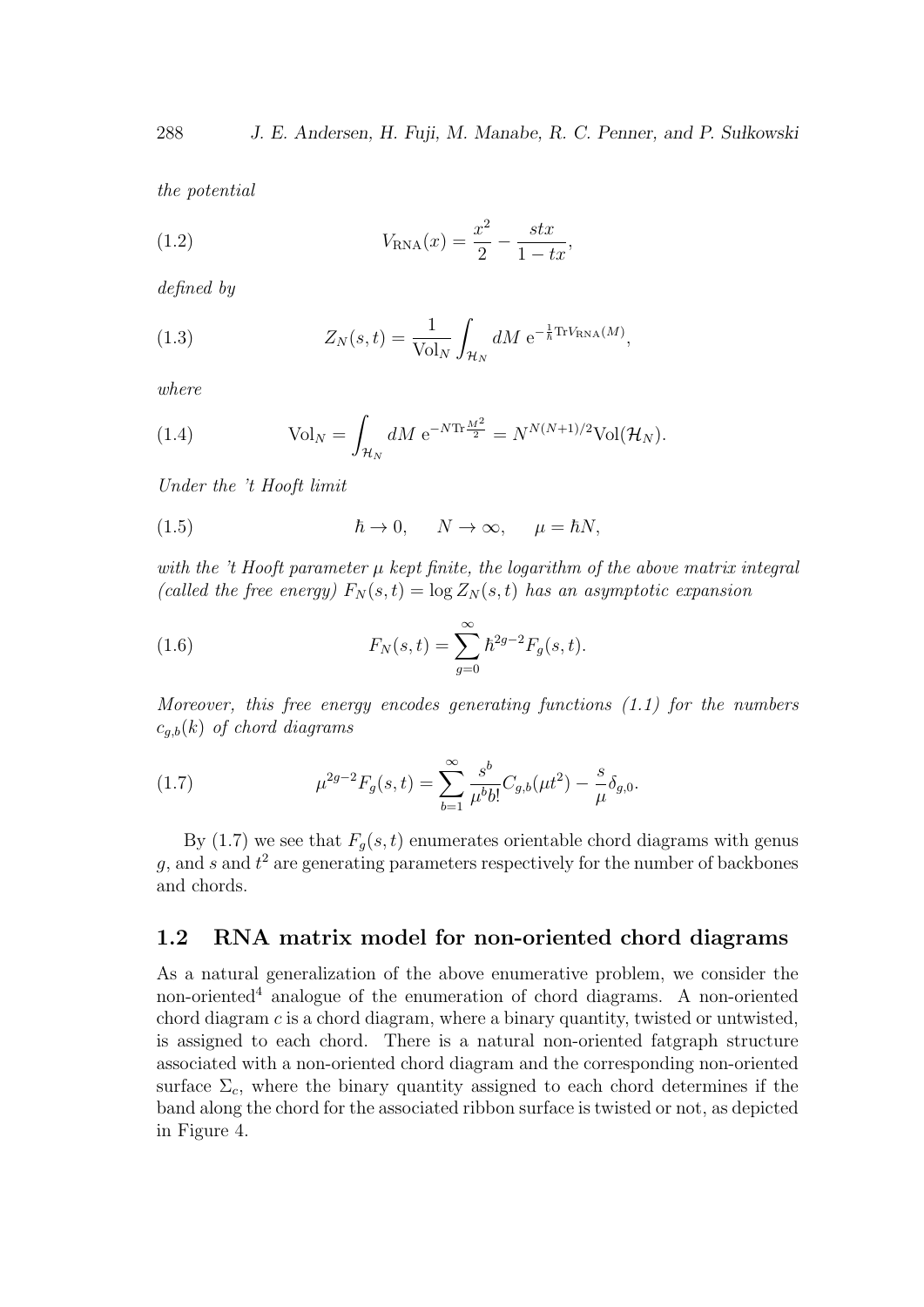





Figure 5: Non-oriented ribbon surfaces with 1 backbone for  $k = 1, 2$ .

The non-oriented analogue of the ribbon surface is again constructed by collapsing the fattened backbones into polyvalent fattened vertices and, as before, adding a tail for each fattened vertex. Some examples of non-oriented ribbon surfaces are depicted in Figure 5 and in Appendix A.

Instead of the genus, for a surface  $\Sigma_c$  the *cross-cap number* (or the *non-oriented genus*) *h* is well-defined, and the Euler characteristic is given by

$$
\chi = 2 - h = b - k + n.
$$

Let  $c_{h,b}^r(k)$  denote the number of non-oriented chord diagrams with the crosscap number *h*, *b* backbones, and *k* chords. In analogy to the oriented case, we introduce the generating function  $C^{\mathsf{r}}_{h,b}(w)$ 

(1.8) 
$$
C_{h,b}^{r}(w) = \sum_{k=0}^{\infty} c_{h,b}^{r}(k) w^{k}.
$$

As proven in [4], the non-oriented analogue of Theorem 1.1 is straightforwardly obtained by replacing the integration over Hermitian matrices in (1.3) with the integration over real symmetric matrices.

**Theorem 1.2** (RNA matrix model for non-oriented chord diagrams). Let  $\mathcal{H}_N(\mathbb{R})$ *be the space of rank N real symmetric matrices. We consider the real symmetric matrix integral with the potential (1.2) defined by*

(1.9) 
$$
Z_N^{\mathsf{r}}(s,t) = \frac{1}{\text{Vol}_N(\mathbb{R})} \int_{\mathcal{H}_N(\mathbb{R})} dM \,\mathrm{e}^{-\frac{1}{2\hbar} \text{Tr} V_{\text{RNA}}(M)},
$$

<sup>4</sup>Non-oriented is a shorthand for the union of orientable and non-orientable.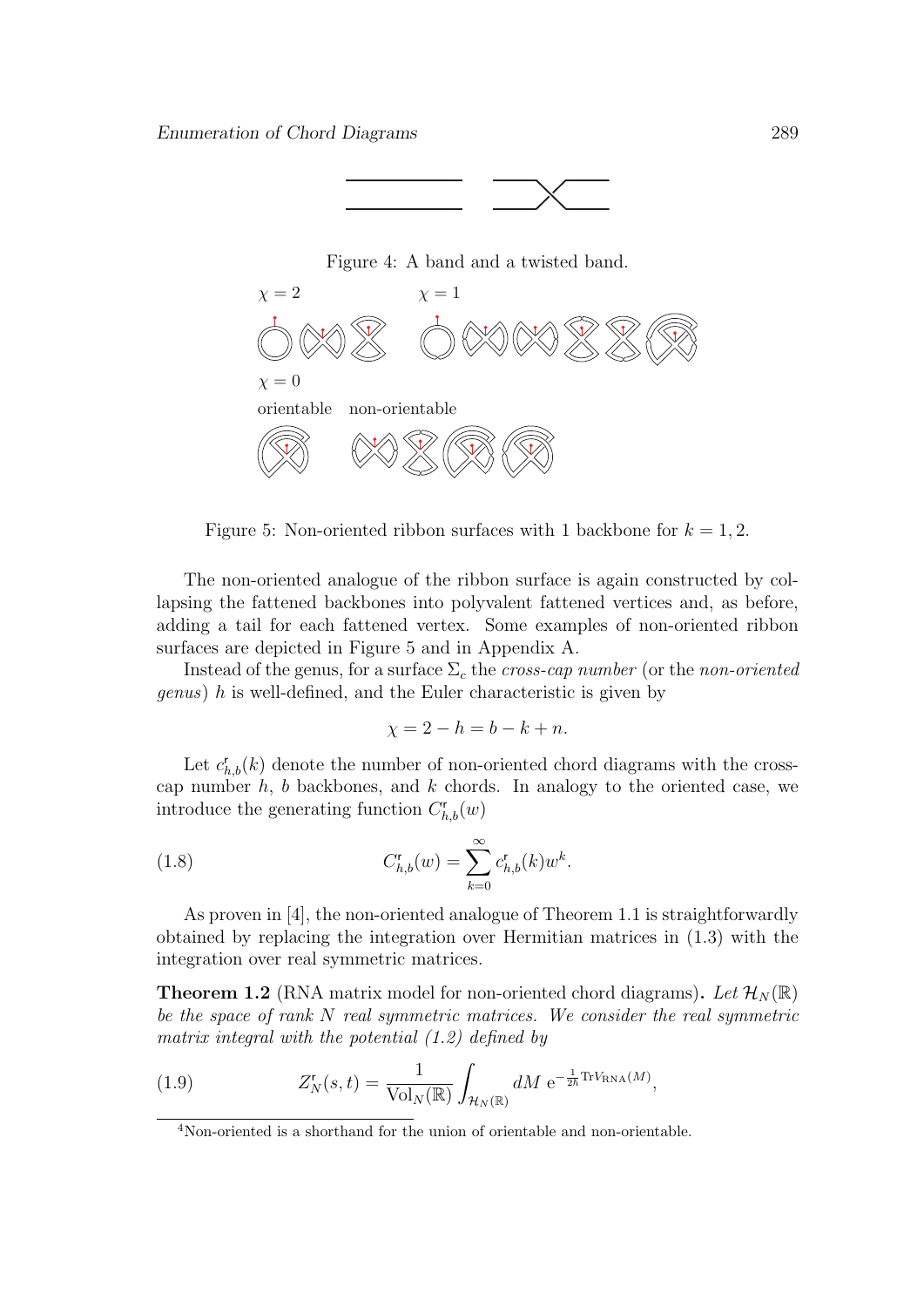*where*

(1.10) 
$$
\text{Vol}_N(\mathbb{R}) = \int_{\mathcal{H}_N(\mathbb{R})} dM \,\mathrm{e}^{-N \text{Tr} \frac{M^2}{4}} = N^{N(N+1)/2} \text{Vol}(\mathcal{H}_N(\mathbb{R})).
$$

*Under the 't Hooft limit*

(1.11) 
$$
\hbar \to 0, \quad N \to \infty, \quad \mu = \hbar N,
$$

*with the 't Hooft parameter*  $\mu$  *kept finite and fixed, the free energy*  $F_N^r(s,t)$  =  $\log Z_N^{\mathsf{r}}(s,t)$  *has an asymptotic expansion* 

(1.12) 
$$
F_N^r(s,t) = \frac{1}{2} \sum_{h=0}^{\infty} \hbar^{h-2} F_h^r(s,t).
$$

*This free energy encodes generating functions (1.8) for the numbers*  $c_{h,b}^{\mathsf{r}}(k)$  of *non-oriented chord diagrams*

(1.13) 
$$
\mu^{h-2} F_h^r(s,t) = \sum_{b=1}^{\infty} \frac{s^b}{\mu^b b!} C_{h,b}^r(\mu t^2) - \frac{s}{\mu} \delta_{g,0}.
$$

Note that matrix model techniques for the enumeration of non-oriented chord diagrams are also considered in [55, 84, 83, 60, 73, 54].

#### **1.3** *β***-deformed RNA matrix model as a unified model**

In the context of matrix models, it is known that their *β*-deformation implements the enumeration of non-oriented chord diagrams  $[70]$ , as we shall now recall<sup>5</sup>.

**Definition 1.3** (*β*-deformed RNA matrix model)**.** The *β*-deformed eigenvalue integral with the potential (1.2) is defined by

(1.14) 
$$
Z_N^{\beta}(s,t) = \frac{1}{\text{Vol}_N^{\beta}} \int_{\mathbb{R}^N} \prod_{a=1}^N dz_a \Delta(z)^{2\beta} e^{-\frac{\sqrt{\beta}}{\hbar} \sum_{a=1}^N V_{\text{RNA}}(z_a)},
$$

where  $\Delta(z)$  denotes the *Vandermonde determinant* 

$$
\Delta(z) = \prod_{a
$$

and

(1.15) 
$$
\text{Vol}_N^{\beta} = \int_{\mathbb{R}^N} \prod_{a=1}^N dz_a \Delta(z)^{2\beta} e^{-\frac{\sqrt{\beta}}{2\hbar} \sum_{a=1}^N z_a^2}.
$$

<sup>&</sup>lt;sup>5</sup>The  $\beta$ -deformed Dyson's model is solved in various ways. See e.g. [61, 62, 63].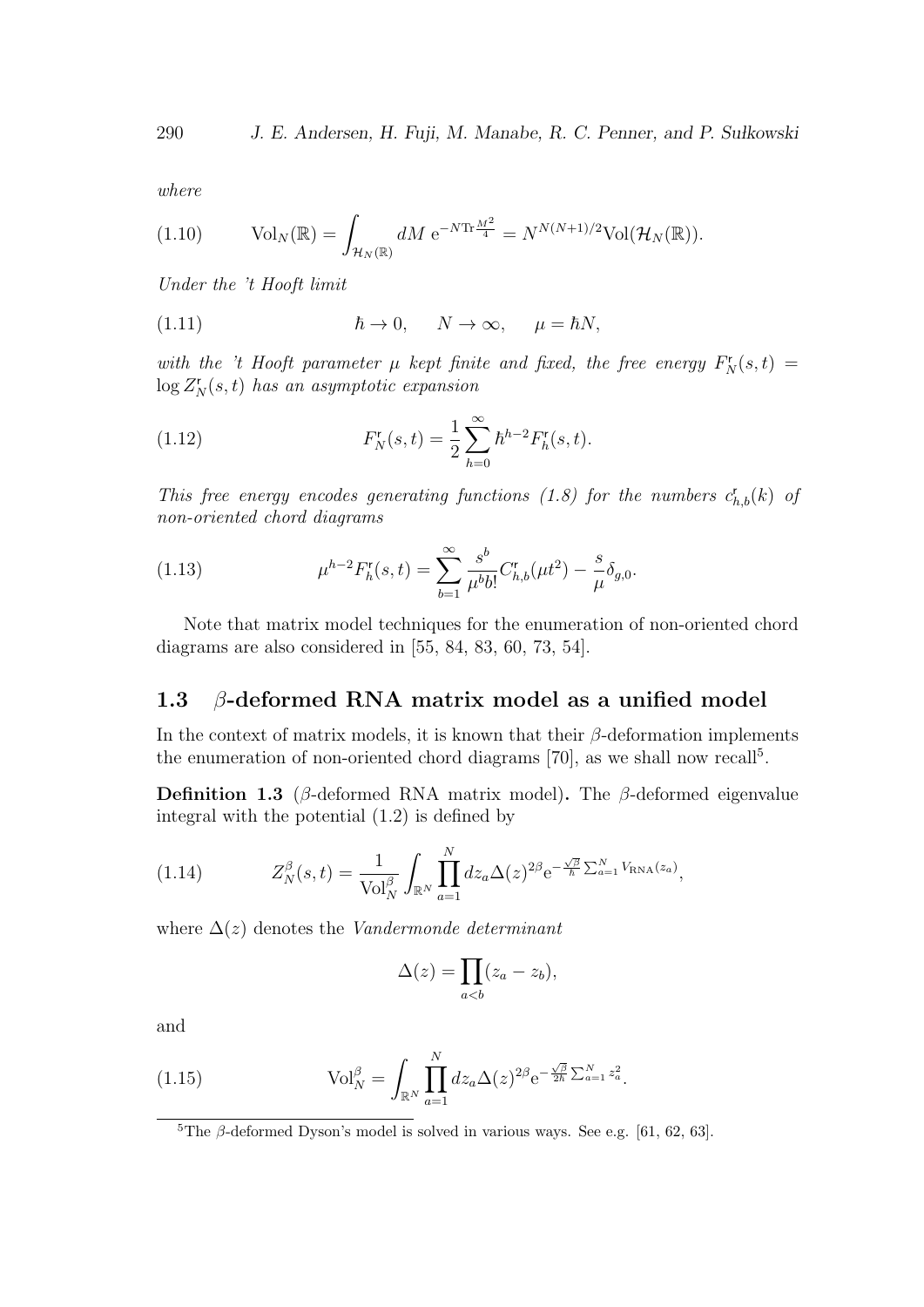In the cases of  $\beta = 1$  and  $\beta = 1/2$ , the  $\beta$ -deformed eigenvalue integral (1.14) reduces to the eigenvalue representation of the Hermitian matrix integral (1.3) *√* and the real symmetric matrix integral (1.9) upon the redefinition  $\hbar \to \sqrt{2\hbar}$ , respectively. Here  $z_a \in \mathbb{R}$   $(a = 1, \dots, N)$  correspond to the eigenvalues of the matrix *M* in each matrix integral. The other special case is  $\beta = 2$ , for which the eigenvalue integral (1.14) represents the quaternionic matrix integral. Under the 't Hooft limit

(1.16) 
$$
\hbar \to 0, \quad N \to \infty, \quad \mu = \beta^{1/2} \hbar N,
$$

with the fixed 't Hooft parameter  $\mu$ , the free energy  $F_N^{\beta}(s,t) = \log Z_N^{\beta}(s,t)$  has the asymptotic expansion

(1.17) 
$$
F_N^{\beta}(s,t) = \sum_{g,\ell=0}^{\infty} \hbar^{2g-2+\ell} \gamma^{\ell} F_{g,\ell}(s,t),
$$

where

$$
\gamma = \beta^{1/2} - \beta^{-1/2}.
$$

The free energies (1.6) for  $\beta = 1$  and (1.12) for  $\beta = 1/2$  satisfy

(1.18) 
$$
F_g(s,t) = F_{g,0}(s,t),
$$

$$
F_h^r(s,t) = \sum_{\substack{g,\ell=0 \ 2g+\ell=h}}^{\infty} 2^g(-1)^{\ell} F_{g,\ell}(s,t).
$$

Combining (1.7) in Theorem 1.1 for  $\beta = 1$  and (1.13) in Theorem 1.2 for  $\beta = 1/2$ , we obtain the following proposition.

**Proposition 1.4.** *Let*  $\widetilde{C}_{g,\ell,b}(w)$  *be defined by* 

(1.19) 
$$
(-\mu)^{2g-2+\ell} F_{g,\ell}(s,t) = \sum_{b=1}^{\infty} \frac{s^b}{\mu^b b!} \widetilde{C}_{g,\ell,b}(\mu t^2) - \frac{s}{\mu} \delta_{g,0} \delta_{\ell,0}.
$$

*Then we have the following relations*

(1.20) 
$$
C_{g,b}(w) = \widetilde{C}_{g,0,b}(w), C_{h,b}^{r}(w) = \sum_{\substack{g,\ell=0 \ 2g+\ell=h}}^{\infty} 2^{g} \widetilde{C}_{g,\ell,b}(w).
$$

In the following sections, using *β*-deformed topological recursion and the theory of quantum curves, we will develop the computational techniques of determining the functions  $F_{q,\ell}$ .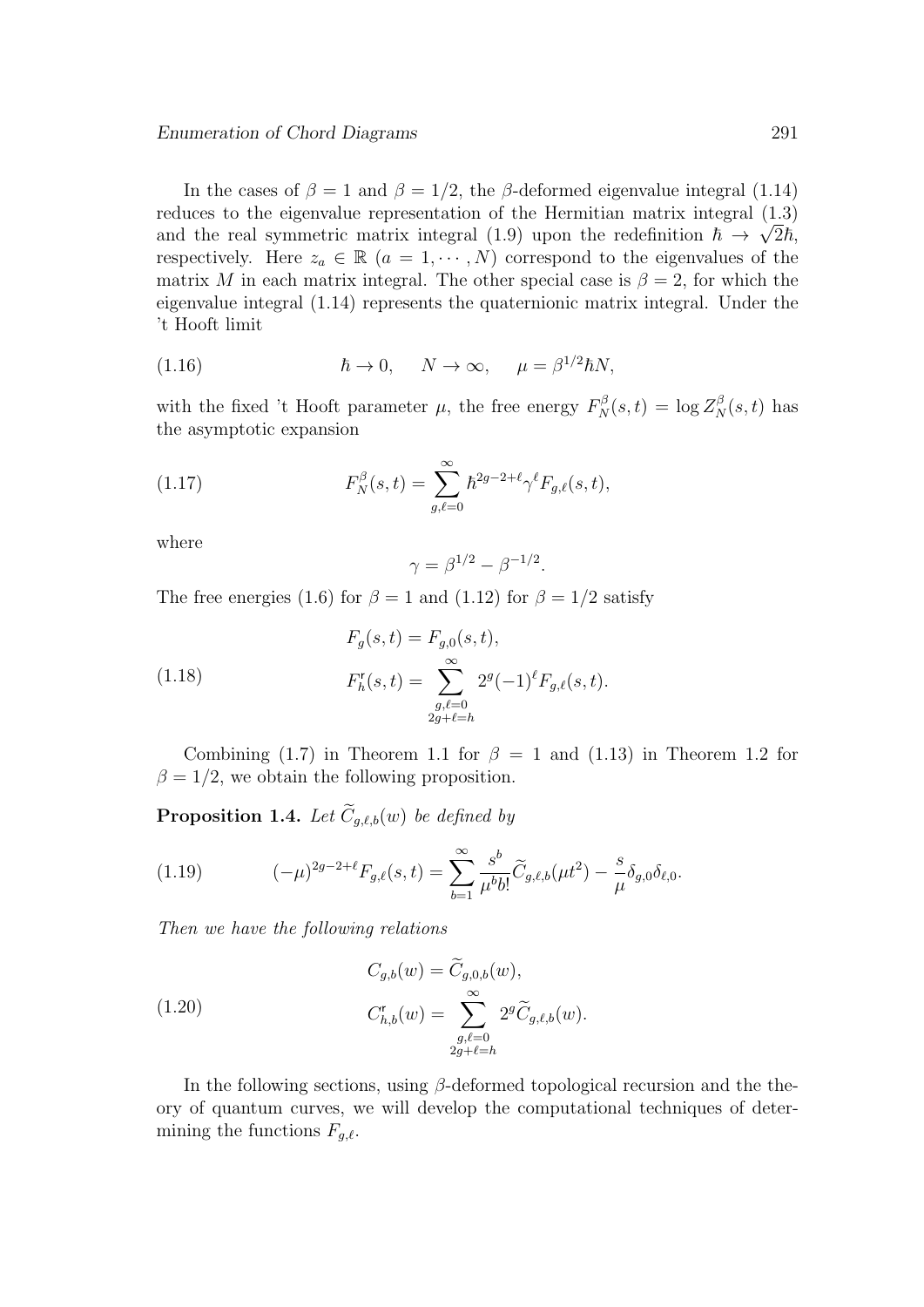## **1.4** *β***-deformed topological recursion and Gaussian resolvents**

In our first approach, we will employ an analytical method, referred to as the *β-deformed topological recursion* [33, 28, 24, 68, 67]. *β*-deformed topological recursion is a powerful machinery for analyzing the asymptotic expansion of a matrix model free energy in the  $N \to \infty$  limit. Let  $Z_N^{\beta}(\lbrace r_n \rbrace)$  and  $F_N^{\beta}(\lbrace r_n \rbrace)$  $\log Z_N^{\beta}(\lbrace r_n \rbrace)$  denote the partition function and the free energy of the *β*-deformed matrix model with a general potential

(1.21) 
$$
V(x) = \sum_{n=0}^{K} r_n x^n.
$$

By the asymptotic expansion of the free energy  $F_N^{\beta}(\lbrace r_n \rbrace)$  we mean the following expansion in the 't Hooft limit (1.16)

(1.22) 
$$
F_N^{\beta}(\{r_n\}) = \sum_{g,\ell=0}^{\infty} \hbar^{2g-2+\ell} \gamma^{\ell} F_{g,\ell}(\{r_n\}).
$$

The *β*-deformed topological recursion in fact can be formulated more generally, as a tool that assigns a series of multi-linear differentials to a given algebraic curve. In the context of matrix models these multi-linear differentials are identified with various matrix model correlators (and the topological recursion represents Ward identities between these correlators), while the underlying algebraic curve is identified with a *spectral curve*  $\mathcal C$  (of the matrix model with  $\beta = 1$ )

(1.23) 
$$
\mathcal{C} = \left\{ (x, \omega) \in \mathbb{C}^2 \middle| H(x, \omega) = \omega^2 - 2V'(x)\omega - f(x) = 0 \right\},
$$

$$
f(x) = \lim_{\substack{N \to \infty, \hbar \to 0 \\ \beta \to 1}} -4\beta^{1/2}\hbar \left\{ \sum_{a=1}^N \frac{V'(x) - V'(z_a)}{x - z_a} \right\}_N^{\beta},
$$

where  $\langle O({z_a}) \rangle_N^{\beta}$  denotes the  $\beta$ -deformed eigenvalue integral

$$
(1.24) \quad \langle \mathcal{O}(\{z_a\}) \rangle_N^{\beta} = \frac{1}{Z_N^{\beta}(\{r_n\}) \text{Vol}_N^{\beta}} \int_{\mathbb{R}^N} \prod_{a=1}^N dz_a \Delta(z)^{2\beta} \mathcal{O}(\{z_a\}) e^{-\frac{\sqrt{\beta}}{\hbar} \sum_{a=1}^N V(z_a)}.
$$

In particular for the RNA matrix model presented in Definition 1.3, the spectral curve takes the following form [9].

**Example 1.5.** For the potential  $V_{\text{RNA}}(x)$  given in (1.2), the defining equation for  $\mathcal{C}$  in (1.23) takes form

(1.25) 
$$
y_{\text{RNA}}^2 = M_{\text{RNA}}(x)^2(x-a)(x-b), \quad y_{\text{RNA}} = V_{\text{RNA}}'(x) - \omega,
$$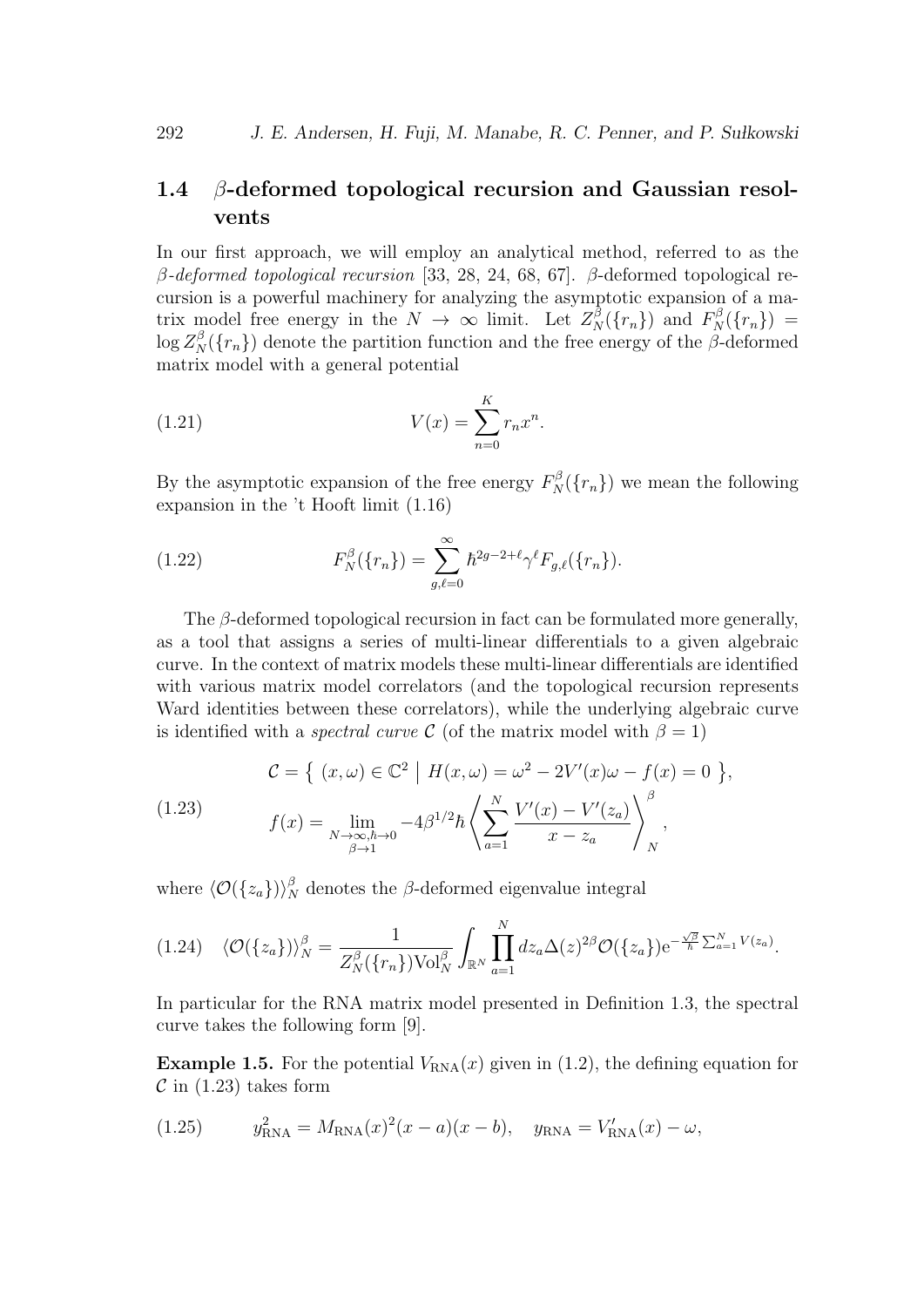where the branch points  $a < b$  are solutions of the equations

$$
S = \frac{D^2 - 4\mu}{t(3D^2 - 4\mu)},
$$
  
\n
$$
4s^2t^4(3D^2 - 4\mu)^6 = D^2(D^2 - 4\mu)^2(4D^2 - t^2(3D^2 - 4\mu)^2)^3,
$$

and  $\sigma$  and  $\delta$  are defined as

$$
\sigma = St = \frac{a+b}{2}t, \quad \delta = Dt = \frac{a-b}{2}t.
$$

The function  $M_{\text{RNA}}(x)$  is given by

$$
M_{\rm RNA}(x) = \frac{(2tx - 2 + \sigma)^2 + \eta}{8(tx - 1)^2}, \quad \eta := \frac{\sigma(4 - 4\delta^2 - 7\sigma + 3\sigma^2)}{\sigma - 1}.
$$

The multi-linear differentials computed by the *β*-deformed topological recursion are defined as follows [33].

**Definition 1.6.** The connected *h*-point symmetric multi-linear differential  $W_h \in$  $\mathcal{M}^1(\mathcal{C}^{\times h})^s$  is defined as

(1.26) 
$$
W_h(x_1,\ldots,x_h) = \beta^{h/2} \bigg\langle \prod_{i=1}^h \sum_{a=1}^N \frac{dx_i}{x_i - z_a} \bigg\rangle_{N,\beta}^{(c)},
$$

where  $\langle \mathcal{O} \rangle_{N,\beta}^{(c)}$  denotes the connected part [46] of  $\langle \mathcal{O} \rangle_N^{\beta}$  introduced in (1.24). In the 't Hooft limit (1.16), *h*-point multi-linear differentials admit an asymptotic expansion

(1.27) 
$$
W_h(x_1,\ldots,x_h) = \sum_{g,\ell=0}^{\infty} \hbar^{2g-2+h+\ell} \gamma^{\ell} W_{\ell}^{(g,h)}(x_1,\ldots,x_h).
$$

For the class of genus 0 spectral curves of the form

(1.28) 
$$
y(x)^{2} = M(x)^{2} \sigma(x),
$$

$$
\sigma(x) = (x - a)(x - b), \quad M(x) = c \prod_{i=1}^{f} (x - \alpha_{i})^{m_{i}},
$$

the 2-point multi-linear differential  $W_0^{(0,2)}$  $\int_{0}^{(0,2)} (x_1, x_2)$  takes form

(1.29) 
$$
W_0^{(0,2)}(x_1,x_2) = B(x_1,x_2) - \frac{dx_1 dx_2}{(x_1 - x_2)^2},
$$

where the *Bergman kernel*  $B(x_1, x_2)$  is a bilinear differential

(1.30) 
$$
B(x_1, x_2) = \frac{dx_1 dx_2}{2(x_1 - x_2)^2} \left[ 1 + \frac{x_1 x_2 - \frac{1}{2}(a+b)(x_1 + x_2) + ab}{\sqrt{\sigma(x_1)\sigma(x_2)}} \right].
$$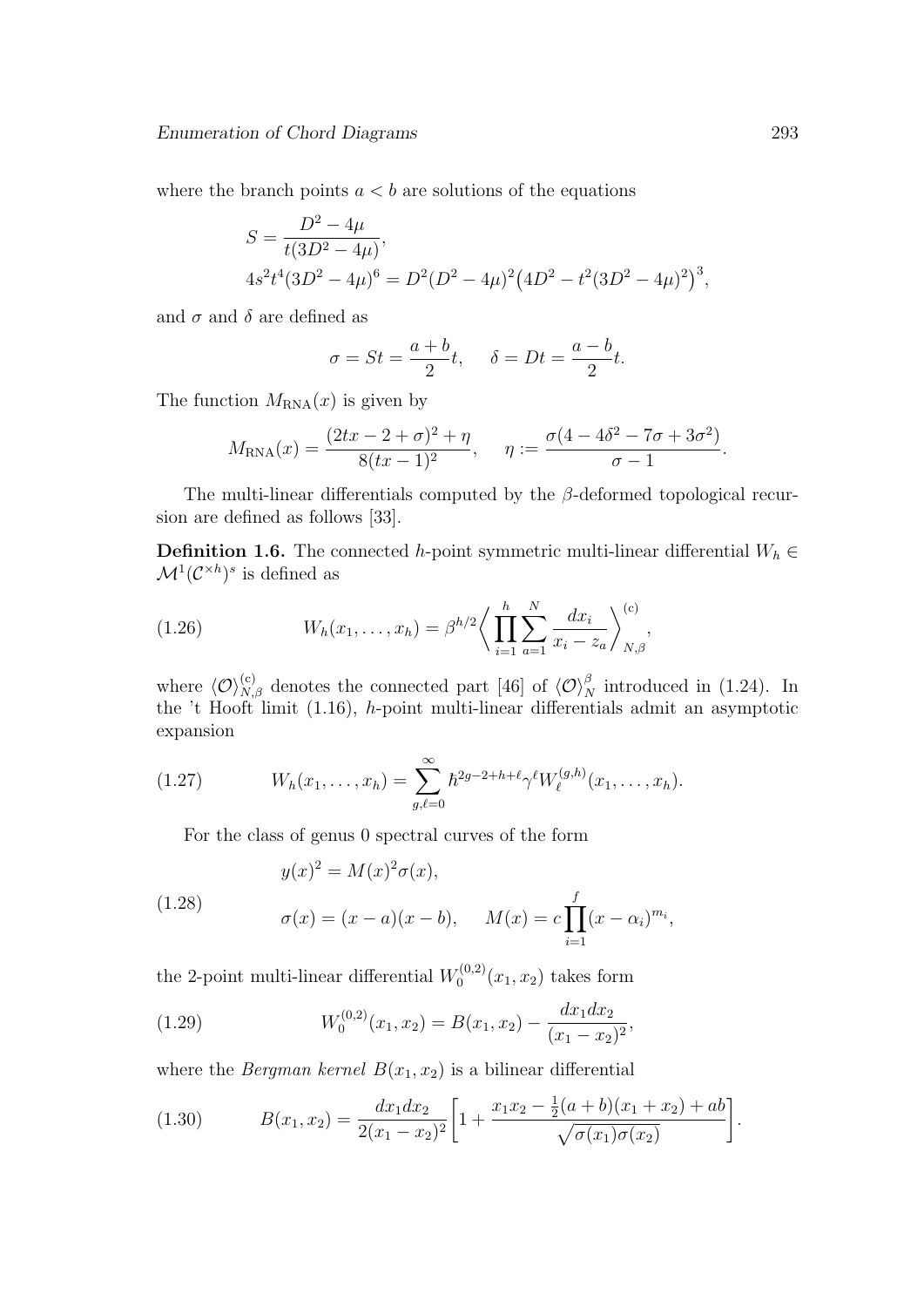An exact formula for  $W_1^{(0,1)}$  $I_1^{(0,1)}(x)$  is also known [32, 33, 28],

(1.31) 
$$
W_1^{(0,1)}(x) = -\frac{dy(x)}{2y(x)} + \frac{dx}{2\sqrt{\sigma(x)}} \left[ 1 + \sum_{i=1}^f m_i \left( 1 + \frac{\sqrt{\sigma(\alpha_i)}}{x - \alpha_i} \right) \right].
$$

All other differentials  $W_{\ell}^{(g,h)}$  $\ell^{(g,n)}(x_1,\ldots,x_h)$  in the asymptotic expansion  $(1.27)$  can be determined recursively by means of the topological recursion, as stated in the theorem below.

**Theorem 1.7** ([33, 31, 28]). *The differentials*  $W_{\ell}^{(g,h)}$  $\int_{\ell}^{(g,n)}(x_H)$  for  $(g,h,\ell) \neq (0,1,0)$ ,  $(0, 2, 0)$ ,  $(0, 1, 1)$  *in the asymptotic expansion*  $(1.27)$  *obey the*  $\beta$ -*deformed topological recursion*

$$
\mathcal{W}_0^{(0,1)}(x) = 0, \quad \mathcal{W}_0^{(0,2)}(x_1, x_2) = W_0^{(0,2)}(x_1, x_2) + \frac{dx_1 dx_2}{2(x_1 - x_2)^2},
$$
\n
$$
\mathcal{W}_\ell^{(g,h)}(x_H) = W_\ell^{(g,h)}(x_H) \text{ for } (g, h, \ell) \neq (0, 1, 0), (0, 2, 0),
$$
\n
$$
W_\ell^{(g,h+1)}(x, x_H) = \oint_A \frac{1}{2\pi i} \frac{dS(x, z)}{y(z)dz} \left[ W_\ell^{(g-1, h+2)}(z, z, x_H) + \sum_{k=0}^g \sum_{n=0}^\ell \sum_{\emptyset=j\subseteq H} \mathcal{W}_{\ell-n}^{(g-k, |J|+1)}(z, x_J) \mathcal{W}_n^{(k, |H|-|J|+1)}(z, x_{H\setminus J}) \right]
$$
\n(1.32)

$$
+ dz^2 \frac{\partial}{\partial z} \frac{W_{\ell-1}^{(g,h+1)}(z, x_H)}{dz} \bigg],
$$

where  $H = \{1, 2, ..., h\} \supset J = \{i_1, i_2, ..., i_j\}, H \setminus J = \{i_{j+1}, i_{j+2}, ..., i_h\},$  and A *is the counterclockwise contour around the branch cut* [a, b]. Here  $dS(x_1, x_2)$  *is the third type differential, which for the genus* 0 *spectral curve (1.28) takes form*

(1.33) 
$$
dS(x_1, x_2) = \frac{\sqrt{\sigma(x_2)}}{\sqrt{\sigma(x_1)}} \frac{dx_1}{x_1 - x_2}.
$$

Our task in what follows is to determine generating functions of chord diagrams encoded in the free energy of the RNA matrix model (1.19). To this end we take advantage of the following trick [9]. The potential of the RNA matrix model  $V_{\text{RNA}}(x)$  can be separated into the Gaussian part  $V_{\text{G}}(x)$  and the rational part  $V_{\text{rat}}(x)$ 

$$
(1.34) \quad V_{\text{RNA}}(x) = V_{\text{G}}(x) + V_{\text{rat}}(x) + s, \quad V_{\text{G}}(x) = \frac{1}{2}x^2, \quad V_{\text{rat}}(x) = -\frac{t^{-1}s}{t^{-1} - x}.
$$

Adopting this separation into the definition of  $Z_N^{\beta}(s,t)$  in (1.14), we find that the partition function of the RNA matrix model can be re-expressed as an expectation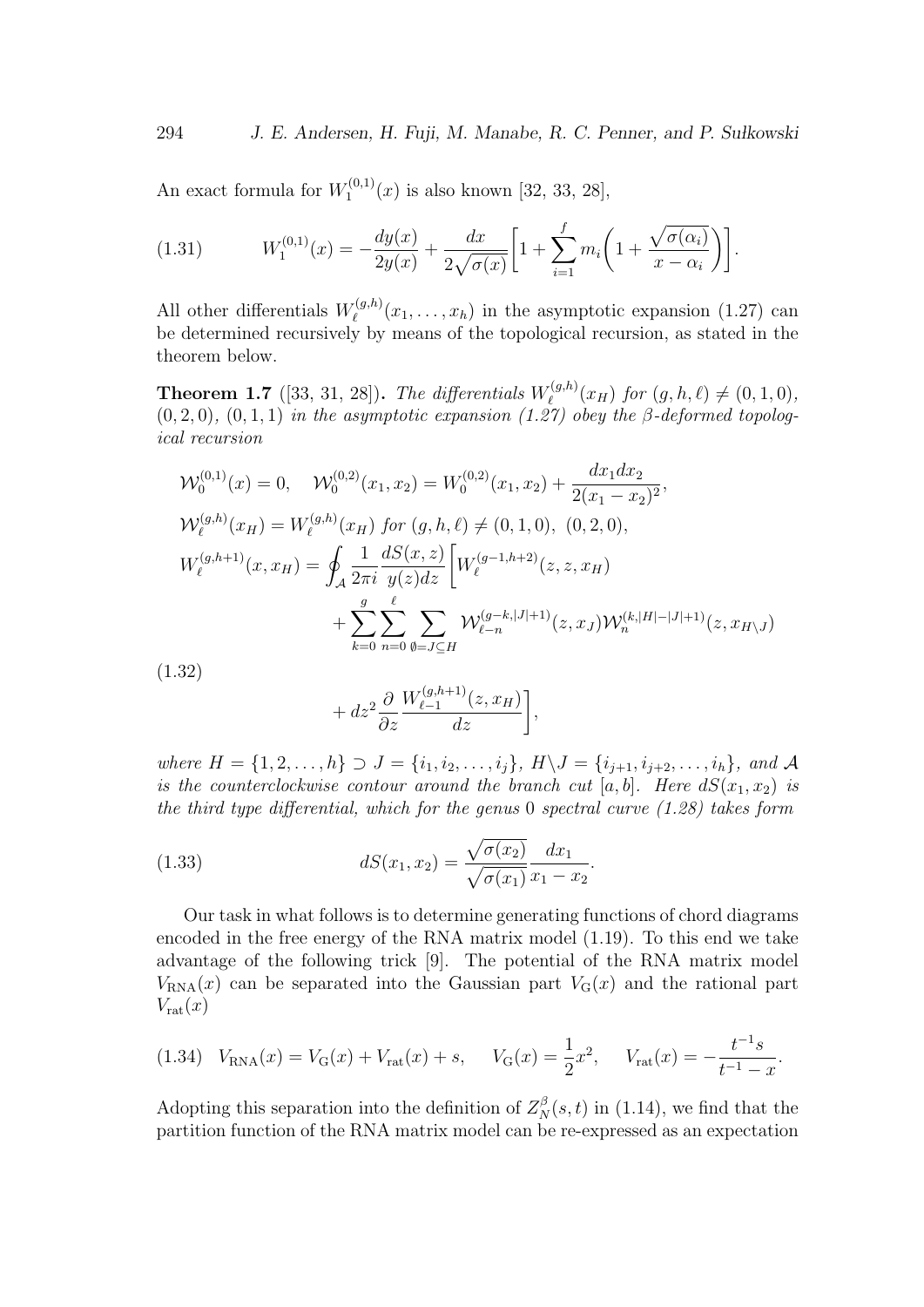value in the *β*-deformed Gaussian model

$$
Z_N^{\beta}(s,t) = e^{-\frac{\sqrt{\beta}}{\hbar}sN} \bigg\langle \exp\bigg[\frac{s\sqrt{\beta}}{t\hbar}\sum_{a=1}^N \frac{1}{t^{-1} - z_a}\bigg] \bigg\rangle_{N,\beta}^G,
$$

where  $\langle \mathcal{O}(\{z_a\}) \rangle_{N,\beta}^{\text{G}}$  denotes  $\langle \mathcal{O}(\{z_a\}) \rangle_{N}^{\beta}$  $N<sub>N</sub>$  defined in (1.24) with the Gaussian potential  $V(x) = V_G(x)$ . It follows that the right hand side of this equation is given by a sum of *h*-point multi-linear differentials with  $x_i = t^{-1}$   $(i = 1, \ldots, h)$  in the Gaussian model.

**Proposition 1.8.** *Let*  $\omega_b(x_1, \ldots, x_b)$  *denote the connected b-resolvent in the*  $\beta$ *deformed Gaussian model, which we also refer to as the Gaussian b-resolvent,*

(1.35) 
$$
\omega_b(x_1,\ldots,x_b) = \frac{W_h(x_1,\ldots,x_b)}{dx_1\cdots dx_b} = \beta^{b/2} \bigg\langle \prod_{i=1}^b \sum_{a=1}^N \frac{1}{x_i - z_a} \bigg\rangle_{N,\beta}^{(c)}.
$$

*Then the free energy*  $F_N^{\beta}(s,t)$  *of the*  $\beta$ -deformed RNA matrix model is given by

(1.36) 
$$
F_N^{\beta}(s,t) = -\frac{\sqrt{\beta}}{\hbar} sN + \sum_{b=1}^{\infty} \frac{s^b}{b! t^b \hbar^b} \omega_b(t^{-1}, \dots, t^{-1}).
$$

Combining the above relation with the form of the free energy in (1.19), we obtain the key theorem for our enumeration of chord diagrams.

**Theorem 1.9.** *The coefficients*  $\widetilde{C}_{q,\ell,b}(w)$  *in (1.19) are obtained directly from the principal specialization of the Gaussian b-resolvents*

(1.37) 
$$
\omega_b(x,\ldots,x) = \frac{1}{x^b} \sum_{g=0,\ell=0}^{\infty} (\mu^{-1}\hbar)^{2g-2+b+\ell} (-\gamma)^{\ell} \widetilde{C}_{g,\ell,b}(\mu x^{-2}).
$$

On the basis of this theorem, one can compute the generating function  $\widetilde{C}_{a,\ell,b}(w)$ of the numbers of non-oriented chord diagrams using the *β*-deformed topological recursion for the Gaussian model. We will present some details of such a computation in Section 2, and compare its results with other methods of enumeration.

Finally, in order to find the complete form of the asymptotic expansion, we also need to consider the *unstable* part of the free energy, which is not determined by the topological recursion and must be computed independently. The unstable part consists of four terms:  $F_{0,0}(s,t)$ ,  $F_{0,1}(s,t)$ ,  $F_{0,2}(s,t)$ , and  $F_{1,0}(s,t)$ . The two terms  $F_{0,0}(s,t)$  and  $F_{1,0}(s,t)$  are the same as the terms  $F_0(s,t)$  and  $F_1(s,t)$  in the asymptotic expansion (1.6) of the Hermitian matrix model. On the other hand,  $F_{0,1}(\{r_n\})$  and  $F_{0,2}(\{r_n\})$  can be computed using famous formulae, referred to respectively as the Dyson's formula and Wiegmann-Zabrodin formula, which for the genus 0 spectral curve (1.28) take the following form.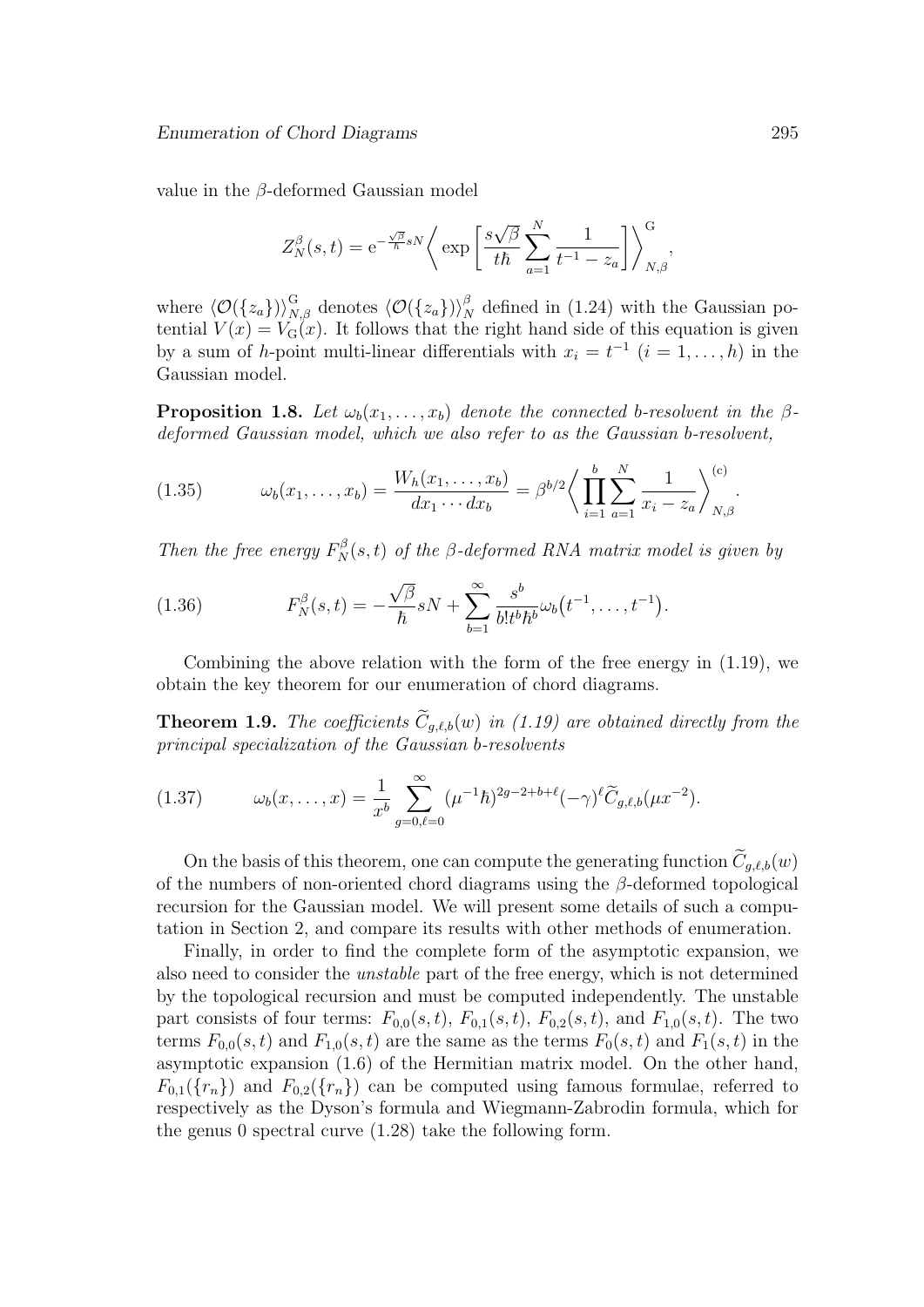**Theorem 1.10.** *For the class of genus* 0 *spectral curves (1.28) determined by the general potential (1.21), the unstable parts*  $F_{0,1}(\lbrace r_n \rbrace)$  *and*  $F_{0,2}(\lbrace r_n \rbrace)$  *of the free energy are given by*

(1.38)  
\n
$$
\frac{\partial}{\partial \mu} F_{0,1}(\{r_n\}) = 1 + \log|c| + \frac{1}{2} \log \left(\frac{a-b}{4}\right)^2 + \sum_{i=1}^f m_i \log \left[\frac{1}{2} \left(\alpha_i - \frac{a+b}{2} + \sqrt{\sigma(\alpha_i)}\right)\right],
$$
\n
$$
F_{0,2}(\{r_n\}) = -\frac{1}{2} \sum_{i=1}^f m_i \log \left(1 - \mathfrak{s}_i^2\right) - \frac{1}{2} \sum_{i,j=1}^f m_i m_j \log \left(1 - \mathfrak{s}_i \mathfrak{s}_j\right)
$$
\n(1.39)  
\n
$$
+ \frac{1}{24} \log |M(a)M(b)(a-b)^4|,
$$

*where*  $\mathfrak{s}_i$ ,  $i = 1, \ldots, f$  *are defined as* 

$$
\alpha_i(\mathfrak{s}_i) = \frac{a+b}{2} - \frac{a-b}{4}(\mathfrak{s}_i + \mathfrak{s}_i^{-1}), \quad |\mathfrak{s}_i| < 1.
$$

The formula (1.38) for  $F_{0,1}(\{r_n\})$  was found in [33, 31, 28]. On the other hand, the formula (1.39) for  $F_{0,2}(\lbrace r_n \rbrace)$  is proven in appendix B.

### **1.5 A recursion relation from the quantum curve**

The main object that we consider in our second approach is the *wave-function* for the matrix model. The wave-function is the 1-point function defined as follows.

**Definition 1.11.** Let  $\epsilon_{1,2}$  denote the parameters

(1.40) 
$$
\epsilon_1 = -\beta^{1/2} g_s, \quad \epsilon_2 = \beta^{-1/2} g_s, \quad g_s = 2\hbar.
$$

For the general type potential (1.21), the 1-point function  $Z_{\alpha}(x; \{r_n\})$  ( $\alpha = 1, 2$ )

(1.41) 
$$
Z_{\alpha}(x; \{r_{n}\}) = \frac{1}{\text{Vol}_{N}^{\beta}} \int_{\mathbb{R}^{N}} \prod_{a=1}^{N} dz_{a} \Delta(z)^{2\beta} \psi_{\alpha}(x) e^{-\frac{\sqrt{\beta}}{\hbar} \sum_{a=1}^{N} V(z_{a})},
$$

with the eigenvalue operator

$$
\psi_{\alpha}(x) = \prod_{a=1}^{N} (x - z_a)^{\frac{\epsilon_1}{\epsilon_{\alpha}}},
$$

is referred to as the wave-function. For the RNA matrix model we denote the wave-function by  $Z_\alpha(x; s, t)$ .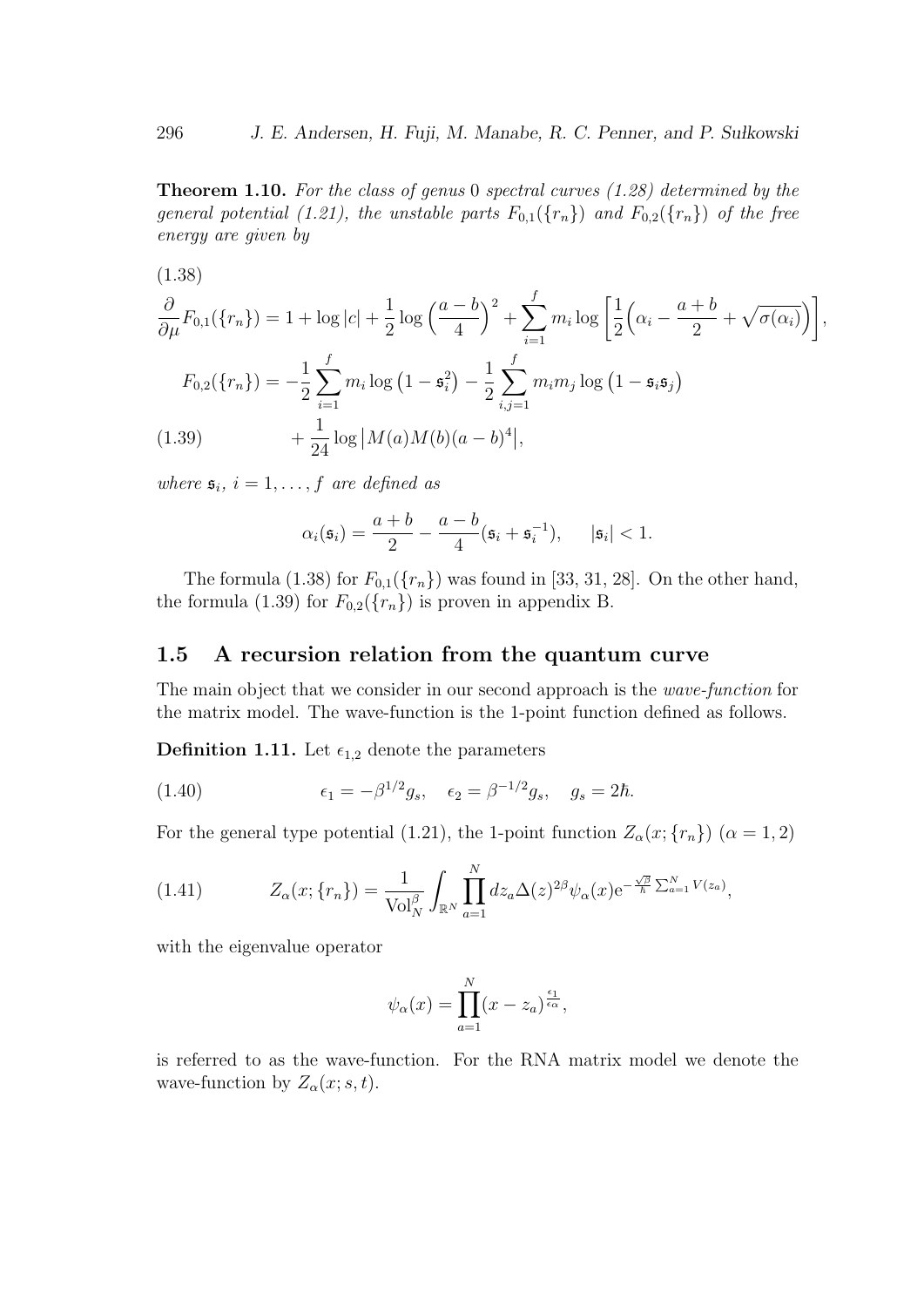A prominent property of the wave-function [2, 1, 67, 34] is that it satisfies a partial differential equation, which is called the *quantum curve*<sup>6</sup> or the *timedependent Schr¨odinger equation*.

**Proposition 1.12** ([1, 67]). The wave-function  $Z_{\alpha}(x; \{r_n\})$  satisfies the partial *differential equation*

(1.42) 
$$
\left[ -\epsilon_{\alpha}^{2} \frac{\partial^{2}}{\partial x^{2}} - 2\epsilon_{\alpha} V'(x) \frac{\partial}{\partial x} + \hat{f}(x) \right] Z_{\alpha}(x; \{r_{n}\}) = 0,
$$

*where*  $\hat{f}(x)$  *is the differential operator* 

$$
\hat{f}(x) = g_s^2 \sum_{n=0}^K x^n \partial_{(n)}, \quad \partial_{(n)} = \sum_{k=n+2}^{K+2} k r_k \frac{\partial}{\partial r_{k-n-2}},
$$

*and we denoted*  $\partial/\partial r_0 = -N/(2\epsilon_2)$ *.* 

As its name suggests, the partial differential equation (1.42) is interpreted as the quantization of the spectral curve  $\mathcal C$  of the matrix model. Promoting the parameters  $(x, \omega)$  in (1.23) to the non-commutative operators  $(\hat{x}, \hat{p})$ , such that

$$
\hat{p} = \epsilon_{\alpha} \frac{\partial}{\partial x}, \qquad \hat{x} = x, \qquad [\hat{p}, \hat{x}] = \epsilon_{\alpha},
$$

the partial differential equation (1.42) can be written in the form

$$
\widehat{A}Z_{\alpha}(x; \{r_n\}) = 0, \qquad \widehat{A} \equiv A(\hat{x}, \hat{p}),
$$

for an appropriate choice of  $A(\hat{x}, \hat{p})$ . The operator  $\hat{A}$  is interpreted as a quantization of the spectral curve  $\mathcal{C}$ , and the equation (1.42) reduces to the defining equation of the spectral curve in the classical limit [1, 67].

Note that, more generally, to a given spectral curve one may associate an infinite family of wave-functions and corresponding quantum curves, which take form of Virasoro singular vectors [67, 34]. In particular the quantum curves in  $(1.42)$ , for both values of  $\alpha = 1, 2$ , correspond to singular vectors at level 2. In this work we do not consider quantum curves at levels higher than 2.

In what follows we use the partial differential equation (1.42) as a tool to determine the partition function  $Z_N^{\beta}(s,t)$  of the *β*-deformed RNA matrix model. The point is that the partition function  $Z_N^{\beta}(\lbrace r_n \rbrace)$  of the matrix model with the

<sup>6</sup>The name "quantum curve" is also used for the ordinary differential equation for the wave function [36, 35, 59, 57, 88, 72, 71, 66, 41, 44, 39, 82, 37, 42, 74, 56, 43, 38, 26, 40, 25]. In this article, we also use this name for a partial differential equation which arises from the conformal field theoretical description of the matrix model [65].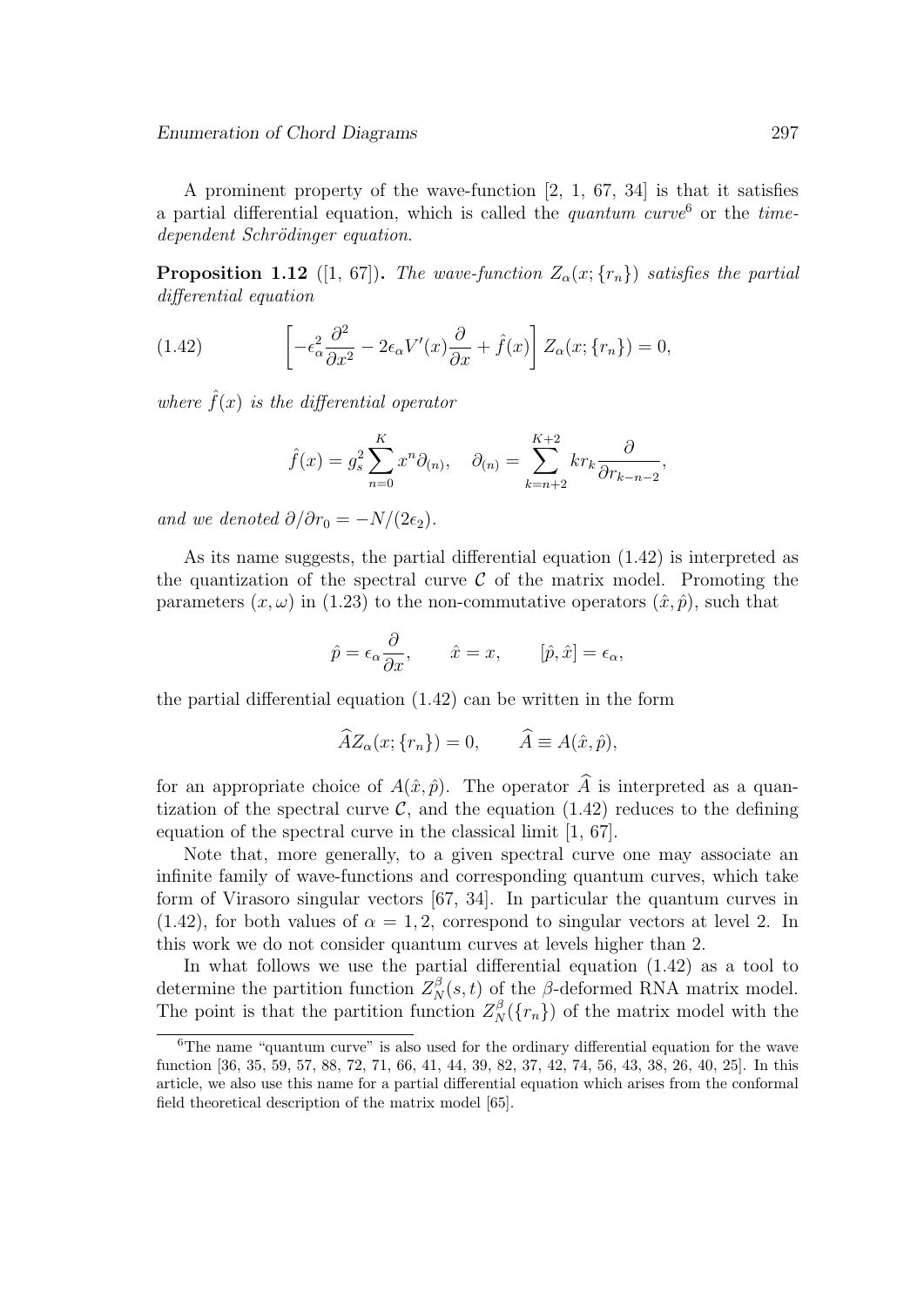general type potential (1.21) appears as the leading order term in the expansion of the wave-function  $Z_{\alpha}(x; \{r_n\})$  around  $x = \infty$ 

$$
Z_{\alpha}(x; \{r_n\}) = x^{\epsilon_1 N/\epsilon_{\alpha}} \left( Z_{N}^{\beta}(\{r_n\}) + \mathcal{O}(x^{-1}) \right).
$$

Therefore, from the expansion of the wave-function with  $\alpha = 2$  for the RNA matrix model

$$
Z_{\alpha=2}(x; s, t) = \exp [S(x, s, t)],
$$
  

$$
S(x, s, t) = -\frac{2\mu}{\epsilon_2} \log x + \sum_{b=0}^{\infty} \sum_{p=0}^{\infty} S_{b,p}(t) s^b x^{-p},
$$

the free energy  $F_N^{\beta}(s,t)$  can be written as

$$
F_N^{\beta}(s,t) = \sum_{b=0}^{\infty} S_{b,p=0}(t)s^b.
$$

We use the partial differential equation (1.42) to determine each  $S_{b,p}(t)$ . The main result of this approach is summarized in the following theorem.

**Theorem 1.13.** The partial differential equation for the phase function  $S(x, s, t)$ *for the RNA matrix model takes form*

$$
\epsilon_2^2 \left[ \frac{\partial^2}{\partial x^2} S(x, s, t) + \left( \frac{\partial}{\partial x} S(x, s, t) \right)^2 \right] + 2\epsilon_2 \left( x - \frac{st}{(1 - tx)^2} \right) \frac{\partial}{\partial x} S(x, s, t)
$$
\n
$$
(1.43)
$$
\n
$$
+ 4\mu \left( 1 - \frac{st^2(2 - tx)}{(1 - tx)^2} \right) + \frac{\epsilon_1 \epsilon_2 st^2(2 - tx)}{(1 - tx)^2} \frac{\partial}{\partial s} S(x, s, t) + \frac{\epsilon_1 \epsilon_2 t^3}{1 - tx} \frac{\partial}{\partial t} S(x, s, t) = 0.
$$

*This equation generates a hierarchy of differential equations for the coefficients*  $S_{b,p}(t)$  *of the phase function, and the phase function is determined recursively with respect to the backbone number b.*

As an independent verification of this algorithm, we checked iterative computations for  $b = 1, 2, 3, 4, 5$  up to  $\mathcal{O}(t^{12})$ , and confirmed that they agree with the results of the *β*-deformed topological recursion from the first approach.

# **2 Enumeration of chord diagrams via the topological recursion**

In the introduction, we extended the RNA matrix model proposed in [9] to the *β*deformed RNA matrix model given by (1.14), that enumerates both orientable and non-orientable chord diagrams via Proposition 1.4. In this section we enumerate orientable and non-orientable chord diagrams by the formalism of the *β*-deformed topological recursion (1.32).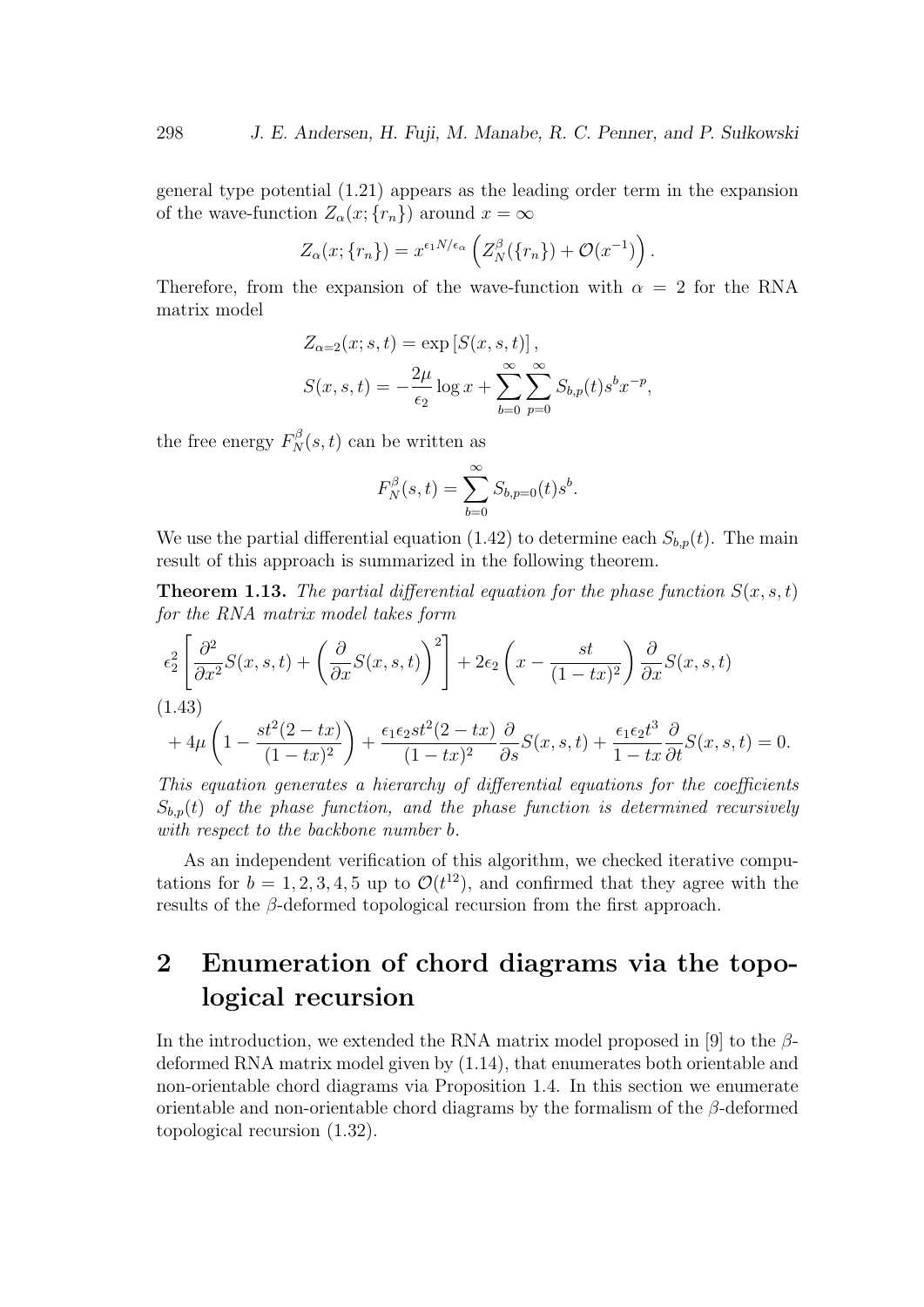## **2.1 Enumeration of chord diagrams via Gaussian resolvents**

In principle, by applying the *β*-deformed topological recursion formalism to the spectral curve (1.25) of the RNA matrix model, one can recursively compute the asymptotic expansion (1.17) of the free energy  $F_N^{\beta}(s,t)$ . In [9], using the topological recursion [5, 45, 46] for the  $\beta = 1$  (which does not involve  $W_{\ell > 1}^{(g,h)}$  $\ell \geq 1 \choose \ell \geq 1} (x_H)$ terms) RNA matrix model (1.3),  $F_2(s,t) = F_{2,0}(s,t)$  and  $F_3(s,t) = F_{3,0}(s,t)$  were explicitly computed. However, because of the complicated form of the curve (1.25), an explicit computation of  $W^{(g,h)}_{\ell>1}$  $\ell_{\geq 1}^{(g,n)}(x_H)$  is not easy. In this section we consider instead the *β*-deformed Gaussian matrix model with the Gaussian potential  $V_G(x)$ in (1.34).

Using Theorem 1.9, one can compute the coefficients  $\widetilde{C}_{g,\ell,b}(w)$  in (1.19) of the free energy  $F_N^{\beta}(s,t)$  from the Gaussian *b*-resolvents (1.35). For the Gaussian matrix model, the spectral curve takes form

(2.1) 
$$
y_{G}(x)^{2} = x^{2} - 4\mu.
$$

In order to apply the  $\beta$ -deformed topological recursion (1.32) to this Gaussian curve, it is convenient to introduce the Zhukovsky variable z as

$$
x(z) = \sqrt{\mu}(z + z^{-1}).
$$

In this variable the branch points  $x = \pm 2\sqrt{\mu}$  are mapped to  $z = \pm 1$ . To express the  $\beta$ -deformed topological recursion  $(1.32)$  in this Zhukovsky variable, we define

(2.2) 
$$
\widehat{y}_{G}(z)dz = y_{G}(x(z))dx = \sqrt{\mu}(z - z^{-1})dz,
$$

$$
d\widehat{S}(z_{1}, z_{2}) = dS(x_{1}(z_{1}), x_{2}(z_{2})) = \frac{dz_{1}}{z_{1} - z_{2}} - \frac{dz_{1}}{z_{1} - z_{2}^{-1}},
$$

$$
\widehat{W}_{\ell}^{(g,h)}(z_{1}, \ldots, z_{h}) = W_{\ell}^{(g,h)}(x_{1}(z_{1}), \ldots, x_{h}(z_{h})).
$$

We then obtain the *β*-deformed topological recursion (1.32) for the Gaussian spectral curve in the Zhukovsky variable. More generally, the *β*-deformed topological recursion for genus 0 spectral curves (1.28) in the Zhukovsky is discussed in detail in [68, 67].

**Corollary 2.1.** *The differentials*  $\widehat{W}_{\ell}^{(g,h)}(z_H)$  *for*  $(g, h, \ell) \neq (0, 1, 0), (0, 2, 0), (0, 1, 1)$ *obey the β-deformed topological recursion in the Zhukovsky variable*

(2.3) 
$$
\widehat{W}_{\ell}^{(g,h+1)}(\mathbf{z}, \mathbf{z}_H) = \oint_{\widetilde{\mathcal{A}}} \frac{1}{2\pi i} \frac{d\widehat{S}(\mathbf{z}, \zeta)}{\widehat{y}_{\mathrm{G}}(\zeta) d\zeta} \mathrm{Rec}_{\ell}^{(g,h+1)}(\zeta, \mathbf{z}_H).
$$

*Here*

$$
\operatorname{Rec}_{\ell}^{(g,h+1)}(\zeta, z_H) = \widehat{W}_{\ell}^{(g-1,h+2)}(\zeta, \zeta, z_H)
$$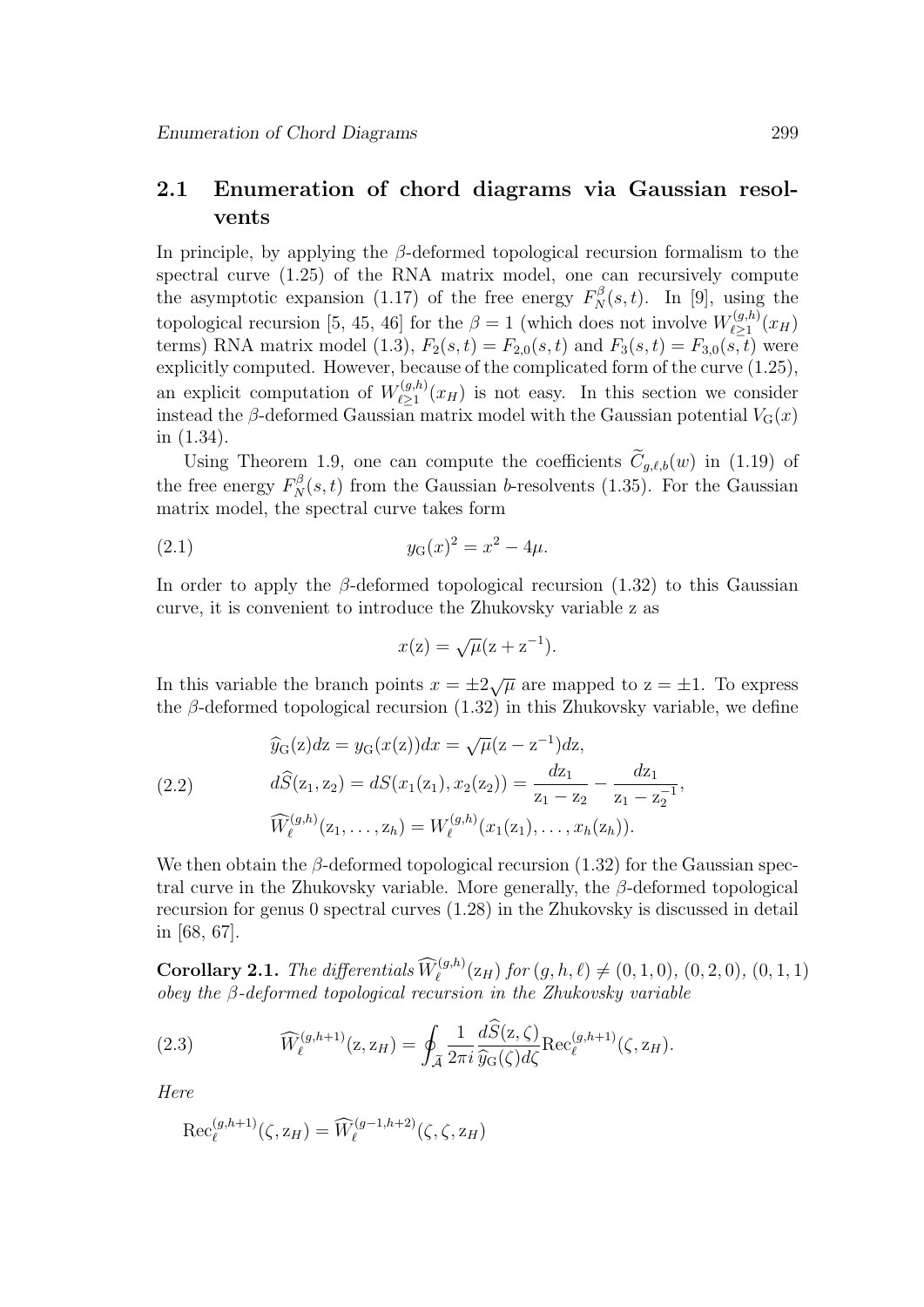300 *J. E. Andersen, H. Fuji, M. Manabe, R. C. Penner, and P. Sułkowski* 

$$
+\sum_{k=0}^{g} \sum_{n=0}^{\ell} \sum_{\emptyset=j\subseteq H} \widehat{\mathcal{W}}_{\ell-n}^{(g-k,|J|+1)}(\zeta,z_J) \widehat{\mathcal{W}}_n^{(k,|H|-|J|+1)}(\zeta,z_{H\setminus J}) + d\zeta^2 \left[\frac{\partial}{\partial \zeta} + \frac{\partial^2 \zeta}{\partial w^2} \left(\frac{\partial w}{\partial \zeta}\right)^2\right] \frac{\widehat{W}_{\ell-1}^{(g,h+1)}(\zeta,z_H)}{d\zeta},
$$

*with*  $w = \sqrt{\mu}(\zeta + \zeta^{-1}), |\zeta| > 1,$  and

$$
\widehat{\mathcal{W}}_0^{(0,1)}(z) = 0, \quad \widehat{\mathcal{W}}_0^{(0,2)}(z_1, z_2) = \widehat{\mathcal{W}}_0^{(0,2)}(z_1, z_2) + \frac{(z_1^2 - 1)(z_2^2 - 1)dz_1dz_2}{2(z_1 - z_2)^2(z_1z_2 - 1)^2},
$$
\n
$$
(2.5) \quad \widehat{\mathcal{W}}_{\ell}^{(g,h)}(z_H) = \widehat{\mathcal{W}}_{\ell}^{(g,h)}(z_H) \text{ for } (g, h, \ell) \neq (0, 1, 0), \ (0, 2, 0),
$$

*where*  $\widetilde{A}$  *is the contour surrounding the unit disk*  $|\zeta| = 1$ *. For the Gaussian model the initial data of the recursion (1.30) and (1.31) takes form*

(2.6) 
$$
\widehat{W}_0^{(0,2)}(\mathbf{z}_1, \mathbf{z}_2) = \frac{d\mathbf{z}_1 d\mathbf{z}_2}{(\mathbf{z}_1 \mathbf{z}_2 - 1)^2},
$$

(2.7) 
$$
\widehat{W}_1^{(0,1)}(z) = \left(\frac{1}{z} - \frac{1}{2(z-1)} - \frac{1}{2(z+1)}\right)dz.
$$

From Theorem 1.9 the coefficients  $\tilde{C}_{g,\ell,b}(w)$  of the free energy  $F_N^{\beta}(s,t)$  can now be computed. For example we find, for  $b = 1$ ,

$$
\widetilde{C}_{0,0,1}(w) = \frac{1 - \sqrt{1 - 4w}}{2w}, \quad \widetilde{C}_{0,1,1}(w) = \frac{1 - \sqrt{1 - 4w}}{2(1 - 4w)}, \quad \widetilde{C}_{1,0,1}(w) = \frac{w^2}{(1 - 4w)^{5/2}},
$$
\n
$$
\widetilde{C}_{0,2,1}(w) = \frac{w(1 + w - \sqrt{1 - 4w})}{(1 - 4w)^{5/2}}, \quad \widetilde{C}_{1,1,1}(w) = \frac{w^2(1 + 30w - (1 + 6w)\sqrt{1 - 4w})}{2(1 - 4w)^4},
$$
\n
$$
\widetilde{C}_{0,3,1}(w) = \frac{5w^2(1 + 2w - (1 + w)\sqrt{1 - 4w})}{(1 - 4w)^4},
$$

for  $b=2$ ,

$$
\widetilde{C}_{0,0,2}(w) = \frac{w}{(1-4w)^2}, \quad \widetilde{C}_{0,1,2}(w) = \frac{w(1+18w - (1+4w)\sqrt{1-4w})}{2(1-4w)^{7/2}}, \n\widetilde{C}_{1,0,2}(w) = \frac{w^3(21+20w)}{(1-4w)^5}, \quad \widetilde{C}_{0,2,2}(w) = \frac{w^2(8+98w+38w^2 - (8+45w)\sqrt{1-4w})}{(1-4w)^5}, \n\widetilde{C}_{1,1,2}(w) = \frac{w^3(21+1462w+2700w^2 - (21+376w+240w^2)\sqrt{1-4w})}{2(1-4w)^{13/2}}, \n\widetilde{C}_{0,3,2}(w) = \frac{w^3(117+1316w+1182w^2 - (117+854w+292w^2)\sqrt{1-4w})}{(1-4w)^{13/2}},
$$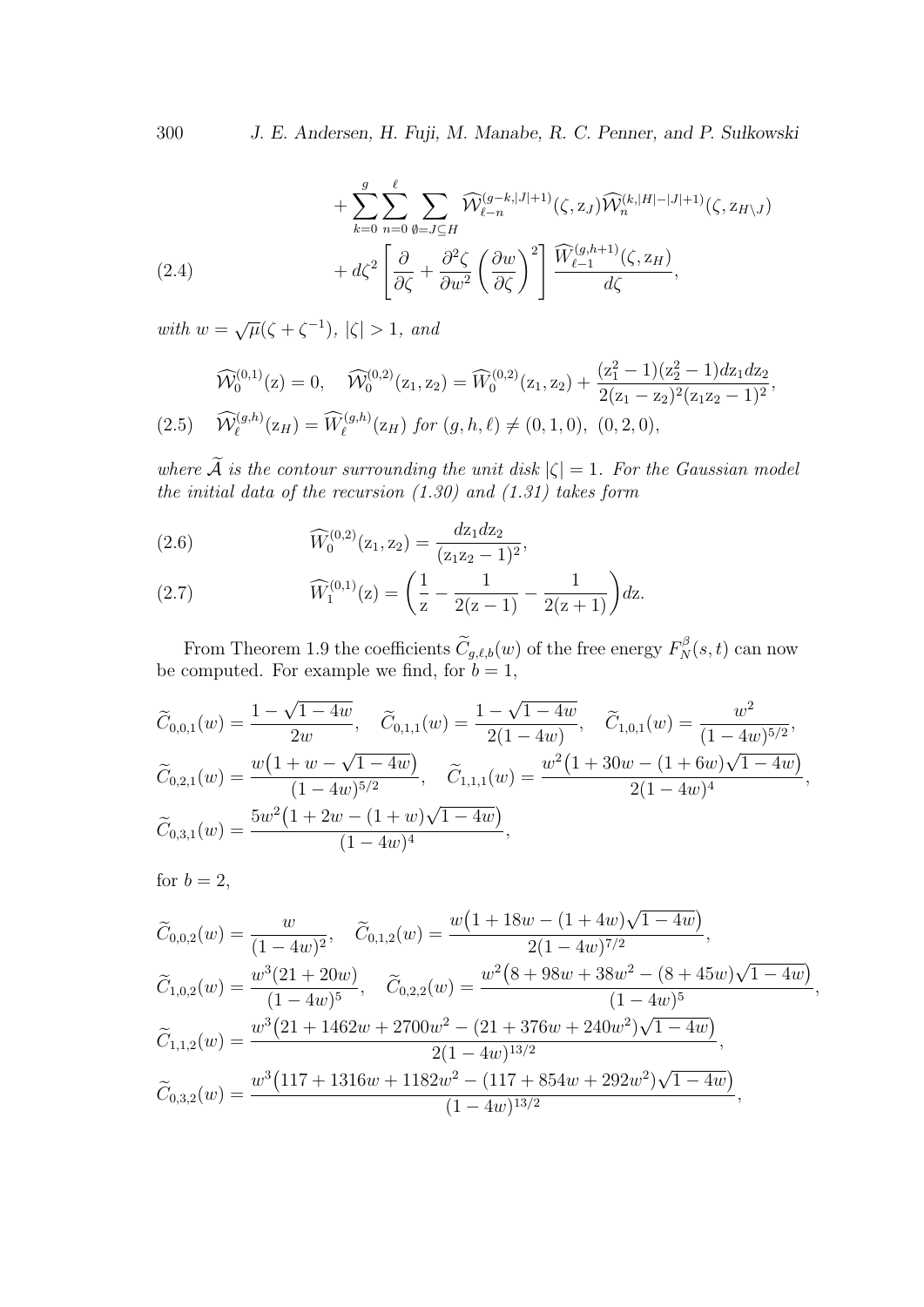for  $b=3$ ,

$$
\begin{aligned}\n\widetilde{C}_{0,0,3}(w) &= \frac{2w^2(3+4w)}{(1-4w)^{9/2}}, \\
\widetilde{C}_{0,1,3}(w) &= \frac{w^2(3+160w+354w^2-(3+50w+40w^2)\sqrt{1-4w})}{(1-4w)^6}, \\
\widetilde{C}_{1,0,3}(w) &= \frac{12w^4(45+207w+68w^2)}{(1-4w)^{15/2}}, \\
\widetilde{C}_{0,2,3}(w) &= \frac{2w^3(58+1797w+5232w^2+1004w^3-(58+977w+1416w^2)\sqrt{1-4w})}{(1-4w)^{15/2}}.\n\end{aligned}
$$

Then, by (1.20) in Proposition 1.4, we obtain the generating functions  $C_{q,b}(w)$ for orientable chord diagrams and  $C^{\mathsf{r}}_{h,b}(w)$  for non-oriented chord diagrams. For instance, we obtain

$$
C_{0,1}(w) = 1 + w + 2w^{2} + 5w^{3} + 14w^{4} + 42w^{5} + 132w^{6} + 429w^{7} + \mathcal{O}(w^{8}),
$$
  
\n
$$
C_{1,1}(w) = w^{2} + 10w^{3} + 70w^{4} + 420w^{5} + 2310w^{6} + 12012w^{7} + \mathcal{O}(w^{8}),
$$
  
\n
$$
C_{0,2}(w) = w + 8w^{2} + 48w^{3} + 256w^{4} + 1280w^{5} + 6144w^{6} + \mathcal{O}(w^{7}),
$$
  
\n
$$
C_{1,2}(w) = 21w^{3} + 440w^{4} + 5440w^{5} + 51840w^{6} + 421120w^{7} + \mathcal{O}(w^{8}),
$$
  
\n
$$
C_{0,3}(w) = 6w^{2} + 116w^{3} + 1332w^{4} + 11880w^{5} + 90948w^{6} + \mathcal{O}(w^{7}),
$$
  
\n
$$
C_{1,3}(w) = 540w^{4} + 18684w^{5} + 350736w^{6} + 4779720w^{7} + \mathcal{O}(w^{8}),
$$

and

$$
C_{1,1}^{r}(w) = w + 5w^{2} + 22w^{3} + 93w^{4} + 386w^{5} + 1586w^{6} + 6476w^{7} + \mathcal{O}(w^{8}),
$$
  
\n
$$
C_{2,1}^{r}(w) = 5w^{2} + 52w^{3} + 374w^{4} + 2290w^{5} + 12798w^{6} + 67424w^{7} + \mathcal{O}(w^{8}),
$$
  
\n
$$
C_{1,2}^{r}(w) = 8w^{2} + 117w^{3} + 1084w^{4} + 8119w^{5} + 53640w^{6} + \mathcal{O}(w^{7}),
$$
  
\n
$$
C_{2,2}^{r}(w) = 111w^{3} + 2404w^{4} + 30442w^{5} + 295500w^{6} + \mathcal{O}(w^{7}),
$$
  
\n
$$
C_{1,3}^{r}(w) = 116w^{3} + 3204w^{4} + 49248w^{5} + 561782w^{6} + \mathcal{O}(w^{7}),
$$
  
\n
$$
C_{2,3}^{r}(w) = 2952w^{4} + 105300w^{5} + 2021396w^{6} + \mathcal{O}(w^{7}).
$$

We note that the generating function  $C_{h,b}^{\mathsf{r}}(w)$  with an even cross-cap number  $h =$ 2*g* enumerates both orientable and non-orientable chord diagrams, and therefore non-orientable chord diagrams are enumerated by

(2.10) 
$$
C_{2g,b}^{r}(w) - C_{g,b}(w).
$$

## **2.2 The unstable part of the free energy**

For a matrix model with the general potential (1.21), the unstable coefficients  $F_{0,0}(\lbrace r_n \rbrace), F_{0,1}(\lbrace r_n \rbrace), F_{1,0}(\lbrace r_n \rbrace)$  and  $F_{0,2}(\lbrace r_n \rbrace)$  in the asymptotic expansion (1.22)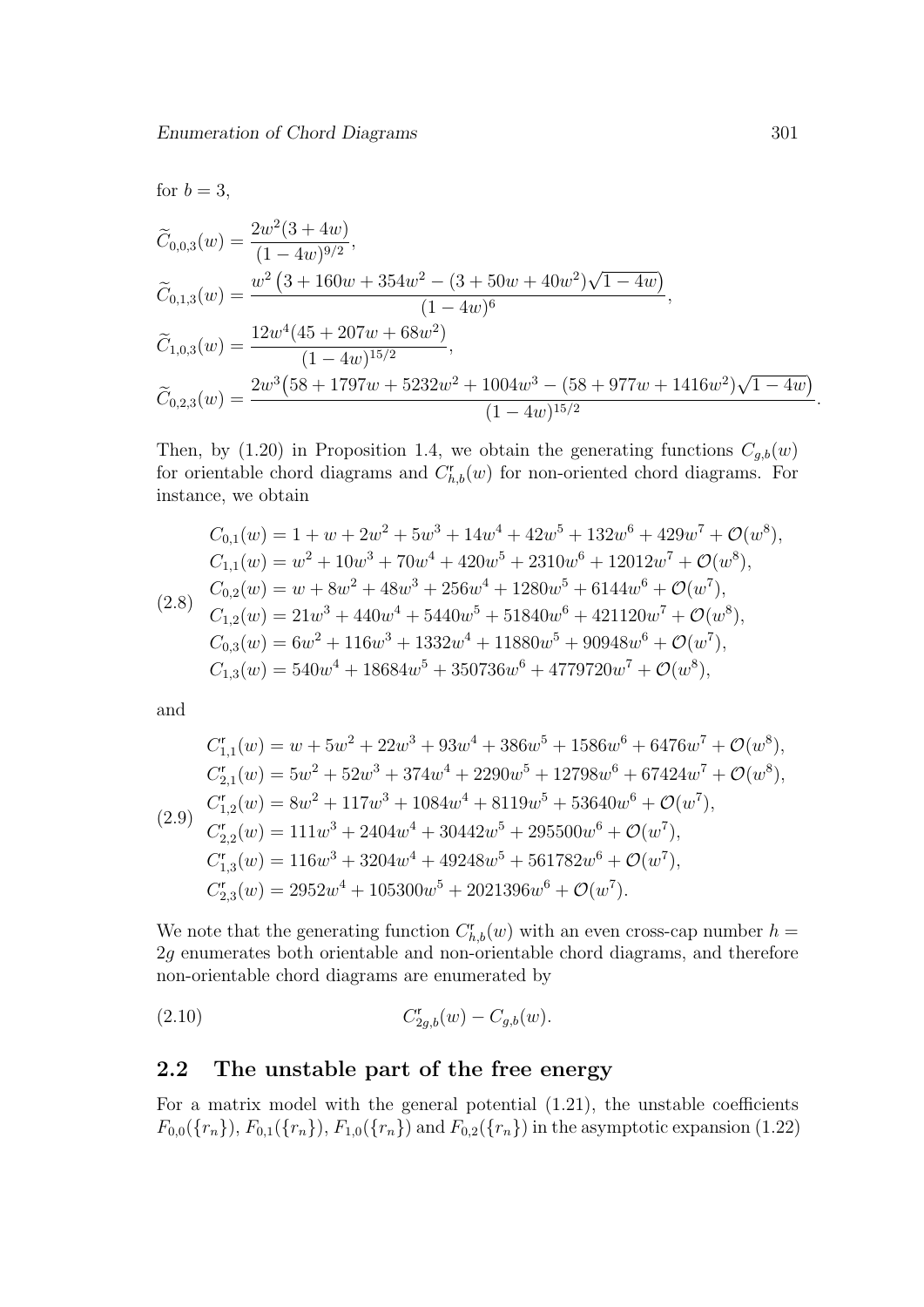of the free energy  $F_N^{\beta}(\lbrace r_n \rbrace)$  must be computed separately. For the general potential (1.21) and the genus 0 spectral curve (1.28), the coefficients  $F_{0,0}(\lbrace r_n \rbrace)$  [27, 69] and  $F_{1,0}(\lbrace r_n \rbrace)$  [7, 6] (see [3, 30] for multi-cut solutions) are given by

$$
(2.11) \tF_{0,0}(\{r_n\}) = -\mu \int_{[a,b]} dz \rho(z) V(z) + \mu^2 \int_{[a,b]^2} dz dz' \rho(z) \rho(z') \log|z - z'|,
$$

(2.12) 
$$
F_{1,0}(\lbrace r_n \rbrace) = -\frac{1}{24} \log |M(a)M(b)(a-b)^4|,
$$

where  $\rho(z) = \lim_{N \to \infty} \frac{1}{N}$  $\frac{1}{N} \sum_{a=1}^{N} \delta(z - z_a)$  is the eigenvalue density given by

$$
\rho(z) = \frac{1}{2\pi i\mu} \big( W_0^{(0,1)}(z - i\epsilon) - W_0^{(0,1)}(z + i\epsilon) \big) = \frac{1}{2\pi i\mu} y(z), \quad z \in [a, b].
$$

In [9],  $F_{0,0}(s,t)$  and  $F_{1,0}(s,t)$  for the RNA matrix model (1.3) were computed using the above formulae.

Furthermore, the coefficients  $F_{0,1}(s,t)$  and  $F_{0,2}(s,t)$  for the genus 0 spectral curve (1.28) can be computed using Theorem 1.10. In particular, by Proposition 1.4 the generating function  $C_{2,b}^r(w) - C_{1,b}(w)$  for the numbers of chord diagrams with the topology of the Klein bottle takes form

$$
(2.13) F_{1,0}(\lbrace r_n \rbrace) + F_{0,2}(\lbrace r_n \rbrace) = -\frac{1}{2} \sum_{i=1}^{f} m_i \log (1 - \mathfrak{s}_i^2) - \frac{1}{2} \sum_{i,j=1}^{f} m_i m_j \log (1 - \mathfrak{s}_i \mathfrak{s}_j).
$$

Using the above formulae for the spectral curve (1.25) of the RNA matrix model, we determined the generating functions  $C_{0,b}(w)$ ,  $C_{1,b}(w)$ ,  $C_{1,b}^r(w)$ , and  $C_{2,b}^r(w)$ . We checked that the results coincide with the results obtained from the Gaussian *b*-resolvents discussed in the previous subsection. Compared with the method discussed in the previous subsection, the advantage of this method is that we find all order generating functions for the backbone number *b*.

## **3 Enumeration of chord diagrams via quantum curve techniques**

In this section we consider a recursive computation of the numbers of chord diagrams, based on the quantum curve equation (1.42) for the wave-function of the RNA matrix model defined in Definition 1.11. For the *β*-deformed RNA matrix model the quantum curve equation reduces to a partial differential equation in three parameters *x*, *s*, and *t*. We solve this partial differential equation recursively and obtain the generating function for the numbers of chord diagrams as the leading term in the expansion of the wave-function near  $x \to \infty$ .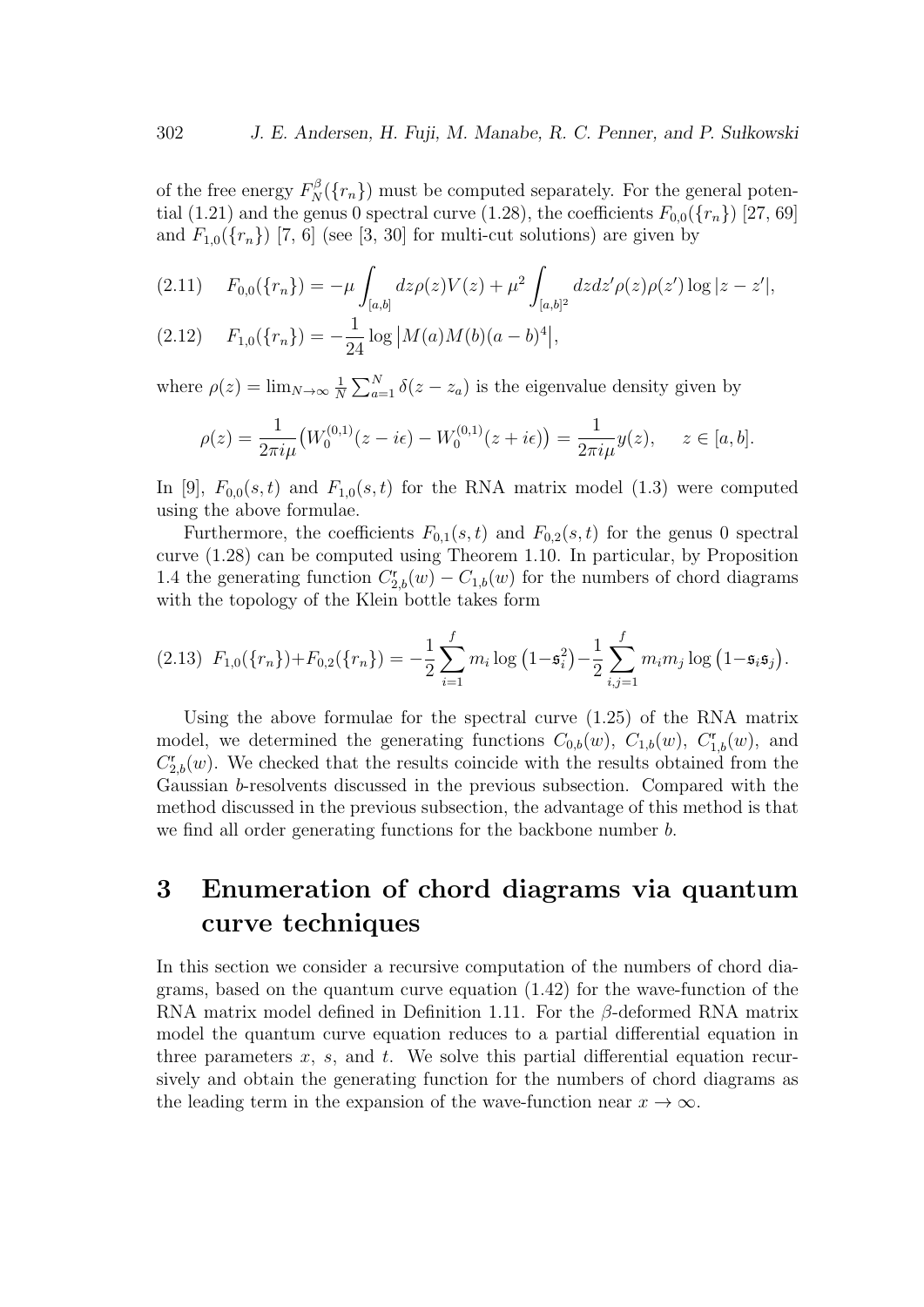## **3.1 Differential equation for the wave-function from the quantum curve**

The quantum curve for the *β*-deformed RNA matrix model is the key equation we take advantage of in this section.

**Proposition 3.1.** *Let*  $Z_\alpha(x; s, t)$  ( $\alpha = 1, 2$ ) *denote the wave-function for the*  $\beta$ *deformed RNA matrix model*

(3.1) 
$$
Z_{\alpha}(x;s,t) = \frac{1}{\text{Vol}_N^{\beta}} \int_{\mathbb{R}^N} \prod_{a=1}^N dz_a \Delta(z)^{2\beta} \psi_{\alpha}(x) e^{-\frac{\sqrt{\beta}}{\hbar} \sum_{a=1}^N V_{\text{RNA}}(z_a)},
$$

*where*  $\psi_{\alpha}(x) = \prod_{a=1}^{N} (x - z_a)^{\frac{\epsilon_1}{\epsilon_{\alpha}}}$  and the potential  $V(x) = V_{\text{RNA}}(x)$  is chosen as in *equation (1.2). Then the partial differential equation (1.42) reduces to*

(3.2) 
$$
\left[ -\left(\epsilon_{\alpha} \frac{\partial}{\partial x}\right)^{2} - 2\epsilon_{\alpha} \left(x - \frac{st}{(1 - tx)^{2}}\right) \frac{\partial}{\partial x} - 4\mu \left(1 - \frac{st^{2}(2 - tx)}{(1 - tx)^{2}}\right) - \frac{\epsilon_{1}\epsilon_{2}st^{2}(2 - tx)}{(1 - tx)^{2}} \frac{\partial}{\partial s} - \frac{\epsilon_{1}\epsilon_{2}t^{3}}{1 - tx} \frac{\partial}{\partial t} \right] Z_{\alpha}(x; s, t) = 0,
$$

*where*  $\mu$  *denotes the 't Hooft parameter*  $\mu = \beta^{1/2} \hbar N = -\epsilon_1 N/2$ *.* 

*Proof.* The RNA matrix model has the potential  $(1.2)$ , with the coefficients  $r_n$  in (1.21) that take form

$$
r_0 = 0
$$
,  $r_2 = \frac{1}{2} - st^2$ ,  $r_n = -st^n$   $(n \neq 0, 2)$ .

Adopting this choice of coefficients, the action of  $\hat{f}(x)$  in (1.42) on  $Z_{\alpha}(x; s, t)$  can be rewritten solely in terms of derivatives with respect to *s* and *t*

$$
\hat{f}(x)Z_{\alpha}(x;s,t) = -\frac{2}{\epsilon_2}g_s^2NZ_{\alpha}(x;s,t) + g_s^2\sum_{n=0}^{\infty} x^n t^{n+3} \frac{\partial}{\partial t} Z_{\alpha}(x;s,t) \n+ g_s^2 s \sum_{n=0}^{\infty} (n+2)x^n t^{n+2} \left(\frac{2}{\epsilon_2}N + \frac{\partial}{\partial s}\right) Z_{\alpha}(x;s,t) \n= g_s^2 \left[ -\frac{2}{\epsilon_2}N + \frac{t^3}{1-tx} \frac{\partial}{\partial t} + s \frac{t^2(2-tx)}{(1-tx)^2} \left(\frac{2N}{\epsilon_2} + \frac{\partial}{\partial s}\right) \right] Z_{\alpha}(x;s,t).
$$

Using the relation between  $N$  and  $\mu$  stated in Proposition 3.1, one obtains the partial differential equation (3.2).  $\Box$ 

For simplicity, in the following we choose  $\alpha = 2$  and consider the wave-function  $Z_2(x; s, t)$ . On the basis of Proposition 3.1 we describe an algorithm to compute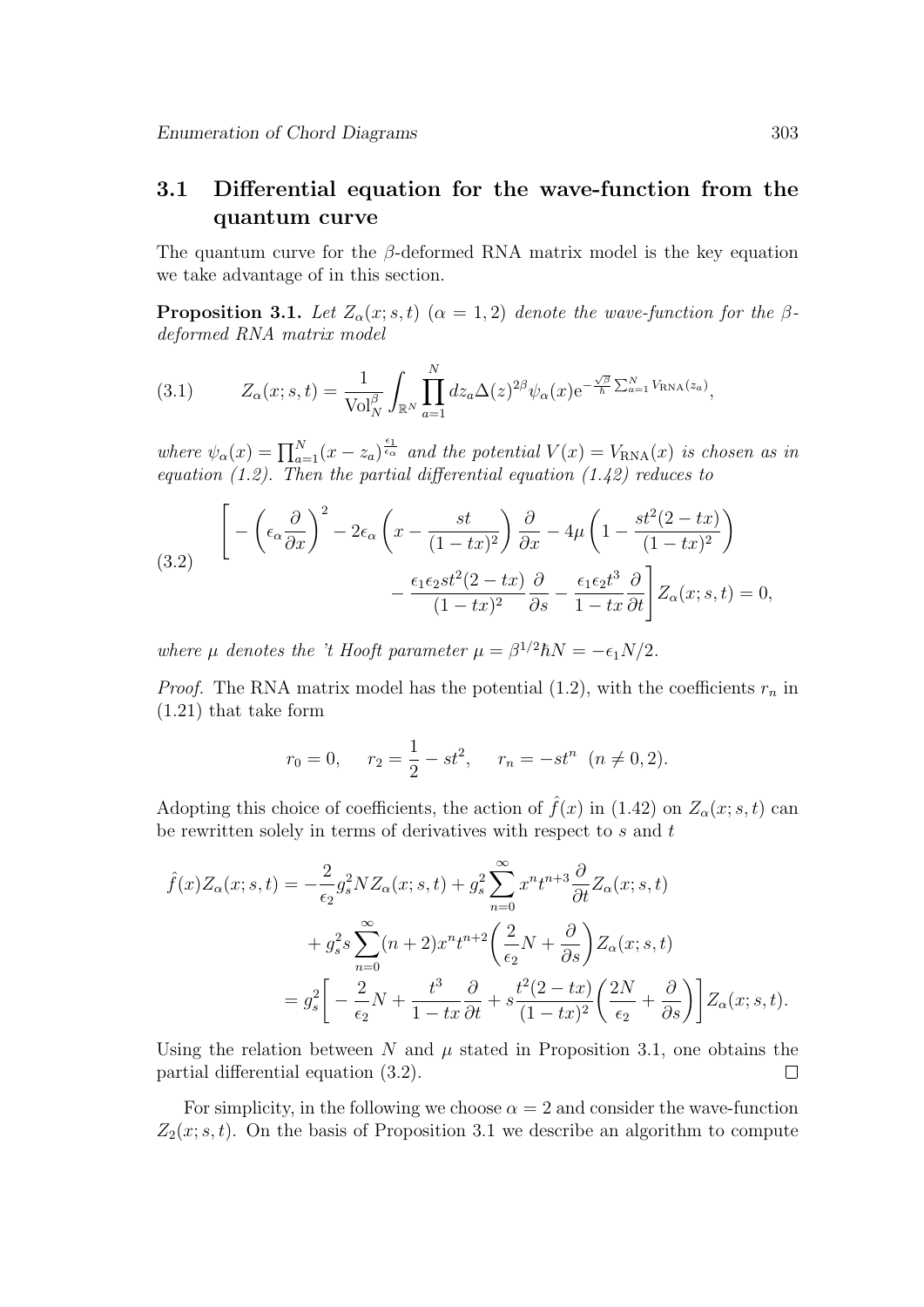the free energy of the *β*-deformed RNA matrix model. To this end we consider the wave-function in the two following limits.

The first limit we consider is such that  $x \to \infty$ . By the definition of the wave-function, the partition function  $Z_N^{\beta}(s,t)$  is encoded in this limit as follows

(3.3) 
$$
Z_2(x; s, t) = x^{\epsilon_1 N/\epsilon_2} \left( Z_N^{\beta}(s, t) + \mathcal{O}(x^{-1}) \right).
$$

Equivalently, in the  $x \to \infty$  limit the free energy  $F_N^{\beta}(x; s, t) = \log Z_N^{\beta}(x; s, t)$  is found from the *phase function*

(3.4) 
$$
S(x, s, t) = \log Z_2(x; s, t).
$$

Taking advantage of Proposition 3.1, we find the nonlinear partial differential equation (1.43) for the phase function  $S(x, s, t)$  in Theorem 1.13.

The second limit we consider is  $s \to 0$ . In this limit the RNA matrix model reduces to the Gaussian matrix model, and we denote by  $Z_{\alpha}^{\text{G}}(x)$  the corresponding Gaussian wave-function

$$
(3.5) \qquad Z_{\alpha}^{\mathcal{G}}(x) = \lim_{s \to 0} Z_{\alpha}(x; s, t) = \frac{1}{\text{Vol}_{N}^{\beta}} \int_{\mathbb{R}^{N}} \prod_{a=1}^{N} dz_{a} \Delta(z)^{2\beta} \psi_{\alpha}(x) e^{-\frac{\sqrt{\beta}}{2h} \sum_{a=1}^{N} z_{a}^{2}}.
$$

This Gaussian wave-function obeys an ordinary differential equation

(3.6) 
$$
\left[ -\left(\epsilon_{\alpha} \frac{\partial}{\partial x}\right)^2 - 2\epsilon_{\alpha} x \frac{\partial}{\partial x} - 4\mu \right] Z_{\alpha}^{\text{G}}(x) = 0,
$$

which is obtained in the  $s \to 0$  limit of equation (3.2). Here we denote the phase function of the Gaussian wave-function for  $\alpha = 2$  by

(3.7) 
$$
S_0(x) = \log Z_2^{\text{G}}(x).
$$

In order to determine the free energy  $F_N^{\beta}(s,t) = \log Z_N^{\beta}(s,t)$ , we consider now the expansion of the phase function  $S(x, s, t)$ . First, we consider the expansion of the phase function with respect to the backbone parameter *s*

(3.8) 
$$
S(x, s, t) = \sum_{b=0}^{\infty} S_b(x, t) s^b,
$$

which has the following properties:

- The phase function  $S_0(x)$  agrees with that of the Gaussian model
	- (3.9)  $S_0(x) = S_0(x, t)$ .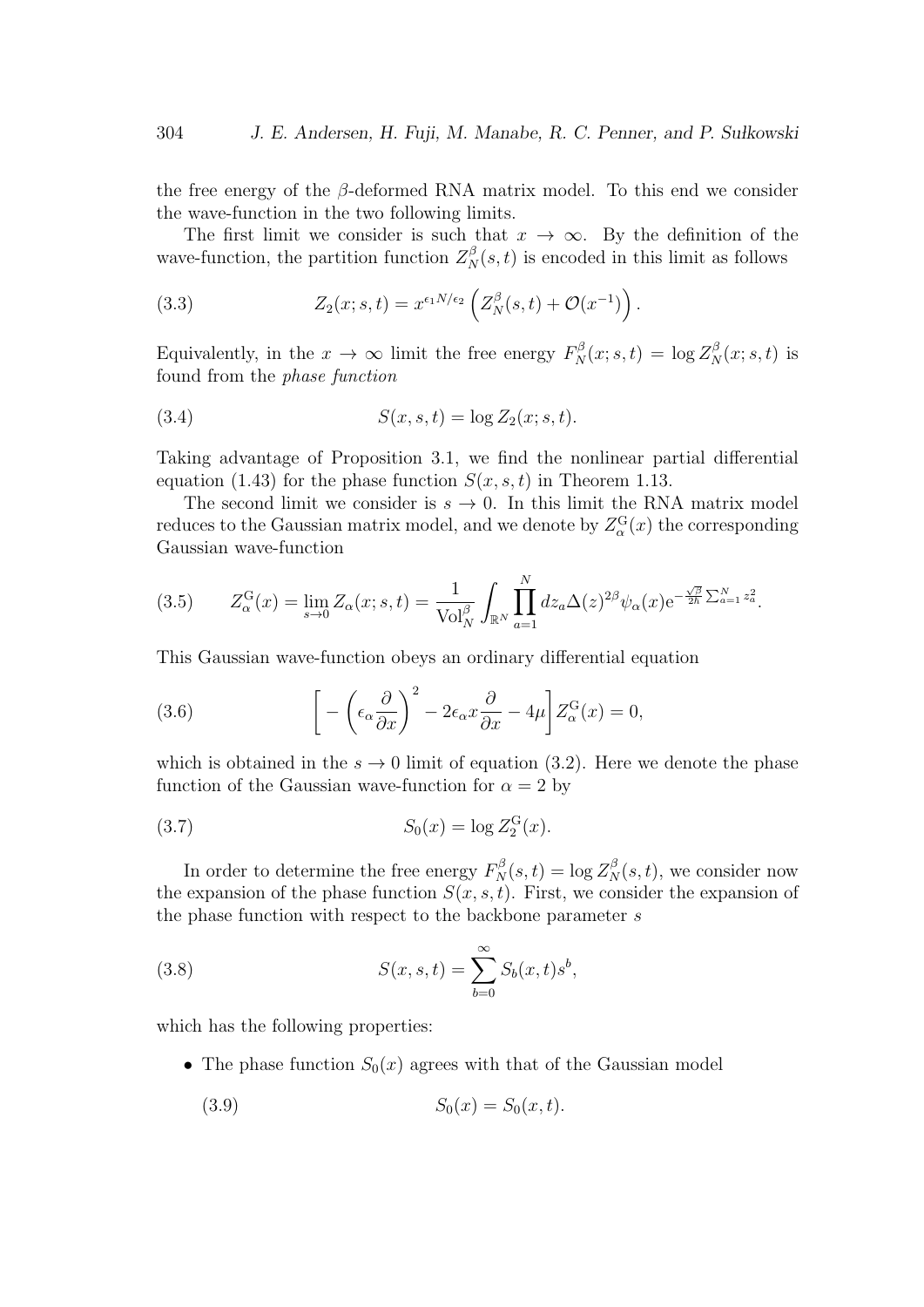• The expansion of the phase function  $S_b(x, t)$  around  $x = \infty$  takes form

(3.10) 
$$
S_b(x,t) = -\frac{2\mu}{\epsilon_2} \delta_{b,0} \log x + \sum_{p=0}^{\infty} S_{b,p}(t) x^{-p},
$$

where an additional log *x* term for  $b = 0$  appears from the limit of  $\psi_{\alpha}(x)$ . In particular  $S_{0,p} \equiv S_{0,p}(t)$  do not depend on *t*.

• The free energy  $F_N^{\beta}(s,t)$  is obtained as the generating function of  $S_{b,0}(t)$ 

(3.11) 
$$
F_N^{\beta}(s,t) = \sum_{b=1}^{\infty} S_{b,0}(t)s^b.
$$

Applying the expansion (3.8) to the nonlinear partial differential equation (1.43), one finds a hierarchy of differential equations that determine the functions  $S_{b,p}(t)$  recursively. Although our main task is to determine the functions  $S_{b,0}(t)$ in (3.11), we need the extra data of the higher order terms  $S_{b,p\geq 1}(t)$  to determine  $S_{b,0}(t)$ <sup>7</sup>. In the following we solve the equation (1.43) systematically in four steps.

### **3.2 Solving the recursion relations in four steps**

Now we solve the recursion relation for  $S_{b,p}(t)$  in the following steps.

- **Step 1** Determine the hierarchy of differential equations by expanding the equation (1.43) in the parameter *s*.
- **Step 2** Solve the ordinary differential equation (3.6) for the Gaussian wavefunction.
- **Step 3** Determine  $S_1(x,t)$  iteratively by solving the differential equation to order  $\mathcal{O}(s^1)$  in Step 1, with the initial data  $S_0(x)$  obtained in Step 2.
- **Step 4** Repeat the same analysis for  $S_b(x,t)$ , by adopting the  $S_{b'(\leq b-1)}(x,t)$  as an input data.

**Step 1: Hierarchy of differential equations for the phase function.** We determine the form of the hierarchy of differential equations by substituting the expansion (3.8) in the differential equation (1.43). Picking up coefficients of  $s^0, s^1$ , and  $s^b$  ( $b \geq 2$ ) respectively, we obtain nonlinear partial differential equations for  $S_b(x,t)$ 

$$
(3.12)
$$

$$
\epsilon_2^2 \frac{\partial^2}{\partial x^2} S_0(x) + \epsilon_2^2 \left( \frac{\partial}{\partial x} S_0(x) \right)^2 + 2\epsilon_2 x \frac{\partial}{\partial x} S_0(x) + 4\mu = 0,
$$

<sup>&</sup>lt;sup>7</sup>It is not easy to reduce this recursion relation between  $S_{b,p}(t)$  to a simple recursion relation involving  $S_{b,0}(t)$  only.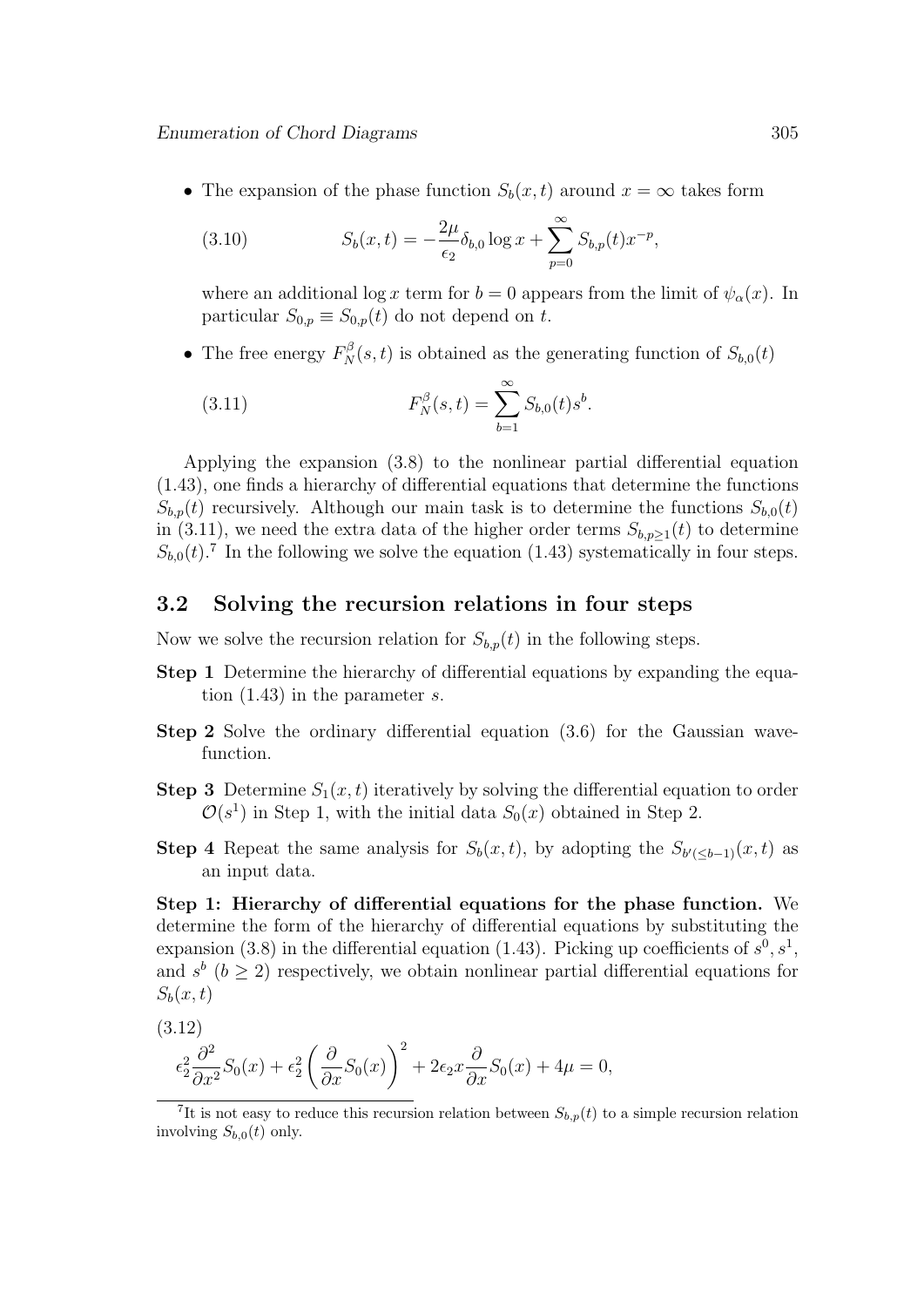306 *J. E. Andersen, H. Fuji, M. Manabe, R. C. Penner, and P. Su lkowski*

$$
\epsilon_2^2 \frac{\partial^2}{\partial x^2} S_1(x,t) + 2\epsilon_2^2 \frac{\partial}{\partial x} S_0(x) \frac{\partial}{\partial x} S_1(x,t) + 2\epsilon_2 x \frac{\partial}{\partial x} S_1(x,t) - \frac{2\epsilon_2 t}{(1 - tx)^2} \frac{\partial}{\partial x} S_0(x)
$$
\n(3.13)\n
$$
- \frac{4\mu t^2 (2 - tx)}{(1 - tx)^2} + \frac{\epsilon_1 \epsilon_2 t^2 (2 - tx)}{(1 - tx)^2} S_1(x,t) + \frac{\epsilon_1 \epsilon_2 t^3}{1 - tx} \frac{\partial}{\partial t} S_1(x,t) = 0,
$$

and

$$
\epsilon_2^2 \frac{\partial^2}{\partial x^2} S_b(x,t) + \epsilon_2^2 \sum_{a=0}^b \frac{\partial}{\partial x} S_a(x,t) \frac{\partial}{\partial x} S_{b-a}(x,t) + 2\epsilon_2 x \frac{\partial}{\partial x} S_b(x,t)
$$

(3.14)  
\n
$$
-\frac{2\epsilon_2 t}{(1-tx)^2} \frac{\partial}{\partial x} S_{b-1}(x,t) + \frac{b\epsilon_1 \epsilon_2 t^2 (2-tx)}{(1-tx)^2} S_b(x,t) + \frac{\epsilon_1 \epsilon_2 t^3}{1-tx} \frac{\partial}{\partial t} S_b(x,t) = 0.
$$

The first differential equation (3.12) for  $S_0(x)$  is equivalent to the quantum curve equation  $(3.6)$  for the Gaussian model, and we find that  $(3.12)$ – $(3.14)$  can be solved successively for  $S_b(x, t)$   $(b = 1, 2, 3, \ldots).$ 

**Step 2: The Gaussian phase function.** The Gaussian part of the wavefunction is necessary as an input data in order to solve the equation  $(3.13)$ .<sup>8</sup> Substituting the expansion (3.10) for  $S_0(x)$  in the differential equation (3.12), we obtain the recursion relation for the *t*-independent (as follows from the *t*independence of  $S_0(x)$ ) coefficients  $S_{0,p} \equiv S_{0,p}(t)$ .

**Proposition 3.2.** *The coefficients*  $S_{0,p}$  *in the*  $1/x$  *expansion of the Gaussian phase function*  $S_0(x)$  *obey the recursion relation* 

(3.15) 
$$
S_{0,2p-3} = 0, \quad S_{0,2} = \frac{\mu}{2\epsilon_2} (2\mu + \epsilon_2),
$$

$$
S_{0,2p} = \frac{1}{2p} \Big\{ \epsilon_2 (p-1)(2p-1) S_{0,2p-2} - 4\mu (p-1) S_{0,2p-2} + 2\epsilon_2 \sum_{q=1}^{p-2} q(p-q-1) S_{0,2q} S_{0,2p-2q-2} \Big\},
$$

*where p is a positive integer with*  $p \geq 2$ *.* 

Solving this recursion relation iteratively, one finds the expansion

$$
S_0(x) = -\frac{2\mu}{\epsilon_2} \log x + \frac{\mu}{2\epsilon_2 x^2} (2\mu + \epsilon_2) + \frac{\mu}{8\epsilon_2 x^4} (4\mu + 3\epsilon_2)(2\mu + \epsilon_2) + \frac{\mu}{24\epsilon_2 x^6} (2\mu + \epsilon_2)(15\epsilon_2^2 + 34\mu\epsilon_2 + 20\mu^2)
$$

<sup>8</sup>Any solution of the ordinary differential equation (3.6) can be expressed in terms of Hermite polynomials.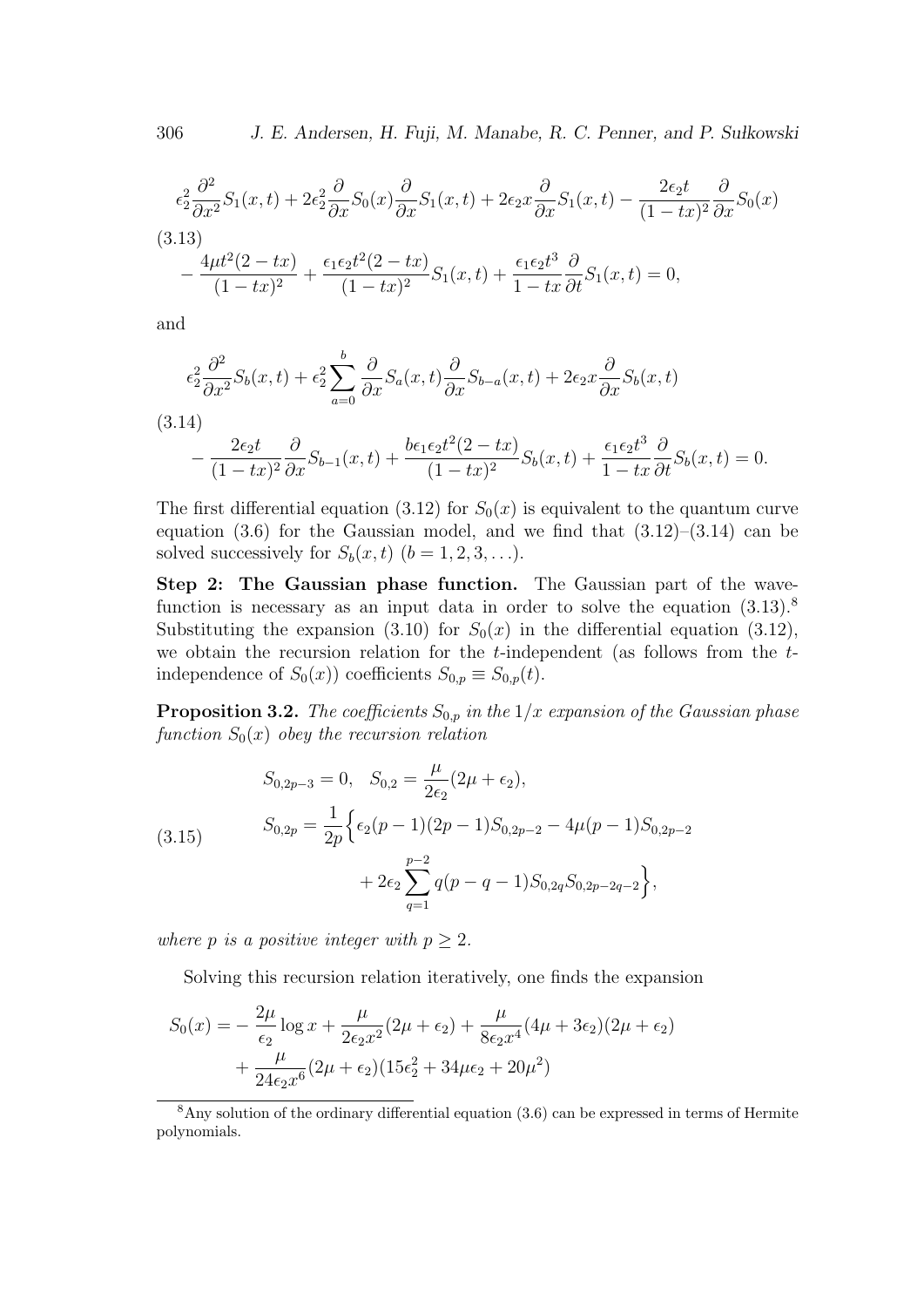$$
+\frac{\mu}{64\epsilon_2 x^8} (2\mu + \epsilon_2)(105\epsilon_2^3 + 310\mu\epsilon_2^2 + 316\mu^2\epsilon_2 + 112\mu^3) + \frac{\mu}{160\epsilon_2 x^{10}} (2\mu + \epsilon_2)(945\epsilon_2^4 + 3288\mu\epsilon_2^3 + 4424\mu^2\epsilon_2^2 + 2752\mu^3\epsilon_2 + 672\mu^4) (3.16) + \mathcal{O}(x^{-12}).
$$

#### **Step 3: The 1-backbone phase function**  $S_1(x,t)$ .

In this step we continue our analysis of the 1-backbone phase function  $S_1(x, t)$ . For this purpose, we expand equation  $(3.13)$  with respect to  $x^{-1}$  and consider differential equations obtained for the coefficients of  $x^1, x^0, x^{-1}$ , and  $x^{-p}$  ( $p \ge 2$ ).

**Corollary 3.3.** *The coefficients*  $S_{1,p}(t)$  ( $p = 0, 1, \ldots$ ) obey the following differen*tial equations in the parameter t:*

$$
(3.17) \quad 2S_{1,1}(t) + \epsilon_1 t (\Theta_t + 1) S_{1,0}(t) - \frac{4\mu t}{\epsilon_2} = 0,
$$

(3.18) 
$$
4tS_{1,2}(t) - 4S_{1,1}(t) + \epsilon_1 t^2 (\Theta_t + 1)S_{1,1}(t) - \epsilon_1 t (\Theta_t + 2)S_{1,0}(t) + \frac{8\mu t}{\epsilon_2} = 0,
$$

$$
6t^2 S_{1,3}(t) - 8tS_{1,2}(t) + \epsilon_1 t^3 (\Theta_t + 1)S_{1,2}(t) - \epsilon_1 t^2 (\Theta_t + 2)S_{1,1}(t)
$$

$$
- 2\epsilon_2 t^2 S_{1,1}(t) - 4\mu t^2 S_{1,1}(t) + 2S_{1,1}(t) - \frac{4\mu t}{\epsilon_2} = 0,
$$

*and*

$$
2(p+2)t^{2}S_{1,p+2}(t) - 4(p+1)tS_{1,p+1}(t) + \epsilon_{1}t^{3}(\Theta_{t} + 1)S_{1,p+1}(t)
$$
  
\n
$$
- \epsilon_{1}t^{2}(\Theta_{t} + 2)S_{1,p}(t) - p(p+1)\epsilon_{2}t^{2}S_{1,p}(t) - 4p\mu t^{2}S_{1,p}(t) + 2pS_{1,p}(t)
$$
  
\n
$$
+ 2(p-1)p\epsilon_{2}tS_{1,p-1}(t) + 8(p-1)\mu tS_{1,p-1}(t) - (p-2)(p-1)\epsilon_{2}S_{1,p-2}(t)
$$
  
\n
$$
- 4(p-2)\mu S_{1,p-2}(t) - 2(p-1)tS_{0,p-1} - 2\epsilon_{2}t^{2} \sum_{q=2}^{p-1} q(p-q)S_{0,q}S_{1,p-q}(t)
$$
  
\n(3.20)

$$
+ 4\epsilon_2 t \sum_{q=3}^{p-1} (q-1)(p-q)S_{0,q-1}S_{1,p-q}(t) - 2\epsilon_2 \sum_{q=4}^{p-1} (q-2)(p-q)S_{0,q-2}S_{1,p-q}(t) = 0,
$$

*where*  $\Theta_t = t\partial/\partial t$ , and  $S_{0,p}$  are solutions of the recursion relation (3.15).

In Step 2,  $S_{0,p}$  have been already determined iteratively. Therefore, substituting the solution  $(3.16)$  in equations  $(3.17)$ – $(3.20)$ , we obtain differential equations for  $S_{1,p}(t)$ . Furthermore, the following condition follows from the recursive structure

$$
S_{1,p}(t) = \sum_{k=1}^{\infty} S_{1,p,k} t^k, \quad S_{1,p,k} = 0 \text{ for } p+k \text{ odd},
$$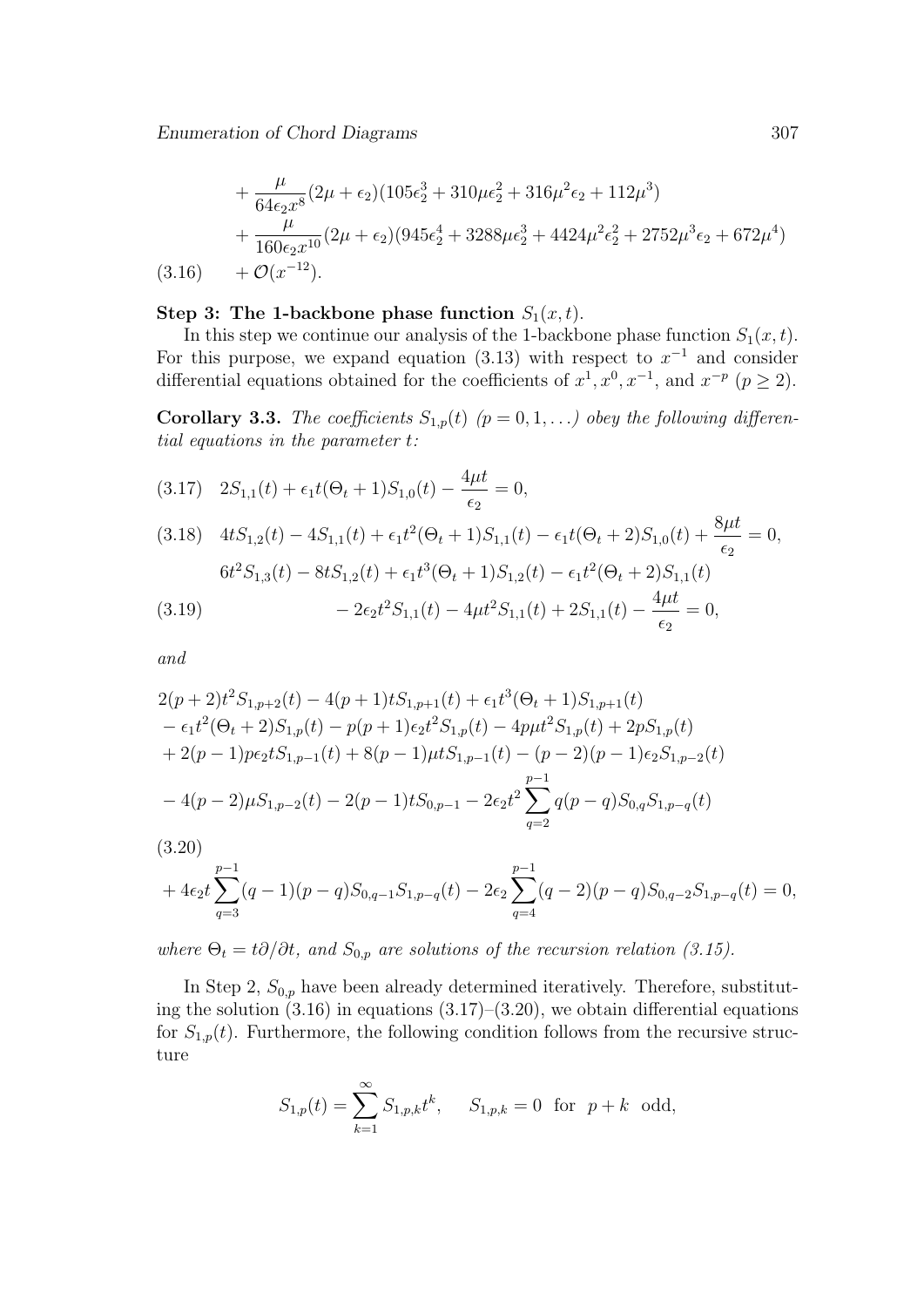whose implementation accelerates the iteration. We have implemented this iteration on a computer and found iteratively solutions for  $S_{1,p}(t)$  ( $p = 0, 1, 2, \ldots$ ), which are summarized in appendix C.

**Step 4: The multi-backbone phase functions**  $S_b(x, t)$  **(** $b \ge 2$ **).** 

To extend our analysis to the multi-backbone phase functions  $S_b(x, t)$  ( $b > 2$ ) we expand the differential equation  $(3.14)$  with respect to the parameter *x*, in the same way as in the previous steps.

**Corollary 3.4.** *The coefficients*  $S_{b,p}(t)$  *of the multi-backbone phase function*  $S_b(x,t)$ *obey*

$$
2(p+2)t^{2}S_{b,p+2}(t) - 4(p+1)tS_{b,p+1}(t) + \epsilon_{1}t^{3}(\Theta_{t} + b)S_{b,p+1}(t) - \epsilon_{1}t^{2}(\Theta_{t} + 2b)S_{b,p}(t)
$$
  
\n
$$
- p(p+1)\epsilon_{2}t^{2}S_{b,p}(t) - 4p\mu t^{2}S_{b,p}(t) + 2pS_{b,p}(t) + 2(p-1)p\epsilon_{2}tS_{b,p-1}(t)
$$
  
\n
$$
+ 8(p-1)\mu tS_{b,p-1}(t) - (p-2)(p-1)\epsilon_{2}S_{b,p-2}(t) - 4(p-2)\mu S_{b,p-2}(t)
$$
  
\n
$$
- 2(p-1)tS_{b-1,p-1}(t) - \epsilon_{2}t^{2}\sum_{a=0}^{b} \sum_{q=1}^{p-1} q(p-q)S_{a,q}(t)S_{b-a,p-q}(t)
$$
  
\n
$$
+ 2\epsilon_{2}t\sum_{a=0}^{b} \sum_{q=2}^{p-1} (q-1)(p-q)S_{a,q-1}(t)S_{b-a,p-q}(t)
$$
  
\n(3.21)  
\n
$$
+ \epsilon_{2}t\sum_{p=0}^{b} \sum_{q=2}^{p-1} (q-2)(p-q)S_{a,q-2}(t)S_{b-a,p-q}(t) = 0,
$$

*where*  $S_{b,p}(t) = 0$  *for*  $p \le -1$ *.* 

*a*=0 *q*=3

The following conditions that follow from (3.21) again accelerate the iteration

$$
S_{b,p}(t) = \sum_{k=b}^{\infty} S_{b,p,k} t^k, \quad S_{b,0,k} = 0 \text{ for } b \ge 2, \ k \le 2b - 3,
$$
  

$$
S_{b,p,k} = 0 \text{ for } p+k \text{ odd.}
$$

Programming this recursion on a computer, we determined the multi-backbone phase function  $S_b(x, t)$  iteratively. Computational results for  $S_{b,p}(t)$   $b = 2, 3$  are summarized in appendix C.

#### **3.3 The free energy**

Finally, we collect all  $S_{b,0}(t)$  obtained in the above four steps together, and substitute them into the equation (3.11). Rewriting  $\epsilon_{\alpha}$  ( $\alpha = 1, 2$ ) in (1.40) in terms of the parameters  $\hbar$  and  $\gamma = \beta^{1/2} - \beta^{-1/2}$ , we obtain the free energy of the  $\beta$ -deformed RNA matrix model

$$
F_N^{\beta}(s,t) = \sum_{\ell=0}^{\infty} s^b F_b(\mu, \hbar, \gamma; t),
$$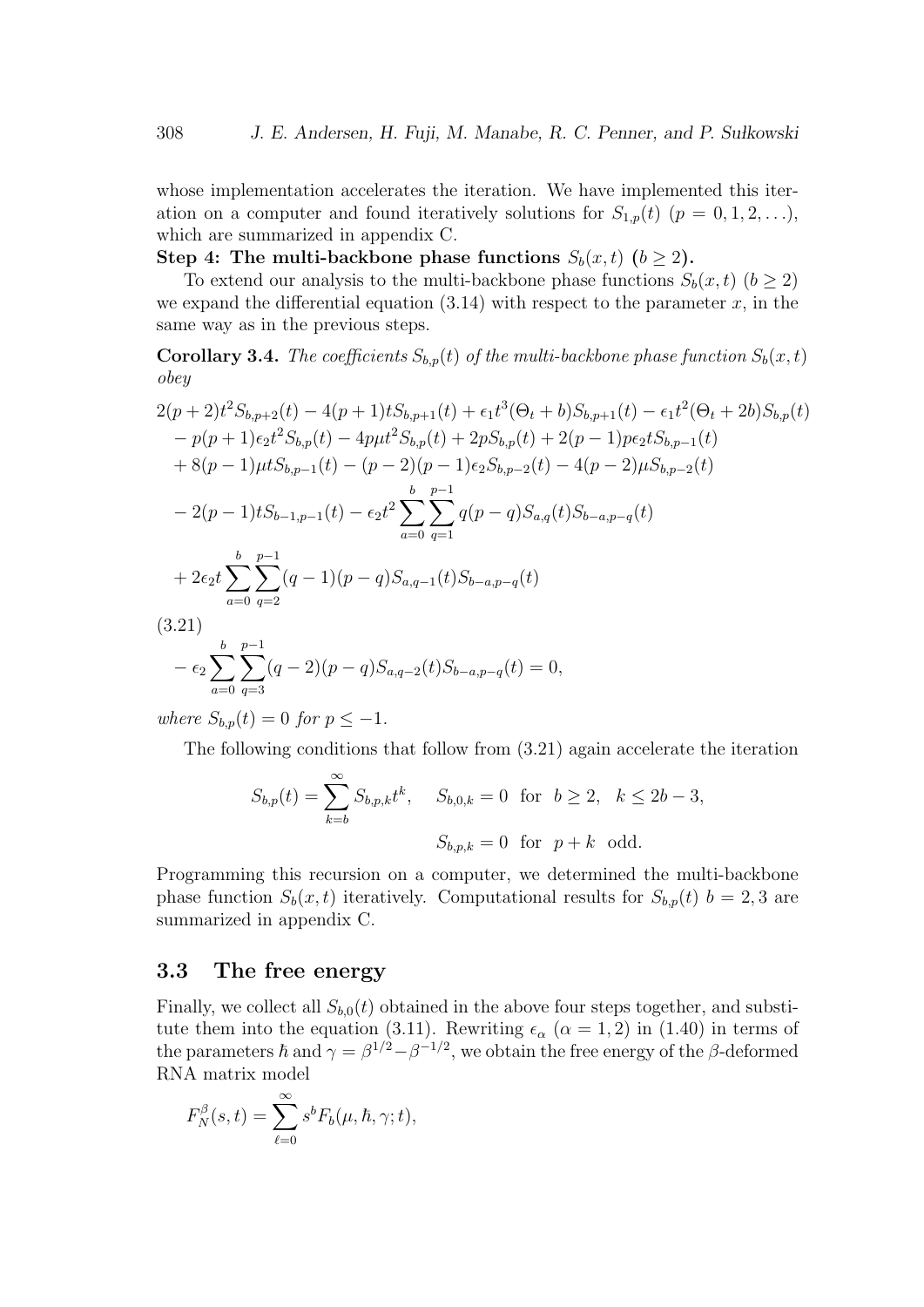$$
F_1(\mu, \hbar, \gamma; t) = \left(\frac{\mu^2}{\hbar^2} - \frac{\mu}{\hbar}\gamma\right) t^2 + \left(\frac{2\mu^3}{\hbar^2} - \frac{5\mu^2}{\hbar}\gamma + (3\gamma^2 + 1)\mu\right) t^4
$$
  
+ 
$$
\left(\frac{5\mu^4}{\hbar^2} - \frac{22\mu^3}{\hbar}\gamma + (32\gamma^2 + 10)\mu^2 - (15\gamma^3 + 13\gamma)\mu\hbar\right) t^6
$$
  
+ 
$$
\left(\frac{14\mu^5}{\hbar^2} - \frac{93\mu^4}{\hbar}\gamma + (234\gamma^2 + 70)\mu^3 + (52\gamma^3 + 43\gamma)\mu^2\hbar
$$
  
+ 
$$
(105\gamma^4 + 160\gamma^2 + 1)\mu\hbar^2\right) t^8 + \mathcal{O}(t^{10}),
$$

$$
F_2(\mu, \hbar, \gamma; t) = \frac{\mu}{2\hbar^2} t^2 + \left(\frac{4\mu^2}{\hbar^2} - \frac{4\mu}{\hbar} \gamma\right) t^4
$$
  
+ 
$$
\left(\frac{24\mu^3}{\hbar^2} - \frac{117\mu^2}{2\hbar} \gamma + \frac{\mu}{2} (69\gamma^2 + 21) \right) t^6
$$
  
+ 
$$
\left(\frac{128\mu^4}{\hbar^2} - \frac{542\mu^3}{\hbar} \gamma + \mu^2 (762\gamma^2 + 220) - \mu \hbar (348\gamma^3 + 282\gamma) \right) t^8
$$
  
+ 
$$
\mathcal{O}(t^{10}),
$$
  

$$
F_3(\mu, \hbar, \gamma; t) = \frac{\mu}{\hbar^2} t^4 + \left(\frac{58\mu^2}{3\hbar^2} - \frac{58\mu}{3} \gamma\right) t^6
$$

$$
(\mu, \mu, \gamma, t) = \frac{1}{\hbar^2} t^2 + \left( \frac{3\hbar^2}{3\hbar^2} - \frac{3}{3} \gamma \right) t^2 + \left( \frac{222\mu^3}{\hbar^2} - \frac{534\mu^2}{\hbar} \gamma + \mu \left( 312\gamma^2 + 90 \right) \right) t^8 + \mathcal{O}(t^{10}).
$$

From (1.17) and (1.19) we obtain the coefficients  $C_{g,\ell,b}(w)$  in  $F_b(\mu, \hbar, \gamma; t)$  via the formula

(3.22) 
$$
F_b(\mu, \hbar, \gamma; t) = \sum_{g,\ell=0}^{\infty} \frac{(-\gamma)^{\ell} \hbar^{2g-2+\ell}}{\mu^{b-2+2g+\ell} b!} \widetilde{C}_{g,\ell,b}(\mu t^2) - \mu \hbar^{-2} \delta_{b,1}.
$$

Taking into account the relations (1.20) for  $C_{g,b}(w)$  and  $C^{\mathsf{r}}_{h,b}(w)$ 

$$
C_{g,b}(w) = \widetilde{C}_{g,0,b}(w), \qquad C_{h,b}^{\mathsf{r}}(w) = \sum_{\substack{g,\ell=0 \\ 2g+\ell=h}}^{\infty} 2^g \widetilde{C}_{g,\ell,b}(w),
$$

we find complete agreement with the computational results (2.8) and (2.9) obtained from the *β*-deformed topological recursion via Gaussian resolvents.

# **A Enumeration of non-orientable fatgraphs with**  $k = 3$

For the case of one backbone (i.e. one vertex) and  $k = 3$  chords, we list the non-oriented fatgraphs with  $\chi = 1$  in Figure 6 and  $\chi = 0$  in Figure 7.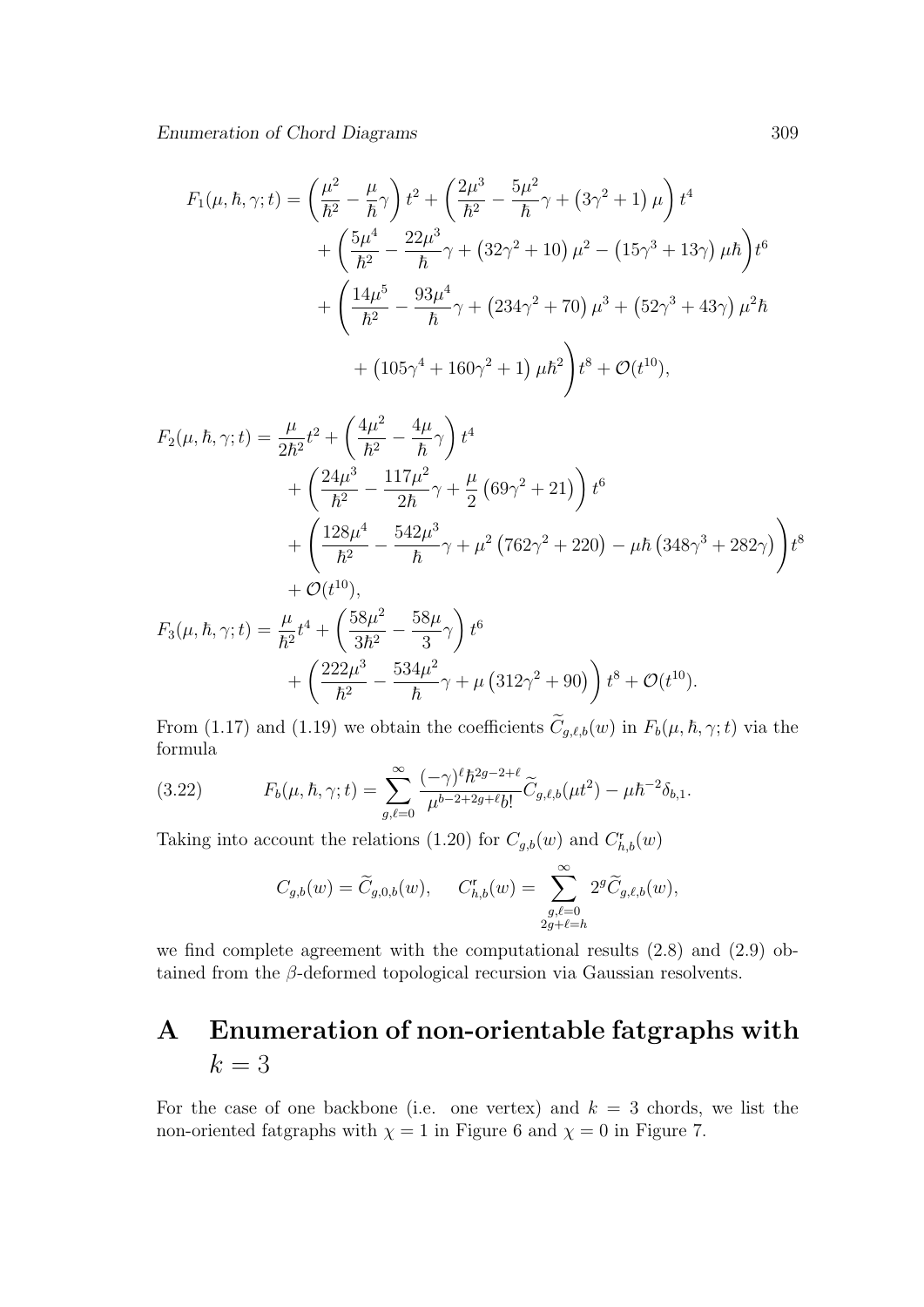

Figure 6: Non-oriented tailed fatgraphs with  $b = 1$ ,  $k = 3$  and  $\chi = 1$ . The total number of graphs is 22.

Both of these numbers of graphs agree with the number computed from the cut-and-join method and the time-dependent Schrödinger equation.

## **B** The free energy  $F_{0,2}$  in 1-cut  $\beta$ -deformed mod**els**

In this appendix, we determine the unstable term  $F_{0,2}(\lbrace r_n \rbrace)$  in the free energy  $(1.22)$  for the *β*-deformed eigenvalue integral  $(1.14)$  with the general potential (1.21)

(B.1) 
$$
F_{0,2}(\lbrace r_n \rbrace) = F_{0,2}^I(\lbrace r_n \rbrace) + F_{0,2}^A(\lbrace r_n \rbrace).
$$

We consider genus s *−* 1 spectral curves of the form

(B.2) 
$$
y(x)^{2} = M(x)^{2} \sigma(x),
$$

$$
\sigma(x) = \prod_{i=1}^{25} (x - q_{i}), \quad M(x) = c \prod_{i=1}^{f} (x - \alpha_{i})^{m_{i}},
$$

whose form is determined by the choice of the potential. The terms  $F_{0,2}^I({r_n})$ and  $F_{0,2}^{A}({r_n})$  are given by [33, 31]

(B.3) 
$$
F_{0,2}^I(\{r_n\}) = -\frac{1}{8\pi^2} \oint_{\mathcal{A}} \frac{dy(z')}{y(z')} \int_D dS(z,z') \log|y(z)|,
$$

(B.4) 
$$
F_{0,2}^{A}(\{r_{n}\}) = -\frac{1}{12}\log \bigg| \prod_{i=1}^{2s} M(\mathsf{q}_{i}) \cdot \prod_{1 \leq i < j \leq 2s} (\mathsf{q}_{i} - \mathsf{q}_{j}) \bigg|,
$$

where  $\mathcal{A} = \bigcup_{i=1}^s \mathcal{A}_i$  is the contour around the branch cut  $D = \bigcup_{i=1}^s D_i$ ,  $D_i =$  $[q_{2i-1}, q_{2i}]$ . Then  $dS(x_1, x_2)$  is the third type differential, which is a 1-form in  $x_1$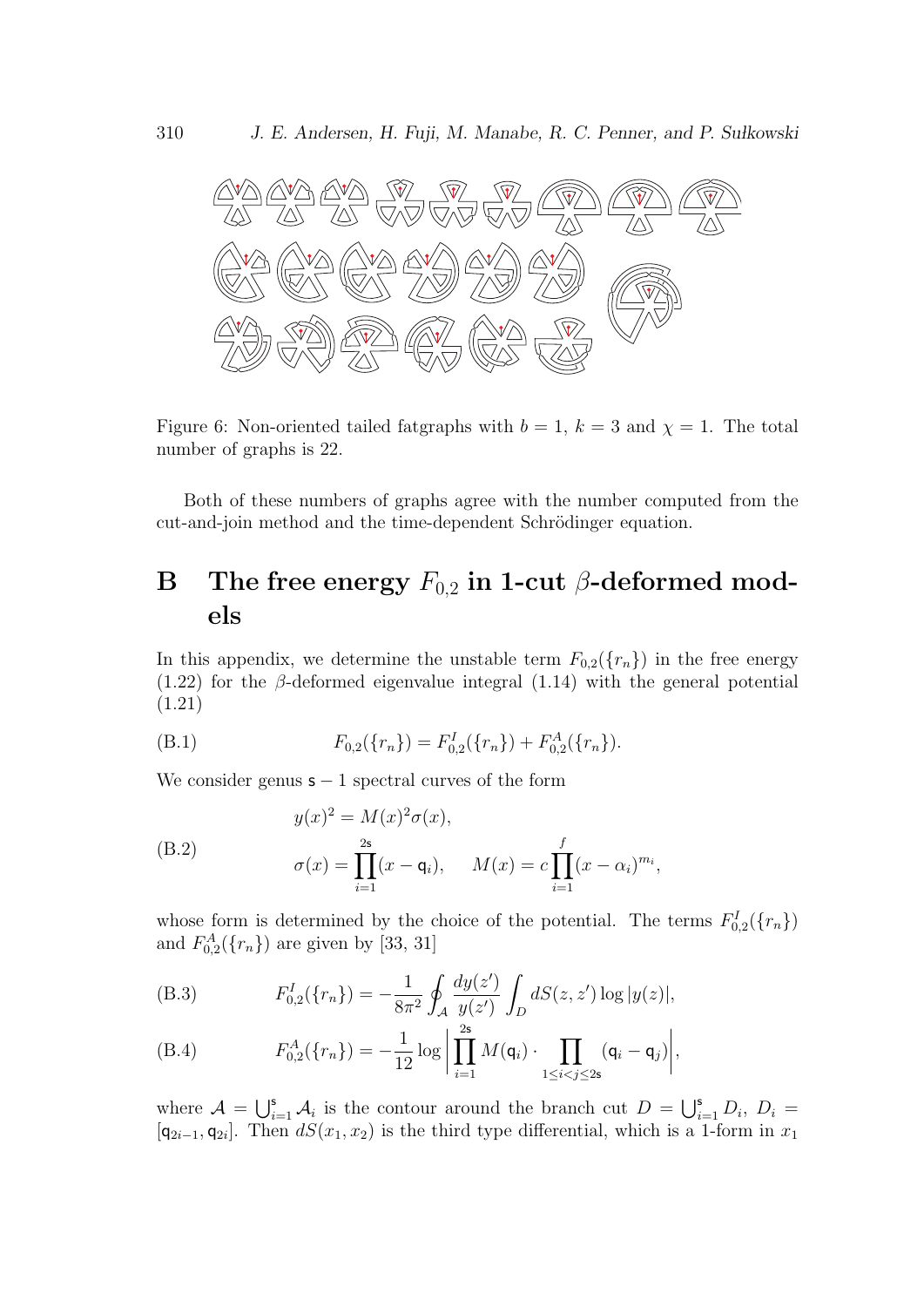

Figure 7: Non-oriented tailed fatgraphs with  $b = 1$ ,  $k = 3$  and  $\chi = 0$ . The total number of graphs is 42.

and a multivalued function of  $x_2$ , determined by the conditions

• 
$$
dS(x_1, x_2) \underset{x_1 \to x_2}{\sim} \frac{dx_1}{x_1 - x_2} + \text{reg.},
$$
  $dS(x_1, x_2) \underset{x_1 \to x_2}{\sim} -\frac{dx_1}{x_1 - x_2} + \text{reg.},$ 

(B.5) 
$$
\bullet \oint_{x_2 \in \mathcal{A}_i} dS(x_1, x_2) = 0, \quad i = 1, \dots, s-1.
$$

Here  $\bar{x}$  is the conjugate point of a point *x* on the spectral curve (B.2), such that

(B.6) 
$$
\sqrt{\sigma(x)} = -\sqrt{\sigma(\overline{x})}, \quad M(x) = M(\overline{x}).
$$

In the following we consider the  $s = 1$  case in  $(B.2)$ 

(B.7) 
$$
\sigma(x) = (x - a)(x - b), \quad a < b,
$$

and by applying the method used to derive the unstable term  $F_{0,2}(\lbrace r_n \rbrace)$  in a 1-cut matrix model with a hard edge [24], we prove the formula (1.39).

**Proposition B.1.** For the above genus 0 spectral curve, the unstable term  $F_{0,2}(\lbrace r_n \rbrace)$ *takes form*

(B.8) 
$$
F_{0,2}(\lbrace r_n \rbrace) = -\frac{1}{2} \sum_{i=1}^{f} m_i \log (1 - \mathfrak{s}_i^2) - \frac{1}{2} \sum_{i,j=1}^{f} m_i m_j \log (1 - \mathfrak{s}_i \mathfrak{s}_j) + \frac{1}{24} \log |M(a)M(b)(a - b)^4|,
$$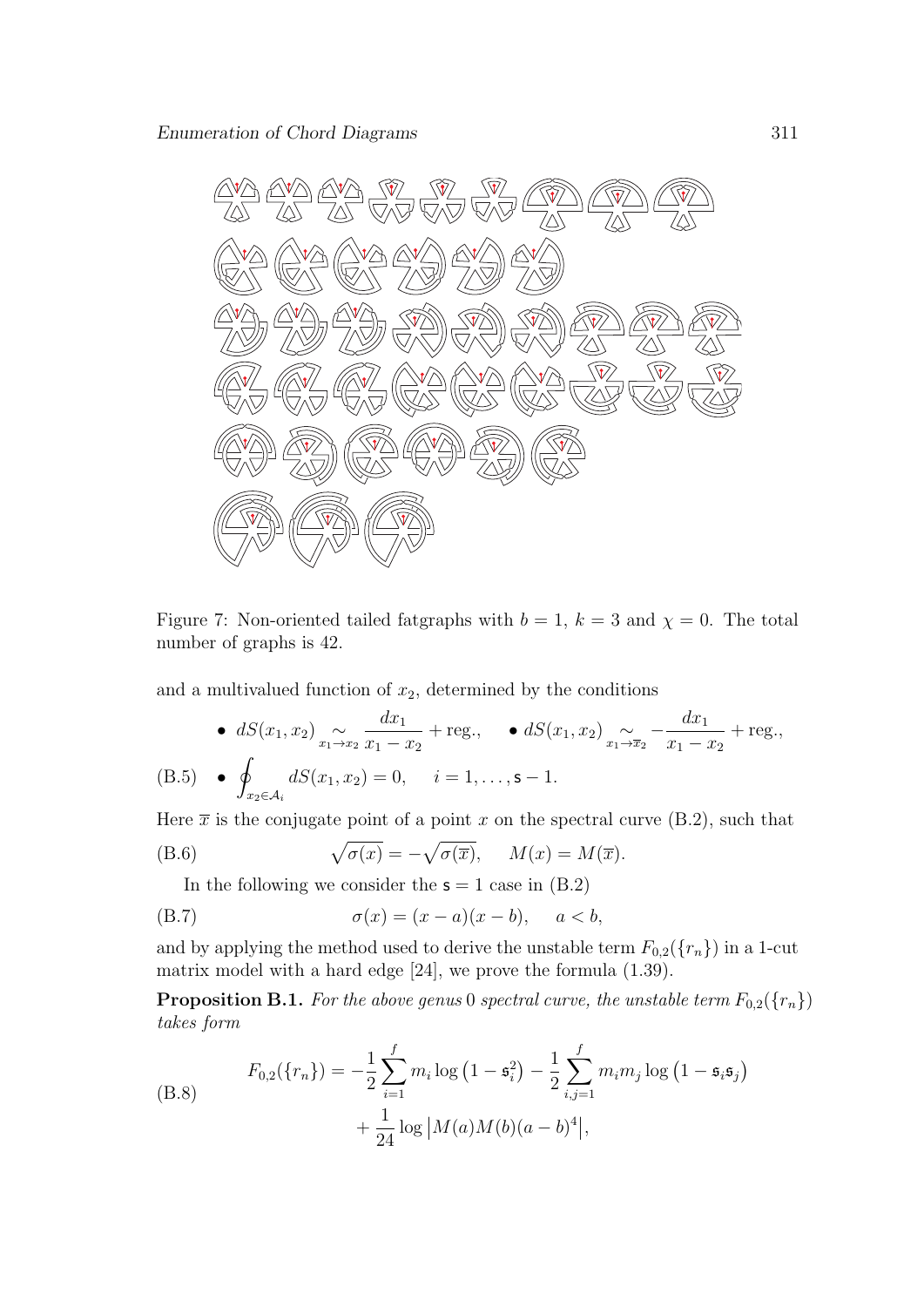*where*  $s_i$ ,  $i = 1, \ldots, f$  *are defined by* 

(B.9) 
$$
\alpha_i(\mathfrak{s}_i) = \frac{a+b}{2} - \frac{a-b}{4}(\mathfrak{s}_i + \mathfrak{s}_i^{-1}), \quad |\mathfrak{s}_i| < 1.
$$

*Proof.* In the above genus 0 case the third type differential  $dS(x_1, x_2)$  is given by

(B.10) 
$$
dS(x_1, x_2) = \frac{\sqrt{\sigma(x_2)}}{\sqrt{\sigma(x_1)}} \frac{dx_1}{x_1 - x_2}.
$$

We introduce the Zhukovsky variable z by

(B.11) 
$$
x(z) = \frac{a+b}{2} - \frac{a-b}{4}(z+z^{-1}).
$$

Then the branch points  $x = a, b$  are mapped to  $z = -1, +1$ , and the first and second sheet of the spectral curve are mapped to the regions  $|z| \ge 1$  and  $|z| \le 1$ , respectively. Under this map we obtain

$$
\sqrt{\sigma(x)} = \frac{b-a}{4}(z - z^{-1}), \quad \frac{dx}{\sqrt{\sigma(x)}} = \frac{dz}{z}, \quad \frac{\sqrt{\sigma(x_2)}}{x_1 - x_2} = \frac{z_1}{z_1 - z_2} - \frac{z_1}{z_1 - z_2^{-1}},
$$

and the third type differential (B.10) is rewritten as

(B.12) 
$$
dS(x_1, x_2) = \frac{dz_1}{z_1 - z_2} - \frac{dz_1}{z_1 - z_2^{-1}}.
$$

Under the map (B.11), the zeros or poles  $\alpha_i$  of the moment function  $M(x)$  on the spectral curve (B.2) are mapped to 2f points  $\mathfrak{s}_i^{\pm 1}$ ,  $i = 1, \ldots, f$ ,

$$
\alpha_i(\mathfrak{s}_i) = \frac{a+b}{2} - \frac{a-b}{4}(\mathfrak{s}_i + \mathfrak{s}_i^{-1}),
$$

and we obtain

$$
x - \alpha_i = \frac{b - a}{4} \frac{(z - \mathfrak{s}_i)(z - \mathfrak{s}_i^{-1})}{z}.
$$

Without loss of generality, in this proof we can assume

$$
|\mathfrak{s}_i|>1.
$$

First, let us consider (B.3). Since the variable *z* of the integrand is on the branch cut  $D = [a, b]$ , we can put  $z = e^{i\theta}$  in the Zhukovsky variable, and by (B.12)

$$
dS(z, z') = -id\theta \left[ \frac{z}{z'} \frac{1}{1 - \frac{z}{z'}} + \frac{1}{1 - \frac{1}{z z'}} \right] = -id\theta \left[ 1 + \sum_{k=1}^{\infty} \frac{2}{z'^k} \cos k\theta \right]
$$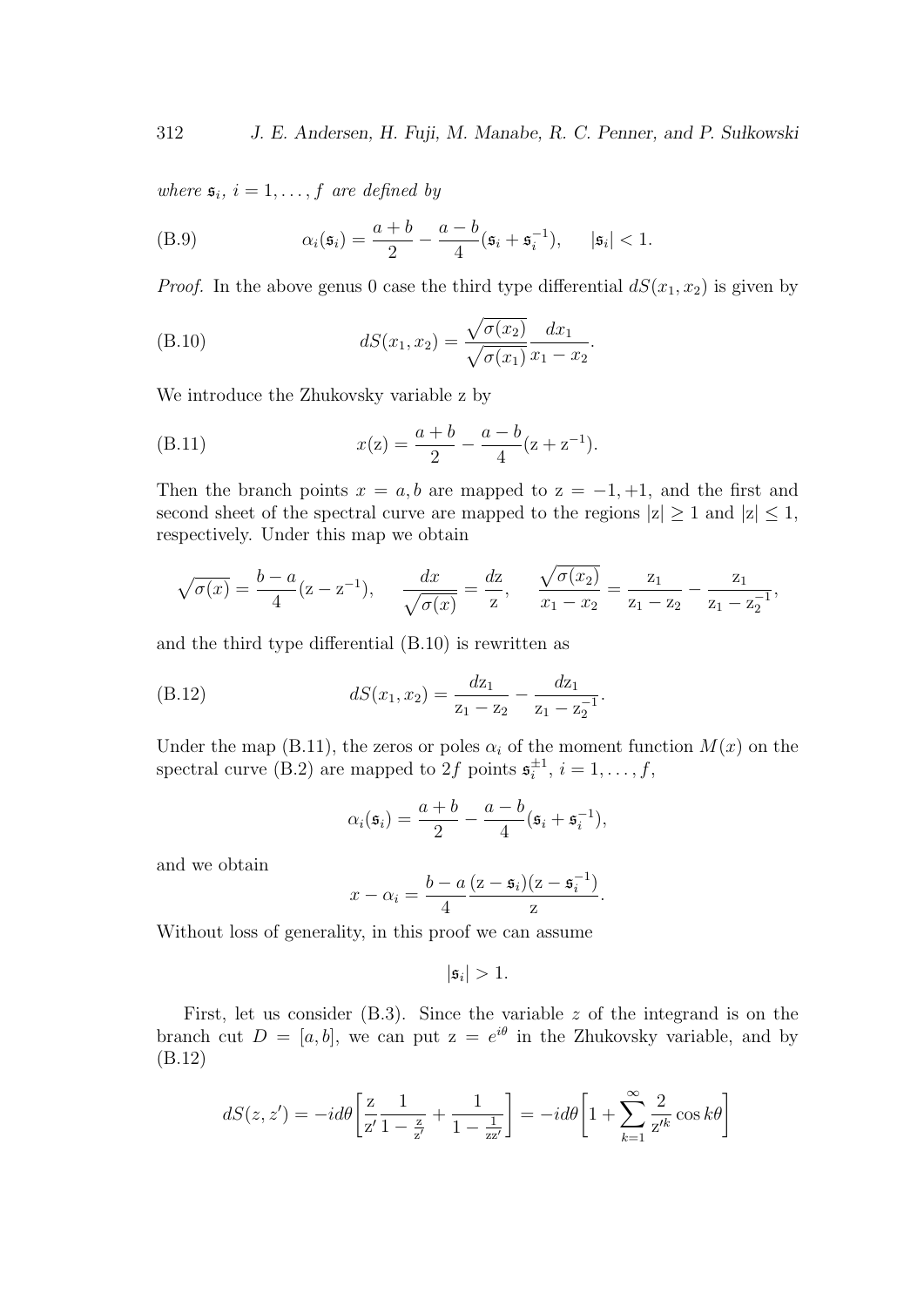is obtained, where we have used  $|z'| > |z| = 1$ . Then we obtain

$$
\hat{F}_{0,2}^{I}(z') := \int_{D} dS(z, z') \log |y(z)|
$$
\n
$$
= \int_{0}^{\pi} i d\theta \left[ 1 + \sum_{k=1}^{\infty} \frac{2}{z'^k} \cos k\theta \right] \left[ \log \left| c \frac{b-a}{4} \prod_{i=1}^{f} \left( \frac{b-a}{4} \right)^{m_i} \right| + \log(2 \sin \theta) + \log \prod_{i=1}^{f} \left| e^{i\theta} - \mathfrak{s}_i \right|^{m_i} \left| e^{i\theta} - \mathfrak{s}_i^{-1} \right|^{m_i} \right]
$$
\n
$$
= i\pi \log \left| c \frac{b-a}{4} \prod_{i=1}^{f} \left( \frac{b-a}{4} \right)^{m_i} \right| - i\pi \sum_{k=1}^{\infty} \frac{1}{kz_2^{2k}}
$$
\n(B.13) 
$$
+ i \sum_{i=1}^{f} m_i \int_{0}^{\pi} d\theta \left[ 1 + \sum_{k=1}^{\infty} \frac{2}{z_2^k} \cos k\theta \right] \log |e^{i\theta} - \mathfrak{s}_i| |e^{i\theta} - \mathfrak{s}_i^{-1} |,
$$

where we have used that

$$
\int_0^{\pi} d\theta \log(2 \sin \theta) = 0,
$$
  

$$
\int_0^{\pi} d\theta \cos k\theta \log \sin \theta = \begin{cases} -\frac{\pi}{k} & \text{if } k \text{ is a nonzero even integer,} \\ 0 & \text{if } k \text{ is an odd integer.} \end{cases}
$$

By

$$
\log |e^{i\theta} - \mathfrak{s}_i| = \log |\mathfrak{s}_i| - \frac{1}{2} \sum_{k=1}^{\infty} \frac{1}{k} \left( \frac{1}{\mathfrak{s}_i^k} + \frac{1}{\overline{\mathfrak{s}}_i^k} \right) \cos k\theta - \frac{i}{2} \sum_{k=1}^{\infty} \frac{1}{k} \left( \frac{1}{\mathfrak{s}_i^k} - \frac{1}{\overline{\mathfrak{s}}_i^k} \right) \sin k\theta,
$$
  

$$
\log |e^{i\theta} - \mathfrak{s}_i^{-1}| = -\frac{1}{2} \sum_{k=1}^{\infty} \frac{1}{k} \left( \frac{1}{\mathfrak{s}_i^k} + \frac{1}{\overline{\mathfrak{s}}_i^k} \right) \cos k\theta + \frac{i}{2} \sum_{k=1}^{\infty} \frac{1}{k} \left( \frac{1}{\mathfrak{s}_i^k} - \frac{1}{\overline{\mathfrak{s}}_i^k} \right) \sin k\theta,
$$

(B.13) is written as

(B.14) 
$$
\hat{F}_{0,2}^I(z) = i\pi \left[ \log \left| c \frac{b-a}{4} \prod_{i=1}^f \left( \frac{b-a}{4} \mathfrak{s}_i \right)^{m_i} \right| - \sum_{k=1}^\infty \frac{1}{k z^{2k}} - \sum_{i=1}^f m_i \sum_{k=1}^\infty \frac{2}{k z^k \mathfrak{s}_i^k} \right].
$$

Here we have used

$$
\int_0^{\pi} d\theta \cos k\theta \cos \ell\theta = \frac{\pi}{2} \delta_{k,\ell},
$$

and the fact that for an arbitrary  $\bar{\mathfrak{s}}_i$ , there exists an  $\mathfrak{s}_j$  such that  $\bar{\mathfrak{s}}_i = \mathfrak{s}_j$ . By

$$
\frac{dy(z)}{y(z)} = \left[\frac{1}{z-1} + \frac{1}{z+1} - \frac{1}{z} + \sum_{i=1}^{f} m_i \left(\frac{1}{z-\mathfrak{s}_i} + \frac{1}{z-\mathfrak{s}_i^{-1}} - \frac{1}{z}\right)\right] dz,
$$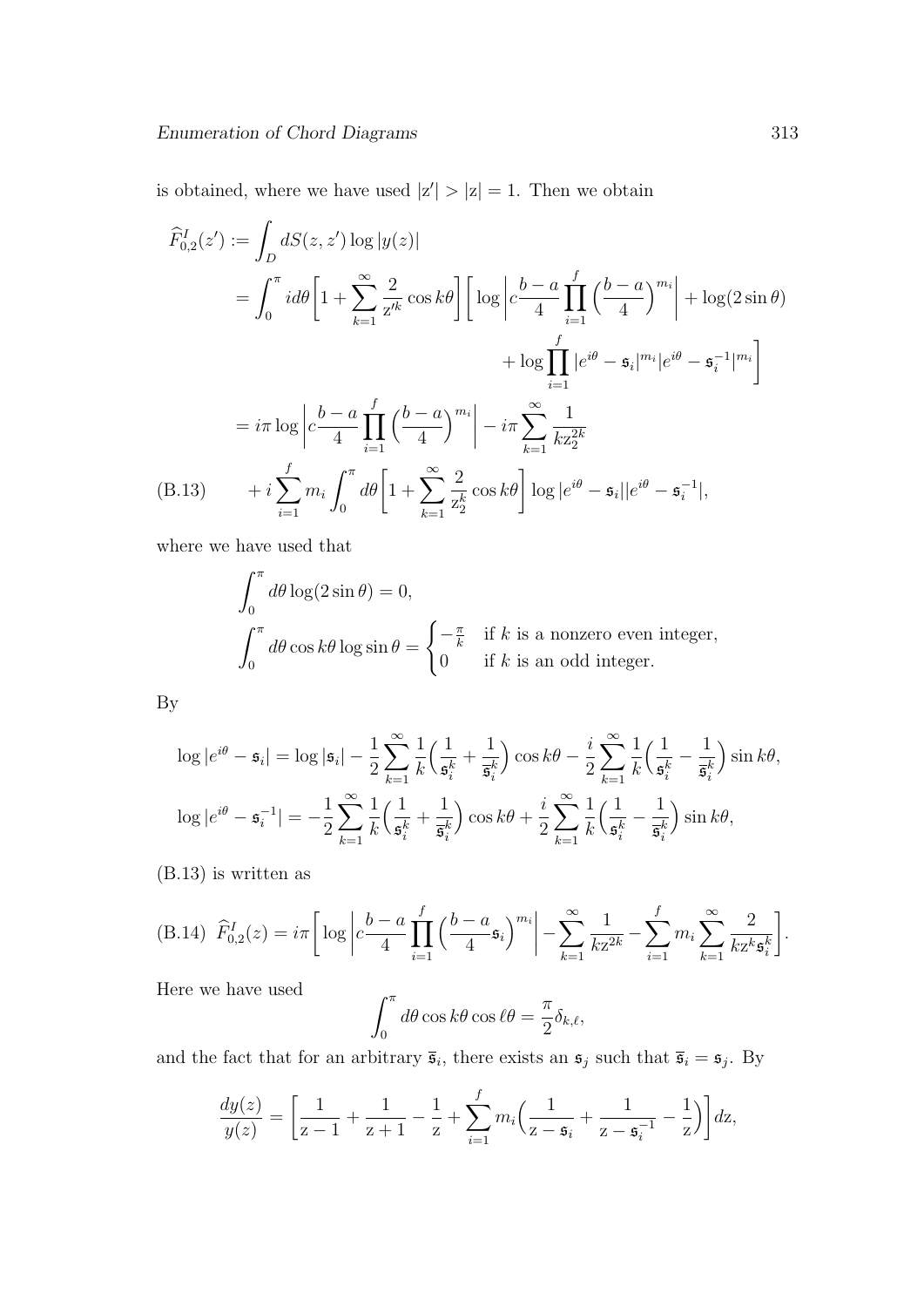and by  $(B.14)$ ,  $(B.3)$  is rewritten as

$$
F_{0,2}^{I}(\lbrace r_{n}\rbrace) = \frac{1}{4} \oint_{\widetilde{\mathcal{A}}} \frac{dz}{2\pi i} \left[ \frac{1}{z-1} + \frac{1}{z+1} - \frac{1}{z} + \sum_{i=1}^{f} m_{i} \left( \frac{1}{z-\mathfrak{s}_{i}} + \frac{1}{z-\mathfrak{s}_{i}^{-1}} - \frac{1}{z} \right) \right]
$$

$$
\times \left[ \log \left| c \frac{b-a}{4} \prod_{i=1}^{f} \left( \frac{b-a}{4} \mathfrak{s}_{i} \right)^{m_{i}} \right| - \sum_{k=1}^{\infty} \frac{1}{k z^{2k}} - \sum_{i=1}^{f} m_{i} \sum_{k=1}^{\infty} \frac{2}{k z^{k} \mathfrak{s}_{i}^{k}} \right],
$$

where  $\widetilde{\mathcal{A}}$  is the contour around the unit disk  $|z|=1$ . This contour can be changed as

$$
\oint_{\widetilde{\mathcal{A}}} \longrightarrow -\sum_{i=1}^f \oint_{\widetilde{\mathcal{A}}_i} - \oint_{\widetilde{\mathcal{A}}_\infty},
$$

where  $\widetilde{\mathcal{A}}_i$  and  $\widetilde{\mathcal{A}}_\infty$  are the contours around  $\mathfrak{s}_i$  and infinity, respectively. Then by

$$
\sum_{k=1}^{\infty} \frac{u^k}{k} = -\log(1 - u), \quad |u| < 1,
$$

we obtain

(B.15) 
$$
F_{0,2}^{I}(\lbrace r_{n}\rbrace) = -\frac{1}{2} \sum_{i=1}^{f} m_{i} \log \left(1 - \frac{1}{\mathfrak{s}_{i}^{2}}\right) - \frac{1}{2} \sum_{i,j=1}^{f} m_{i} m_{j} \log \left(1 - \frac{1}{\mathfrak{s}_{i} \mathfrak{s}_{j}}\right) + \frac{1}{8} \log \left|M(a)M(b)\left(\frac{a-b}{4}\right)^{2}\right|,
$$

where we used

$$
\log \left| c \prod_{i=1}^f \left( \frac{b-a}{4} \mathfrak{s}_i \right)^{m_i} \right| = - \sum_{i=1}^f m_i \log \left( 1 - \frac{1}{\mathfrak{s}_i^2} \right) + \frac{1}{2} \log \left| M(a)M(b) \right|.
$$

With (B.4) for the genus 0 case, after changing  $\mathfrak{s}_i$  to  $\mathfrak{s}_i^{-1}$ , we finally obtain the formula (B.8), where we ignored the constant term *<sup>−</sup>* log *<sup>√</sup>* 2.  $\Box$ 

## **C An iterative solution using the quantum curve**

#### The 1-backbone phase function  $S_1(x,t)$

The solutions  $S_{1,p}(t)$   $(p = 0, 1, 2)$  of the equations  $(3.17) - (3.20)$  are found successively as follows

$$
S_{1,0}(t) = -t^3 \frac{2\mu(2\mu + \epsilon_1 + \epsilon_2)}{\epsilon_2 \epsilon_2} - t^4 \frac{\mu}{\epsilon_1 \epsilon_2} \left(5\epsilon_1 \epsilon_2 + 8\mu^2 + 10\mu(\epsilon_1 + \epsilon_2) + 3(\epsilon_1^2 + \epsilon_2^2)\right) - t^6 \frac{\mu}{2\epsilon_1 \epsilon_2} \left(40\mu^3 + 88\mu^2(\epsilon_1 + \epsilon_2) + 64\mu(\epsilon_1^2 + \epsilon_2^2) + 108\mu\epsilon_1\epsilon_2 + 15(\epsilon_1^3 + \epsilon_2^3)\right)
$$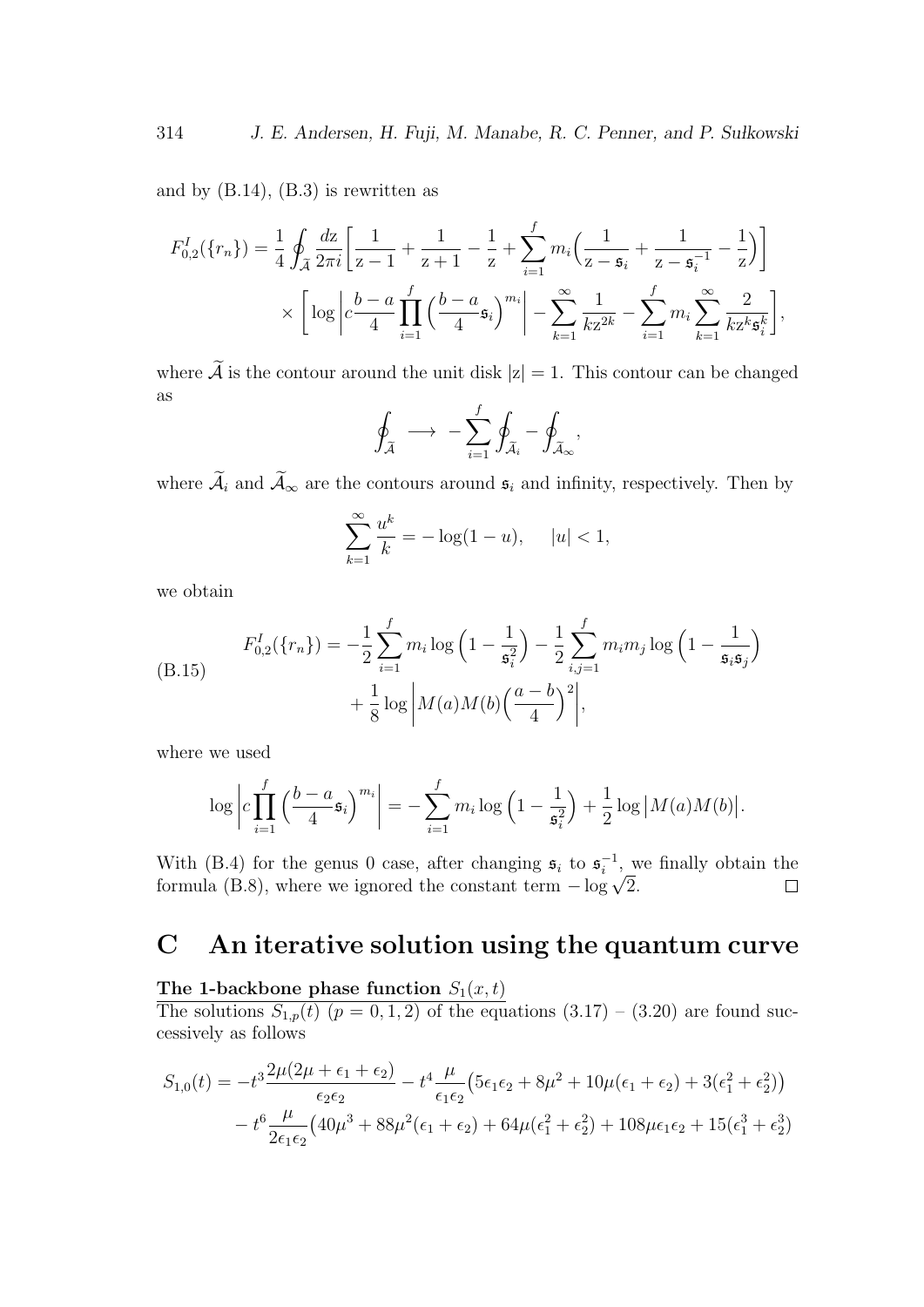+ 
$$
32\epsilon_1\epsilon_2(\epsilon_1 + \epsilon_1)
$$
  
\n-  $t^8 \frac{\mu}{4\epsilon_1\epsilon_2} (224\mu^4 + 744\mu^3(\epsilon_1 + \epsilon_2) + 936\mu^2(\epsilon_1^2 + \epsilon_2^2) + 1592\mu^2\epsilon_1\epsilon_2$   
\n+  $520\mu(\epsilon_1^3 + \epsilon_2^3) + 1130\mu\epsilon_1\epsilon_2(\epsilon_1 + \epsilon_2) + 260\epsilon_1\epsilon_1(\epsilon_1^2 + \epsilon_2^2)$   
\n+  $331\epsilon_1^2\epsilon_2^2 + 105(\epsilon_1^4 + \epsilon_2^4)) + \mathcal{O}(t^{10}),$ 

$$
S_{1,1}(t) = t \frac{2\mu}{\epsilon_2} + t^3 \frac{3\mu(2\mu + \epsilon_1 + \epsilon_2)}{\epsilon_2} + t^5 \frac{5\mu}{2\epsilon_2} (8\mu^2 + 10\mu(\epsilon_1 + \epsilon_2) + 3(\epsilon_1^2 + \epsilon_2^2) + 5\epsilon_1\epsilon_2) + t^7 \frac{7\mu}{4\epsilon_2} (40\mu^3 + 88\mu^2(\epsilon_1 + \epsilon_2) + 64\mu(\epsilon_1^2 + \epsilon_2^2) + 108\mu\epsilon_1\epsilon_2 + 15(\epsilon_1^3 + \epsilon_2^3) + 32\epsilon_1\epsilon_2(\epsilon_1 + \epsilon_2)) + \mathcal{O}(t^9),
$$

$$
S_{1,2}(t) = t^2 \frac{\mu(2\mu + \epsilon_2)}{\epsilon_2} + t^4 \frac{\mu(2\mu + \epsilon_2)(4\mu + 2\epsilon_1 + 3\epsilon_2)}{\epsilon_2} + t^6 \frac{3\mu(2\mu + \epsilon_2)(20\mu^2 + 2\mu(12\epsilon_1 + 17\epsilon_2) + 7\epsilon_1^2 + 15\epsilon_2^2 + 17\epsilon_1\epsilon_2)}{4\epsilon_2} + \mathcal{O}(t^8).
$$

#### The 2-backbone phase function  $S_2(x,t)$

The solutions  $S_{2,p}(t)$   $(p = 0, 1, 2)$  of equation  $(3.21)$  take form

$$
S_{2,0}(t) = -t^2 \frac{2\mu}{\epsilon_1 \epsilon_2} - t^4 \frac{8\mu(2\mu + \epsilon_1 + \epsilon_2)}{\epsilon_1 \epsilon_2}
$$
  

$$
- t^6 \frac{3\mu}{2\epsilon_1 \epsilon_2} \left(64\mu^2 + 78\mu(\epsilon_1 + \epsilon_2) + 23(\epsilon_1^2 + \epsilon_2)^2 + 39\epsilon_1 \epsilon_2\right)
$$
  

$$
- t^8 \frac{\mu}{\epsilon_1 \epsilon_2} \left(512\mu^3 + 1084\mu^2(\epsilon_1 + \epsilon_2) + 762\mu(\epsilon_1^2 + \epsilon_2^2) + 1304\mu\epsilon_1\epsilon_2\right)
$$
  

$$
+ 174(\epsilon_1^3 + \epsilon_2^3) + 381\epsilon_1\epsilon_2(\epsilon_1 + \epsilon_2) + \mathcal{O}(t^{10}),
$$

$$
S_{2,1}(t) = t^3 \frac{4\mu}{\epsilon_2} + t^5 \frac{24\mu(2\mu + \epsilon_1 + \epsilon_2)}{\epsilon_2} + t^7 \frac{6\mu}{\epsilon_2} (64\mu^2 + 78\mu(\epsilon_1 + \epsilon_2) + 23(\epsilon_1^2 + \epsilon_2^2) + 39\epsilon_1 \epsilon_2) + \mathcal{O}(t^9),
$$

$$
S_{2,2}(t) = t^2 \frac{\mu}{\epsilon_2} + t^4 \frac{\mu (16\mu + 3\epsilon_1 + 8\epsilon_2)}{\epsilon_2} + t^6 \frac{3\mu}{4\epsilon_2} (192\mu^2 + 2\mu (61\epsilon_1 + 117\epsilon_2) + 13\epsilon_1^2 + 69\epsilon_2^2 + 61\epsilon_1 \epsilon_2) + \mathcal{O}(t^8).
$$

The 3-backbone phase function  $S_3(x,t)$ The solutions  $S_{3,p}(t)$   $(p = 0, 1, 2)$  of equation  $(3.21)$  take form

$$
S_{3,0}(t) = -t^4 \frac{4\mu}{\epsilon_1 \epsilon_2} - t^6 \frac{116\mu(2\mu + \epsilon_1 + \epsilon_2)}{3\epsilon_1 \epsilon_2}
$$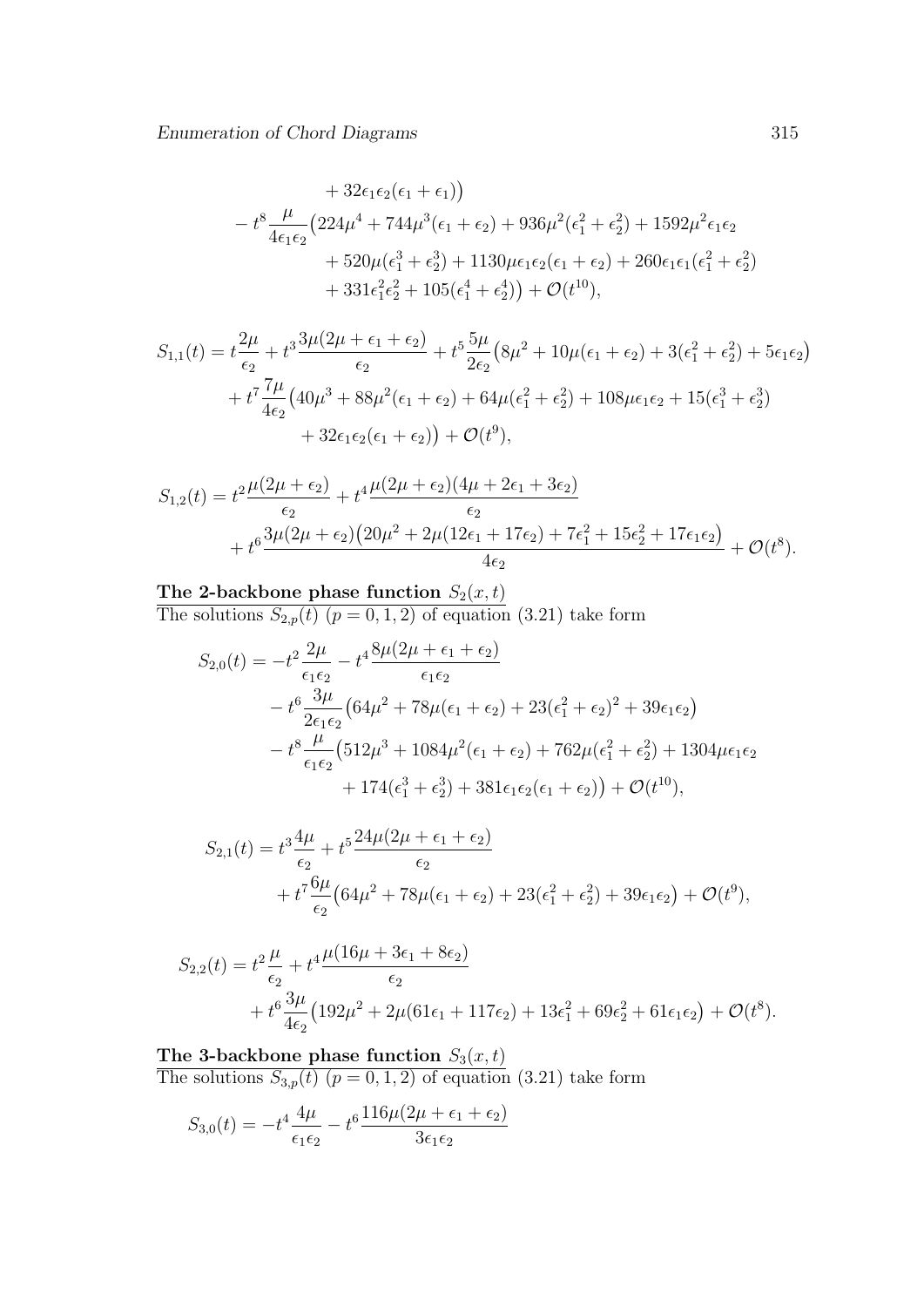316 *J. E. Andersen, H. Fuji, M. Manabe, R. C. Penner, and P. Su lkowski*

$$
-t^8 \frac{6\mu}{\epsilon_1 \epsilon_2} \left( 148\mu^2 + 178\mu(\epsilon_1 + \epsilon_2) + 52(\epsilon_1^2 + \epsilon_2^2) + 89\epsilon_1 \epsilon_2 \right) + \mathcal{O}(t^{10}),
$$
  

$$
S_{3,1}(t) = t^5 \frac{14\mu}{\epsilon_2} + t^7 \frac{174\mu(2\mu + \epsilon_1 + \epsilon_2)}{\epsilon_2} + \mathcal{O}(t^9),
$$
  

$$
S_{3,2}(t) = t^4 \frac{4\mu}{\epsilon_2} + t^6 \frac{2\mu(58\mu + 15\epsilon_1 + 29\epsilon_2)}{\epsilon_2} + \mathcal{O}(t^8).
$$

## **References**

- [1] M. Aganagic, M. C. N. Cheng, R. Dijkgraaf, D. Krefl, and C. Vafa, *Quantum geometry of refined topological strings,* JHEP **1211** (2012) 019, arXiv:1105.0630 [hep-th].
- [2] M. Aganagic, R. Dijkgraaf, A. Klemm, M. Marino, and C. Vafa, *Topological strings and integrable hierarchies,* Commun. Math. Phys. **261** (2006) 451, arXiv:hep-th/0312085.
- [3] G. Akemann, *Higher genus correlators for the hermitian matrix model with multiple cuts,* Nucl. Phys. **B482** (1996) 403, arXiv:hep-th/9606004.
- [4] N. V. Alexeev, J. E. Andersen, R. C. Penner, and P. Zograf, *Enumeration of chord diagrams on many intervals and their non-orientable analogue,* Adv. Math. **289** (2016) 1056–1081, arXiv:1307.0967 [math.CO].
- [5] A. S. Alexandrov, A. Mironov, and A. Morozov, *Partition functions of matrix models as the first special functions of string theory. 1. Finite size hermitean one matrix model,* Int. J. Mod. Phys. **A19** (2004) 4127, arXiv:hepth/0310113.
- [6] J. Ambjorn, L. Chekhov, C. F. Kristjansen, and Yu. Makeenko, *Matrix model calculations beyond the spherical limit,* Nucl. Phys. B **B404**, 127 (1993) [Erratum-ibid. **B449**, 681 (1995)], arXiv:hep-th/9302014.
- [7] J. Ambjorn, L. Chekhov, and Y. Makeenko, *Higher genus correlators from the hermitian one-matrix model,* Phys. Lett. **B282** (1992) 341, arXiv:hepth/9203009.
- [8] J. E. Andersen, A. J. Bene, J. -B. Meilhan, and R. C. Penner, *Finite type invariants and fatgraphs,* Adv. Math. **225** (2010) 2117–2161, arXiv:0907.2827 [math.GT].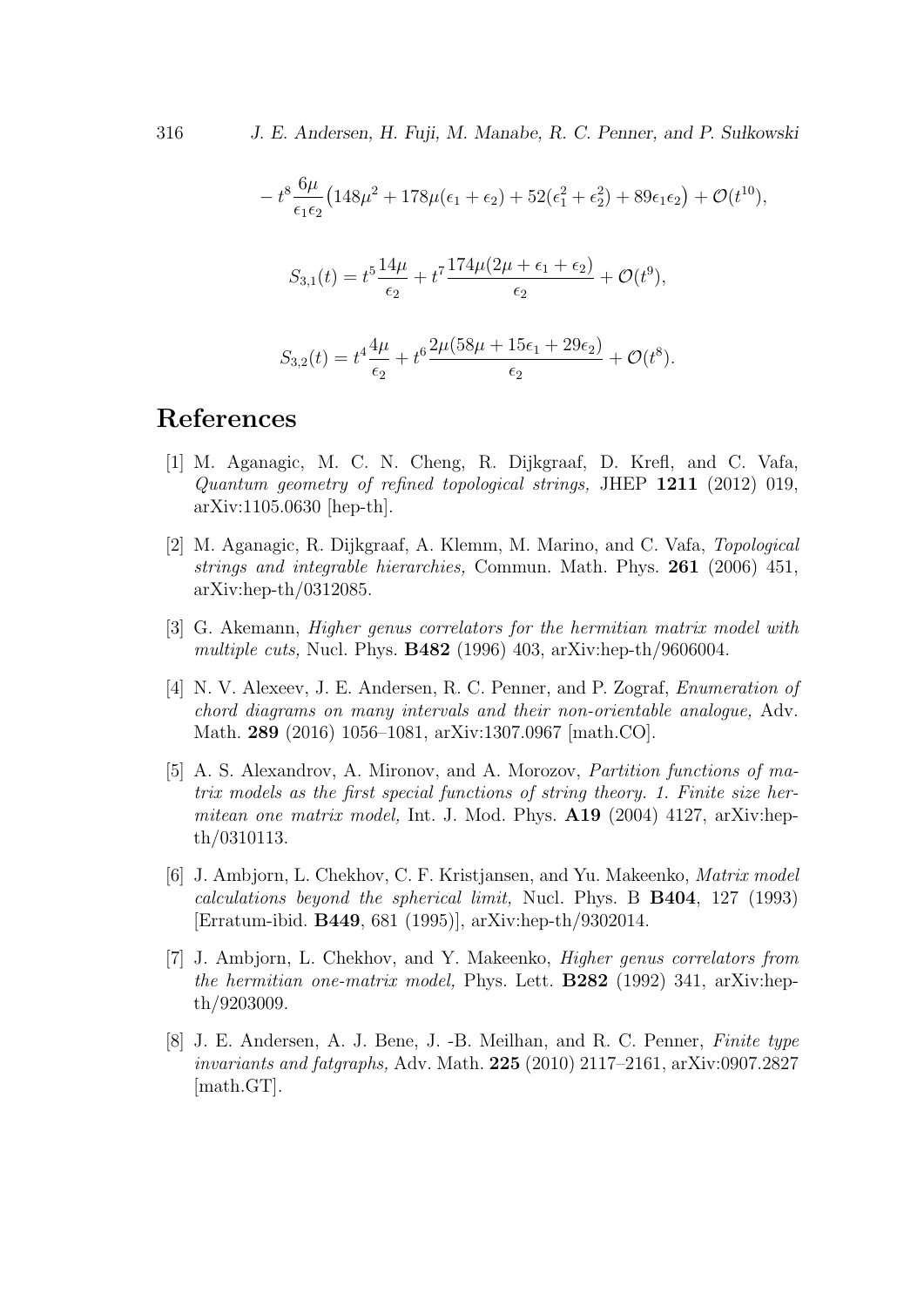- [9] J. E. Andersen, L. O. Chekhov, R. C. Penner, C. M. Reidys, and P. Sulkowski, *Topological recursion for chord diagrams, RNA complexes, and cells in moduli spaces,* Nucl. Phys. **B866** (2013) 414–443, arXiv:1205.0658 [hep-th].
- [10] J. E. Andersen, L. O. Chekhov, R. C. Penner, C. M. Reidys, and P. Sulkowski, *Enumeration of RNA complexes via random matrix theory,* Biochem. Soc. Trans. **41** (2013) 652–655, arXiv:1303.1326 [q-bio.QM].
- [11] J. E. Andersen, H. Fuji, M. Manabe, R. C. Penner, and P. Sulkowski, *Partial chord diagrams and matrix models*, Travaux Mathématiques, 25 (2017), 233– 283, arXiv:1612.05840 [math-ph].
- [12] J. .E. Andersen, H. Fuji, R. C. Penner, and C. M. Reidys, *The boundary length and point spectrum enumeration of partial chord diagrams via cut and join*, Travaux Mathématiques, 25 (2017), 213-232, arXiv:1612.06482 [math-ph].
- [13] J. E. Andersen, F. W. D. Huang, R. C. Penner, and C. M. Reidys, *Topology of RNA-RNA interaction structures,* Jour. Comp. Biol. **19** (2012) 928–943, arXiv:1112.6194 [math.CO].
- [14] J. E. Andersen, J. Mattes, and N. Reshetikhin, *The Poisson structure on the moduli space of flat connections and chord diagrams,* Topology **35** (1996) 1069–1083.
- [15] J. E. Andersen, J. Mattes, and N. Reshetikhin, *Quantization of the algebra of chord diagrams,* Math. Proc. Camb. Phil. Soc. **124** (1998) 451–467, arXiv:qalg/9701018.
- [16] J. E. Andersen, R. C. Penner, C. M. Reidys, and R. R. Wang, *Linear chord diagrams on two intervals,* arXiv:1010.5857 [math.CO].
- [17] J. E. Andersen, R. C. Penner, C. M. Reidys, and M. S. Waterman, *Enumeration of linear chord diagrams,* arXiv:1010.5614 [math.CO].
- [18] J. E. Andersen, R. C. Penner, C. M. Reidys, and M. S. Waterman, *Topological classification and enumeration of RNA structures by genus,* Jour. Math. Bio. **67** (2013) 1261–1278.
- [19] D. Bar-Natan, *On the Vassiliev knot invariants,* Topology **34** (1995) 423–475.
- [20] P. Bhadola, and N. Deo, *Genus distribution and thermodynamics of a random matrix model of RNA with Penner interaction,* Phys. Rev. **E88** (2013) 032706.
- [21] P. Bhadola, and N. Deo, *Matrix models with Penner interaction inspired by interacting ribonucleic acid,* Pramana **84** (2015) 295–308.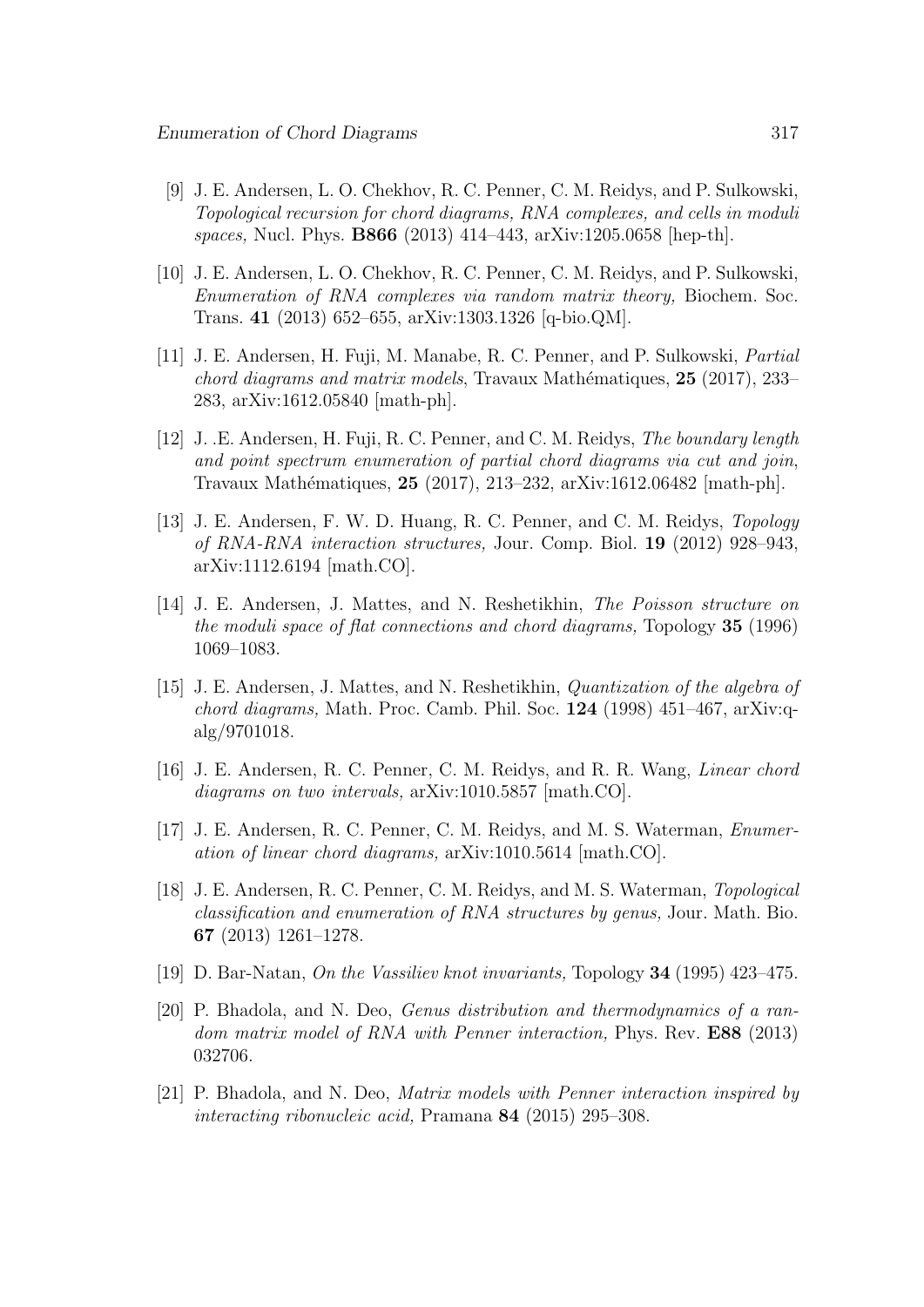- [22] M. Bon, and H. Orland, *TT2NE: A novel algorithm to predict RNA secondary structures with pseudoknots,* Nucl. Acids Res. **41** (2010) 1895–1900, arXiv:1010.4490 [q-bio.BM].
- [23] M. Bon, G. Vernizzi, H. Orland, and A. Zee, *Topological classification of RNA structures,* Jour. Mol. Bio. **379** (2008) 900–911, arXiv:q-bio/0607032 [q-bio.BM].
- [24] G. Borot, B. Eynard, S. Majumdar, and C. Nadal, *Large deviations of the maximal eigenvalue of random matrices,* J. Stat. Mech. **1111** (2011) P11024, arXiv:1009.1945 [math-ph].
- [25] V. Bouchard, N. K. Chidambaram, and T. Dauphinee, *Quantizing Weierstrass,* arXiv:1610.00225 [math-ph].
- [26] V. Bouchard, and B. Eynard, *Reconstructing WKB from topological recursion,* arXiv:1606.04498 [math-ph].
- [27] E. Brezin, C. Itzykson, G. Parisi, and J. B. Zuber, *Planar diagrams,* Comm. Math. Phys. **59** (1978) 35.
- [28] A. Brini, M. Marino, and S. Stevan, *The uses of the refined matrix model recursion,* J. Math. Phys. **52** (2011) 052305, arXiv:1010.1210 [hep-th].
- [29] R. Campoamor-Stursberg, and V. O. Manturov, *Invariant tensor formulas via chord diagrams,* Jour. Math. Sci. **108** (2004) 3018–3029.
- [30] L. Chekhov, *Genus one correlation to multicut matrix model solutions,* Theor. Math. Phys. **141** (2004) 1640, [Teor. Mat. Fiz. **141** (2004) 358] arXiv:hepth/0401089.
- [31] L. Chekhov, *Logarithmic potential beta-ensembles and Feynman graphs,* arXiv:1009.5940 [math-ph].
- [32] L. Chekhov, and B. Eynard, *Hermitean matrix model free energy: Feynman graph technique for all genera,* JHEP **0603** (2006) 014, [hep-th/0504116].
- [33] L. Chekhov, and B. Eynard, *Matrix eigenvalue model: Feynman graph technique for all genera,* JHEP **0612** (2006) 026, arXiv:math-ph/0604014.
- [34] P. Ciosmak, L. Hadasz, M. Manabe, and P. Sulkowski, *Super-quantum curves from super-eigenvalue models,* JHEP**1610** (2016) 044, arXiv:1608.02596 [hepth].
- [35] R. Dijkgraaf, L. Hollands, and P. Sulkowski, *Quantum curves and D-modules,* JHEP **0911** (2009) 047, arXiv:0810.4157 [hep-th].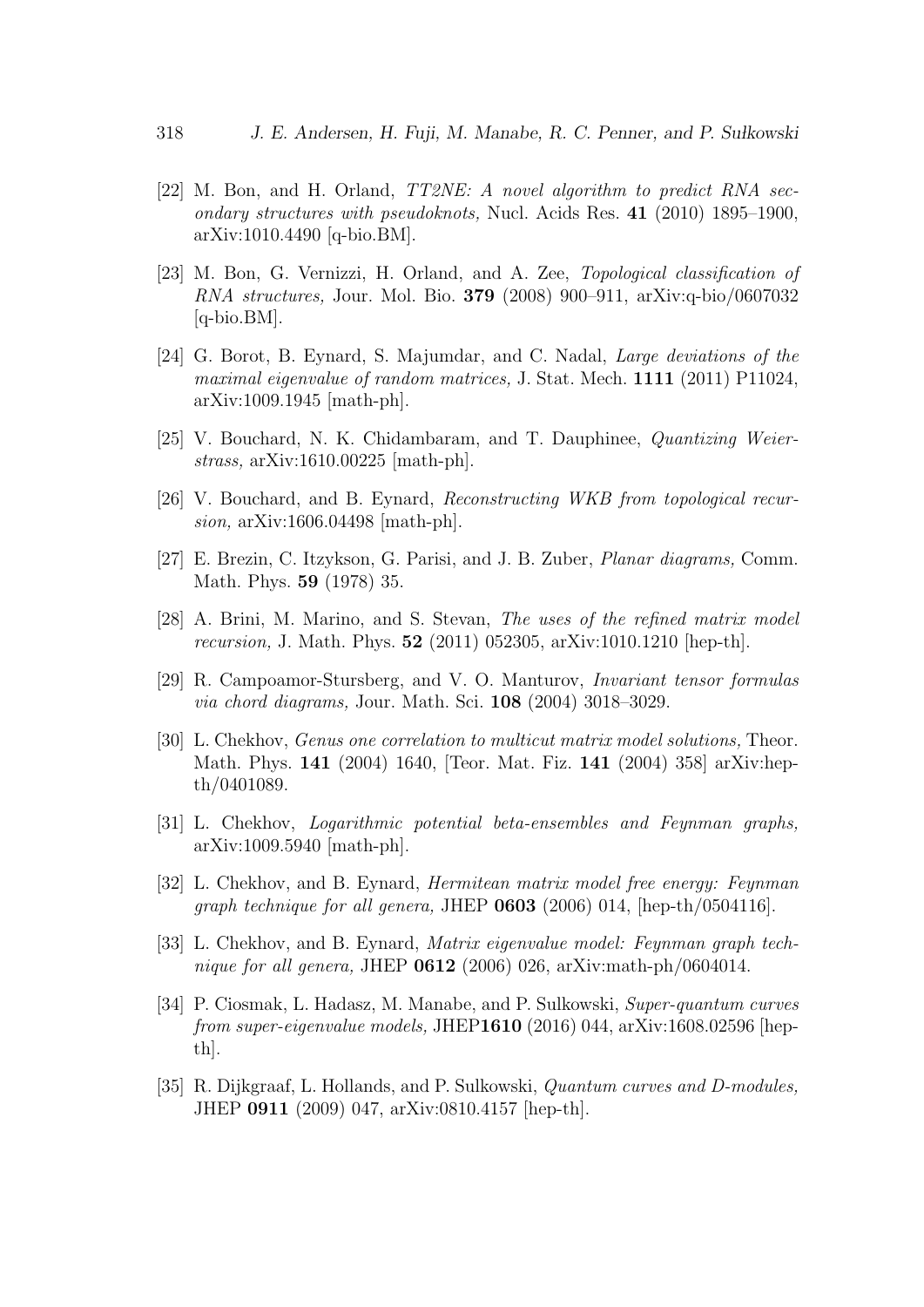- [36] R. Dijkgraaf, L. Hollands, P. Sulkowski, and C. Vafa, *Supersymmetric gauge theories, intersecting branes and free fermions,* JHEP **0802** (2008) 106, arXiv:0709.4446 [hep-th].
- [37] N. Do, A. Dyer, and D. Mathews, *Topological recursion and a quantum curve for monotone Hurwitz numbers,* arXiv:1408.3992 [math.GT].
- [38] N. Do, M. A. Koyama, and D. V. Mathews, *Counting curves on surfaces,* arXiv:1512.08853 [math.GT].
- [39] N. Do, and D. Manescu, *Quantum curves for the enumeration of ribbon graphs and hypermaps,* arXiv:1312.6869 [math.GT].
- [40] N. Do, and P. Norbury, *Topological recursion on the Bessel curve,* arXiv:1608.02781 [math-ph].
- [41] O. Dumitrescu, and M. Mulase, *Quantum curves for Hitchin fibrations and the Eynard-Orantin theory,* Lett. Math. Phys. **104** (2014) 635-671, arXiv:1310.6022 [math.AG].
- [42] O. Dumitrescu, and M. Mulase, *Quantization of spectral curves for meromorphic Higgs bundles through topological recursion,* arXiv:1411.1023 [math.AG].
- [43] O. Dumitrescu, and M. Mulase, *Lectures on the topological recursion for Higgs bundles and quantum curves,* arXiv:1509.09007 [math.AG].
- [44] P. Dunin-Barkowski, M. Mulase, P. Norbury, A. Popolitov, and S. Shadrin, *Quantum spectral curve for the Gromov-Witten theory of the complex projective line*, Journal für die reine und angewandte Mathematik. Published Online (2014), arXiv:1312.5336 [math-ph].
- [45] B. Eynard, *Topological expansion for the 1-hermitian matrix model correlation functions,* JHEP **0411** (2004) 031, arXiv:hep-th/0407261.
- [46] B. Eynard and N. Orantin, *Invariants of algebraic curves and topological expansion,* Commun. Num. Theor. Phys. **1** (2007) 347, math-ph/0702045.
- [47] I. Garg, P. Bhadola, and N. Deo, *Non-linear interaction in random matrix models of RNA,* arXiv:1103.5601 [cond-mat.stat-mech].
- [48] I. Garg, P. Bhadola, and N. Deo, *Structure combinatorics and thermodynamics of a matrix model with Penner interaction inspired by interacting RNA,* Nucl. Phys. **B870** (2013) 384.
- [49] I. Garg, and N. Deo, *Genus distributions for extended matrix models of RNA,* arXiv:0802.2440 [cond-mat.stat-mech].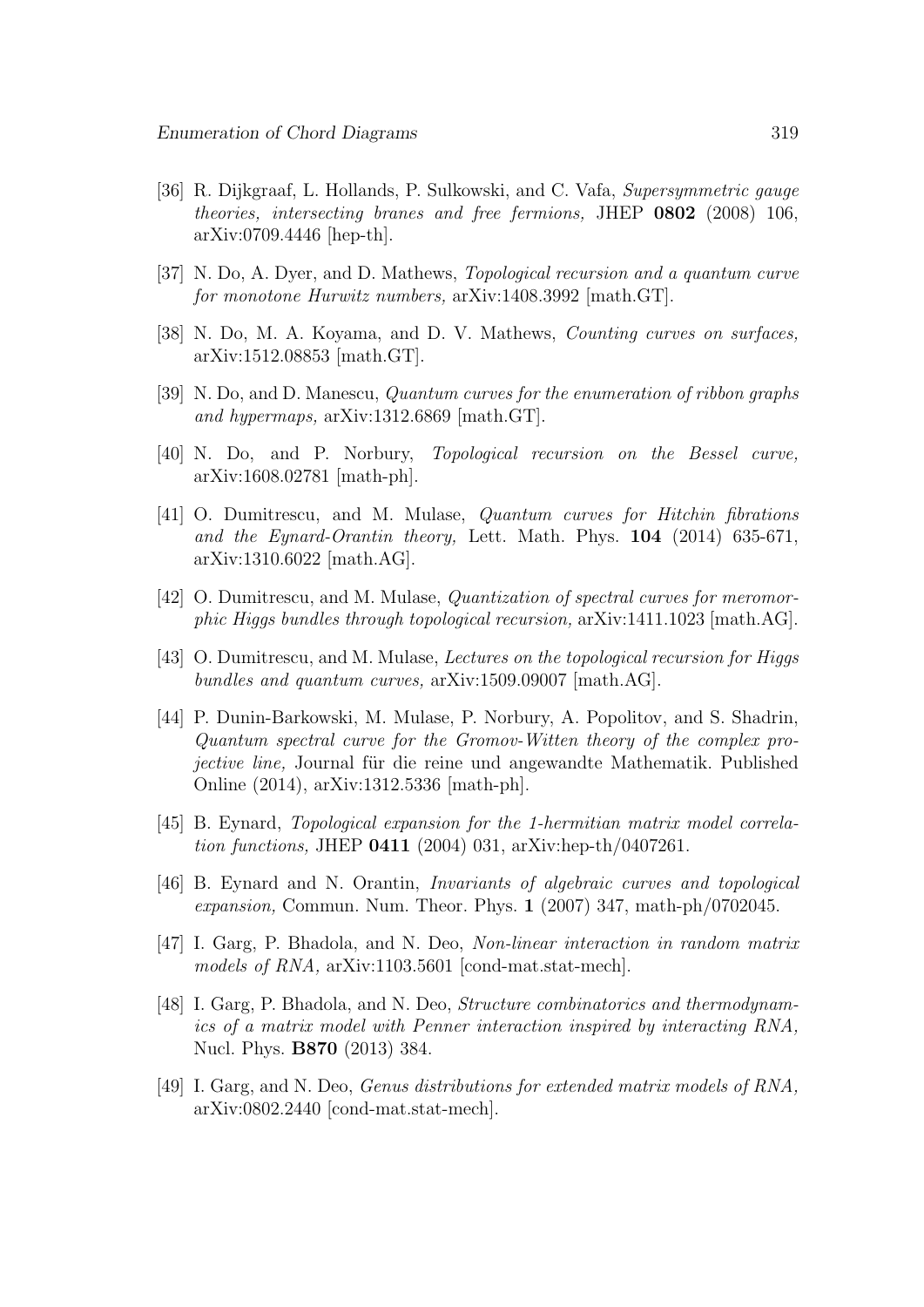- [50] I. Garg, and N. Deo, *A random matrix approach to RNA folding with interaction,* Pramana **73** (2009) 533.
- [51] I. Garg, and N. Deo, *RNA matrix models with external interactions and their asymptotic behavior,* Phys. Rev. **E79** (2009) 061903.
- [52] I. Garg, and N. Deo, *Scaling, phase transition and genus distribution functions in matrix models of RNA with linear external interactions,* arXiv:0911.3710 [q-bio.BM].
- [53] I. Garg, and N. Deo, *Structural and thermodynamic properties of a linearly perturbed matrix model for RNA folding,* Eur. Phys. J. E Soft Matter **33** (2010) 359–367.
- [54] S. Garoufalidis, and M. Marino, *Universality and asymptotics of graph counting problems in nonorientable surfaces,* Jour. Comb. Thor. **A117** (2010) 715– 740, arXiv:0812.1195 [math.CO].
- [55] I. P. Goulden, J. L. Harer, and D. M. Jackson, *A geometric parametrization for the virtual Euler characteristic for the moduli spaces of real and complex algebraic curves,* Trans. Amer. Math. Soc. **353** (2001), 4405–4427, math/9902044 [math.AG].
- [56] J. Gu, A. Klemm, M. Mariño, and J. Reuter, *Exact solutions to quantum spectral curves by topological string theory,* arXiv:1506.09176 [hep-th].
- [57] S. Gukov, and P. Sulkowski, *A-polynomial, B-model, and quantization,* JHEP**1202** (2012) 070, arXiv:1108.0002 [hep-th].
- [58] J. L. Harer, and D. Zagier, *The Euler characteristic of the moduli space of curves,* Invent. Math. **85** (1986), 457–485.
- [59] L. Hollands, *Topological strings and quantum curves,* arXiv:0911.3413 [hepth].
- [60] R. A. Janik, M. A. Nowak, G. Papp, and Z. Ismail, *Green's functions in non-hermitian random matrix models,* Physica **E9** (2001) 456–462, arXiv: cond-mat/9909085.
- [61] M. Katori, *Determinantial martingales and noncolliding diffusion processes,* Stoch. Proc. Appl. **124** (2014) 3724–3768, arXiv:1305.4412 [math.PR].
- [62] M. Katori, *Elliptic determinantal process of type A,* Probab. Theory Relat. Fields **162** (2015) 637-677, arXiv:1311.4146 [math.PR].
- [63] M. Katori, and H. Tanemura, *Non-equilibrium dynamics of dysons model with an infinite number of particles,* Comm. Math. Phys. **293** (2010) 469–497.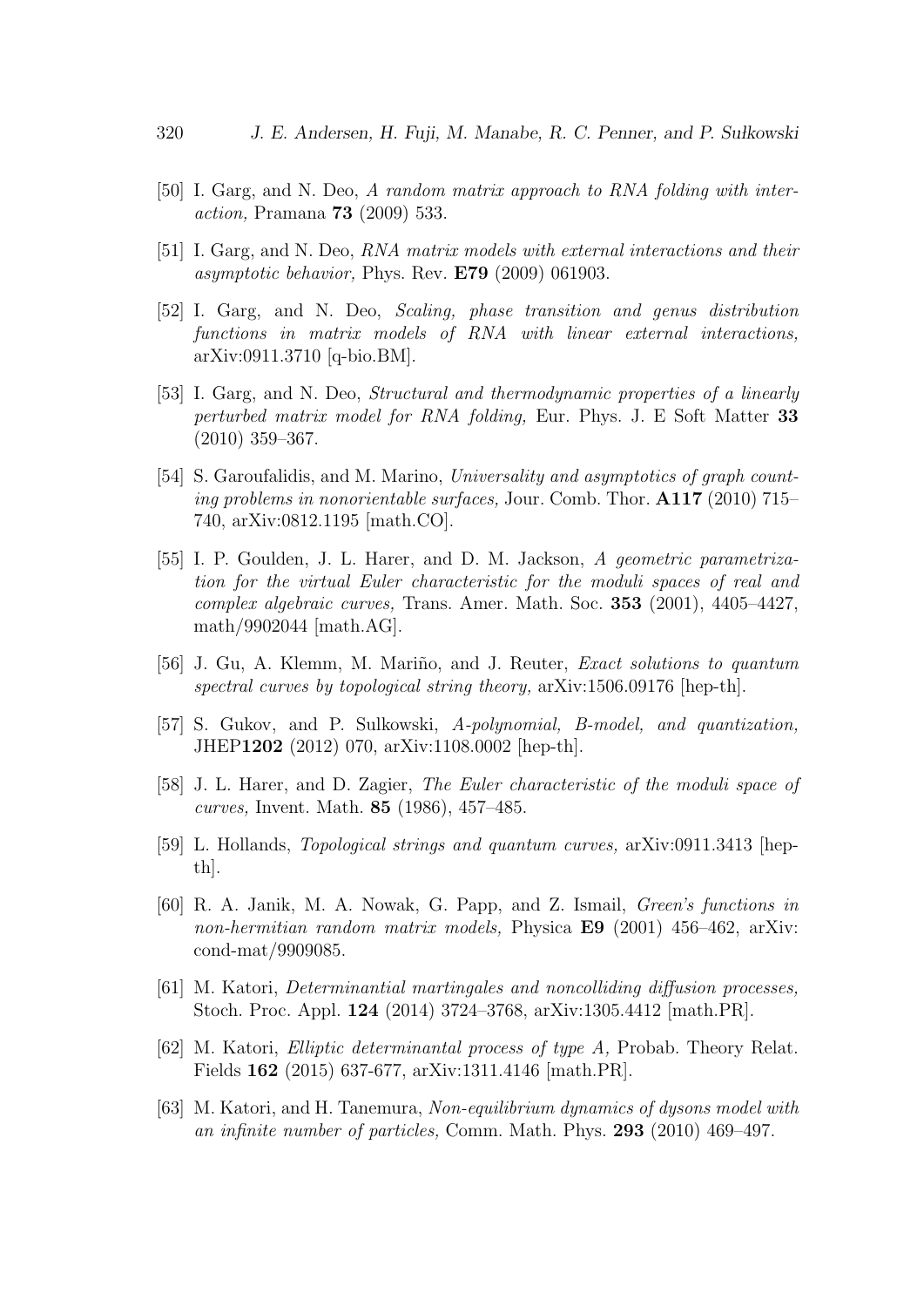- [64] M. Kontsevich, *Vassiliev's knot invariants,* Adv. Sov. Math. **16** (1993) 137– 150.
- [65] I. Kostov, *Conformal field theory techniques in random matrix models,* arXiv:hep-th/9907060.
- [66] X. Liu, M. Mulase, and A. Sorkin, *Quantum curves for simple Hurwitz numbers of an arbitrary base curve,* arXiv:1304.0015 [math.AG].
- [67] M. Manabe, and P. Sulkowski, *Quantum curves and conformal field theory,* arXiv:1512.05785 [hep-th].
- [68] O. Marchal, *One-cut solution of the β-ensembles in the Zhukovsky variable,* J. Stat. Mech. **1201** (2012) 01011, arXiv:1105.0453 [math-ph].
- [69] M. Marino, *Les Houches lectures on matrix models and topological strings,* hep-th/0410165.
- [70] M. L. Mehta, *Random matrices,* 2nd edition,Academic Press (1991).
- [71] M. Mulase, S. Shadrin, and L. Spitz, *The spectral curve and the Schrödinger equation of double Hurwitz numbers and higher spin structures,* Comm. Numb. Theo. Phys. **7** (2013) 125–143, arXiv:1301.5580 [math.AG].
- [72] M. Mulase, and P. Sulkowski, *Spectral curves and the Schroedinger equations for the Eynard-Orantin recursion,* Adv. Theor. Math. Phys. **19** (2015) 955– 1015, arXiv:1210.3006 [math-ph].
- [73] M. Mulase, and A. Waldron, *Duality of orthogonal and symplectic matrix Integrals and quaternionic Feynman graphs,* Commun. Math. Phys. **240** (2003) 553–586, arXiv:math-ph/0206011.
- [74] P. Norbury, *Quantum curves and topological recursion,* arXiv:1502.04394 [math-ph].
- [75] H. Orland, and A. Zee, *RNA folding and large N matrix theory,* Nucl. Phys. **B620** (2002) 456–476, arXiv:cond-mat/0106359 [cond-mat.stat-mech].
- [76] R. C. Penner, *Cell decomposition and compactification of Riemann's moduli space in decorated Teichm¨uller theory,* In Tongring, N. and Penner, R.C. (eds) Woods Hole Mathematics-Perspectives in Math and Physics, World Scientific, Singapore, arXiv:math/0306190 [math.GT].
- [77] R. C. Penner, M. S. Waterman, *Spaces of RNA secondary structures,* Adv. Math. **101** (1993) 31–49.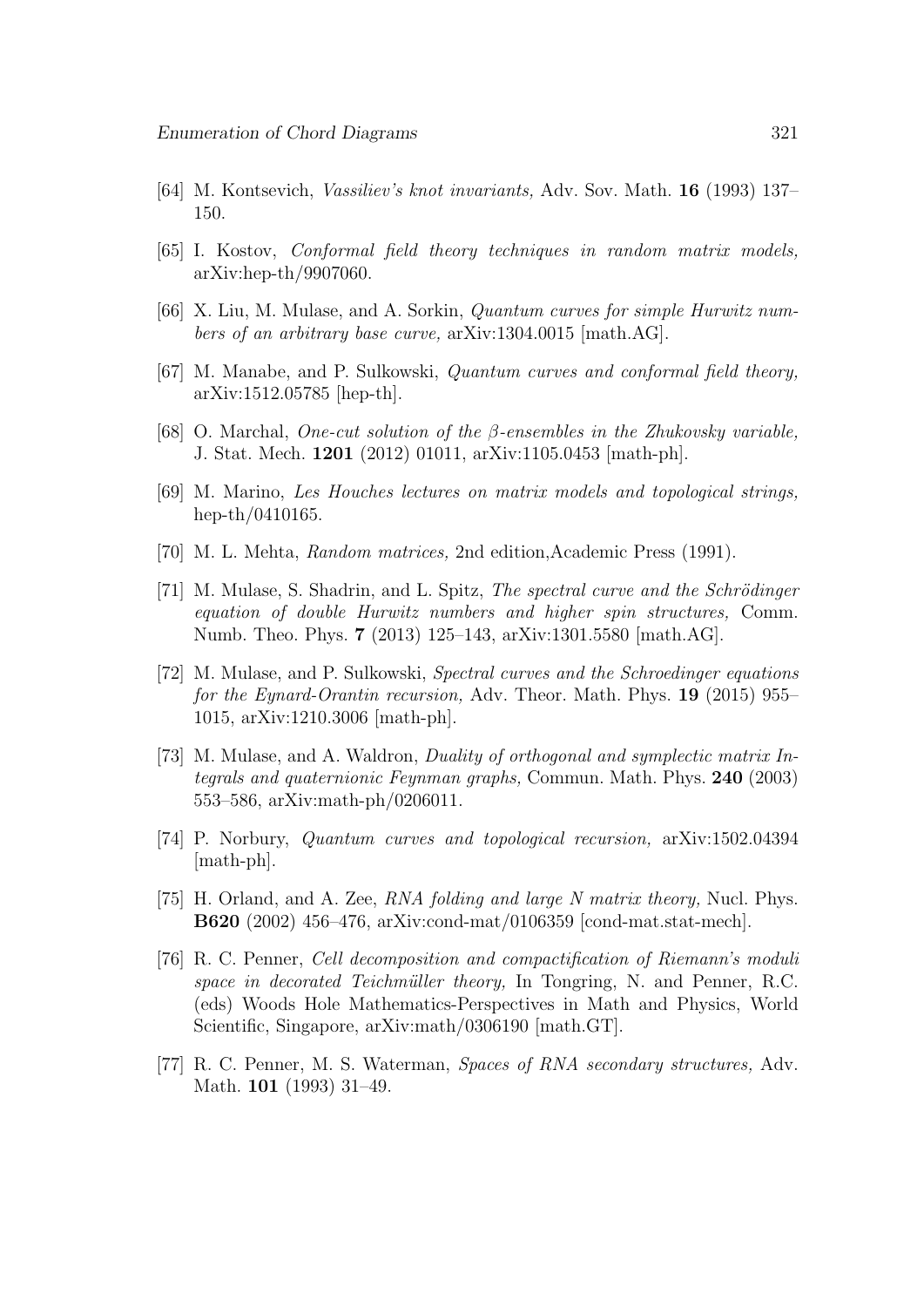- [78] M. Pillsbury, H. Orland, and A. Zee, *Steepest descent calculation of RNA pseudoknots,* Phys. Rev. **E72** (2010) 011911. arXiv:physics/0207110 [physics.bio-ph].
- [79] M. Pillsbury, J. A. Taylor, H. Orland, and A. Zee, *An algorithm for RNA pseudoknots,* arXiv:cond-mat/0310505.
- [80] C. M. Reidys, *Combinatorial and computational biology of pseudoknot RNA,* Applied Math series, Springer (2010).
- [81] C. M. Reidys, F. W. Huang, J. E. Andersen, R. C. Penner, P. F. Stadler, and M. E. Nebel, *Topology and prediction of RNA pseudoknots,* Bioinformatics **27** (2011) 1076–1085.
- [82] A. Schwarz, *Quantum curves,* Comm. Math. Phys. **338** (2015) 483–500, arXiv:1401.1574 [math-ph].
- [83] P. G. Silvestrov, *Summing graphs for random band matrices,* Phys. Rev. **E55** (1997) 6419–6432, arXiv:cond-mat/9610064 [cond-mat.stat-mech].
- [84] J. J. M. Verbaarschot, H. A. Weidenmuller, and M. R. Zirnbauer, *Grassmann integration in stochastic quantum physics: The case of compound nucleus scattering,* Phys. Rept. **129** (1985) 367–438.
- [85] G. Vernizzi, and H. Orland, *Large-N random matrices for RNA folding,* Acta Phys. Polon. **B36** (2005) 2821–2827.
- [86] G. Vernizzi, H. Orland, and A. Zee, *Enumeration of RNA structures by matrix models,* Phys. Rev. Lett. **94** 168103, arXiv:q-bio/0411004 [q-bio.BM].
- [87] G. Vernizzi, P. Ribecca, H. Orland, and A. Zee, *Topology of pseudoknotted homopolymers,* Phys. Rev. **E73** (2006) 031902, arXiv:q-bio/0508042.
- [88] J. Zhou, *Quantum mirror curves for* C <sup>3</sup> *and the resolved conifold,* arXiv:1207.0598 [math.AG].